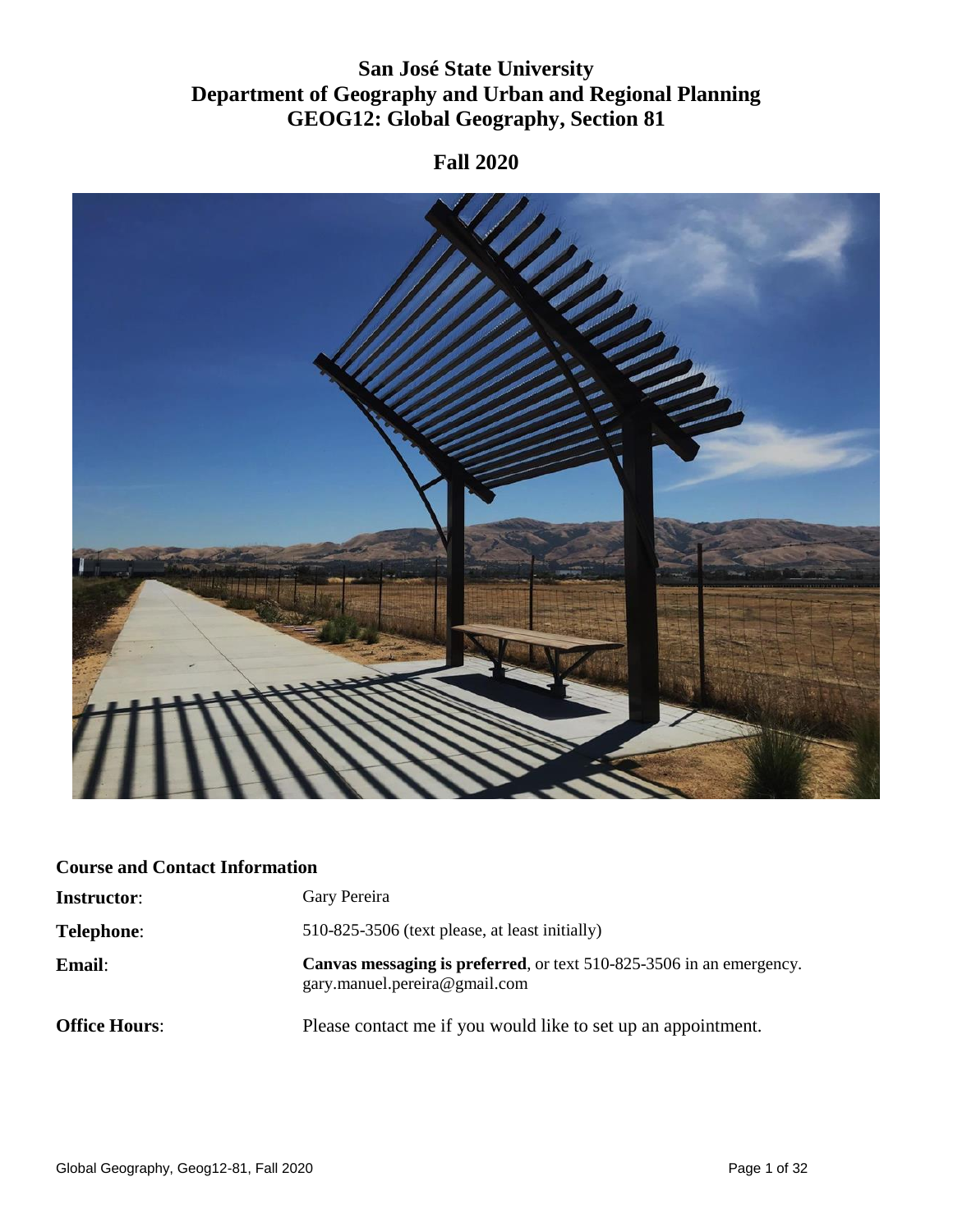## **Course Format**

This is an online course. Internet connectivity and a computer are required. Course materials (including this syllabus) can be found on the Canvas Leaning Management System course login website at [http://sjsu.instructure.com,](http://sjsu.instructure.com/) under **Files**.

For this course, students are required submit one homework assignment each week, as well as a final evaluation paper. Study material and assignments are listed and described under **Assignments**, but additional requirements or suggestions may be discussed within recent **Announcements**. Please check **Announcements** at least once a week, and before submitting homework. All homework must be submitted, even if late. Repeated lateness should be explained in a message. As each assignment is viewed and graded, comments may be pinned to particular submissions. Check for such comments, regardless of whether you have received a grade, and address any concerns expressed there. If you would like to respond to a comment, please do so with an independent message. A final evaluation paper must also be submitted. That's it in a nutshell.

The photo above was intended to represent (with a little humor) how my courses might relate to some of the available online educational technologies that we are often encouraged to use. Look closely; you should notice something. The metal structure over the bench looks like something that might provide shade or shelter from rain, but in fact *it does neither, at any time*. Nevertheless, its oddly aligned slats need spikes to keep the birds away.

Imagine the bench in the photo as representing the three Canvas tabs that we will be using: **Assignments**, **Announcements**, and **Files**, communicating individually if necessary with Canvas **messaging**.

Imagine the metal structure in the photo as the rest of Canvas, which you may safely ignore for my classes. I don't mind it being there, but all we really need is the bench, from which you can metaphorically watch golden eagles, hawks, meadowlarks, gulls, waterfowl, songbirds, jackrabbits and colonies of ground squirrels just beyond the fence.

From the videos and texts I will ask you to examine, you can explore a great many things in great depth. The subject matter is what (hopefully) makes it engaging, not the structure of a course. Don't mistake the finger pointing at the moon for the moon itself. The finger is not important. Obeying the elaborate structures of education and social media is not the goal of my courses. I hope to keep that stuff to a minimum.

You should all be working and writing as individuals, so there is no need in my classes for group communication via skype, zoom, or whatever the latest platform may be. I will point out any interesting observations or advice that I might have generally about your homework responses in the **Announcements**, but I will never identify individual student publicly. If I send you a message, you may rest assured that I will keep any information we exchange private. Nevertheless, you may release any conversations that you have with me publicly at any time.

Within Canvas, conversations cannot be tampered with, overlooked, ignored, or shared with others. There are no such assurances with email. That is why I would prefer never to use email. You may text my private phone number if you ever need to reach me in a hurry or in an emergency. Being late with homework is not an emergency.

Please read and view the material at the beginning of each homework assignment, as well as any new **Announcements**, every week. These are where my 'lectures' are located. If I suspect that you are not paying attention (by, for example, not addressing an additional question that I may have posed in a recent **Announcement**), this will be reflected in your grade. I encourage you to get someone to read and edit your homework before submission if you are uncertain, but your words and thoughts should be your own. You may quote extensively from material in the assigned or suggested texts or videos, but please provide attribution, by means of formal notes or references.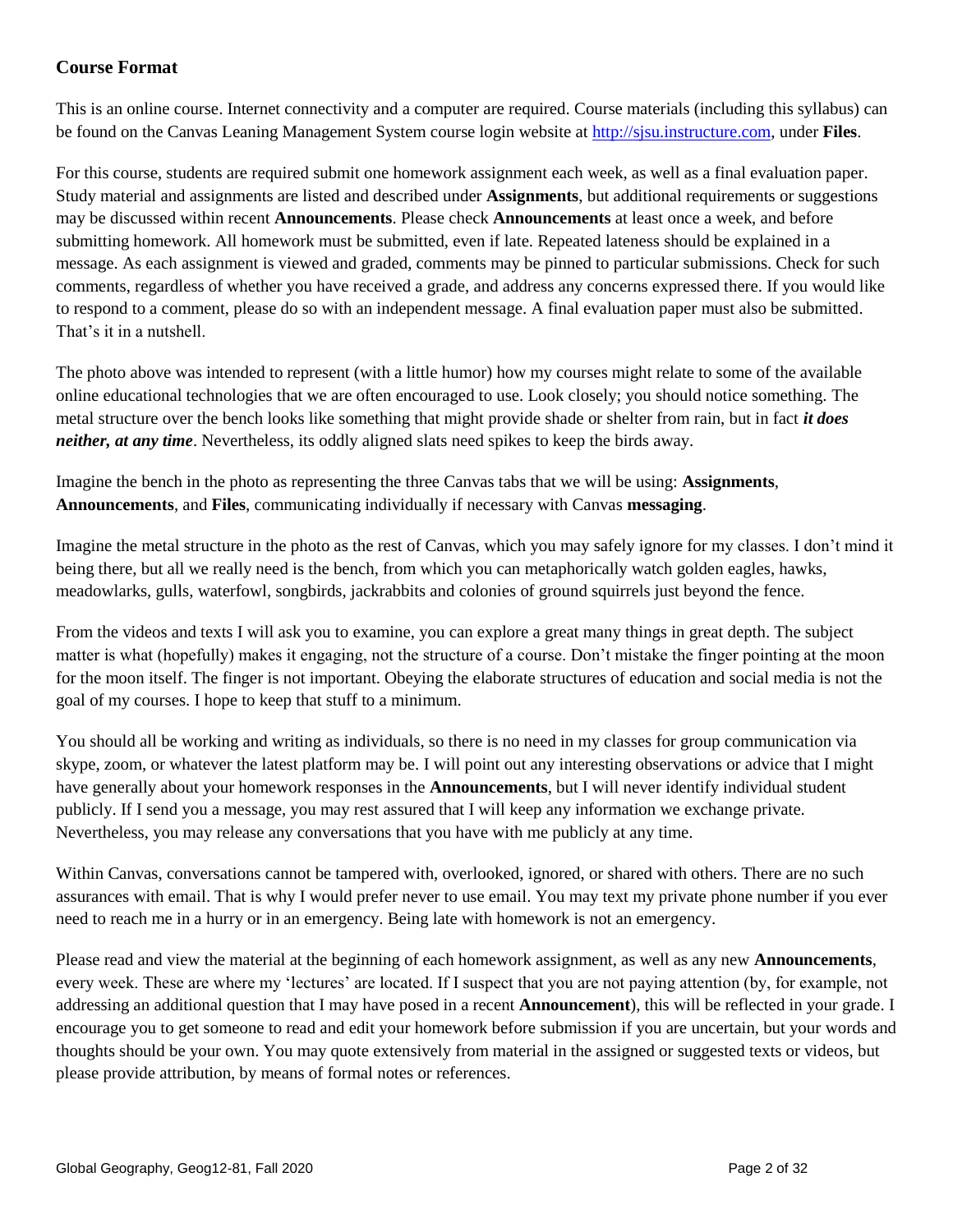The university expects that each student put at least nine hours of work per week into each three-credit course. Your homework assignments and final paper are evaluated and graded primarily on the degree to which this expectation has been met, based on my impressions of your work. The more detailed, organized, and thoughtful your responses are, relative to your classmates, the better your grades will be. I do not grade on the basis of the opinions or conclusions you may express on any issue, even when I may ask you to express one. Further details are discussed below under Course Requirements and Assignments and in the Course Schedule.

#### **Course Description**

This course presents a comparative geography of our world: regions and countries, natural environments and resources, settlements and land use, cultural diversity, economic and political patterns. It follows much of the general outline of other university courses of this kind, and a textbook available free online provides that traditional context. But we often depart from the text by introducing videos from other sources, including the instructor. For example, we begin with a discussion of urbanization and rural depopulation, which is important in understanding much of the world today. We shall also spend additional weeks on two important regions: South America and Sub-Saharan Africa. I would like to do the same with South, Southeast, and East Asia, but we have limited time.

#### **Course Goals**

The purpose of this class is to provide a framework for understanding the world from a geographic perspective. We cannot possibly cover all important aspects of world geography, so we will focus on specific aspects as we travel the world at a rapid pace. Hopefully, it will spark your interest and open your mind to how absolutely wonderful and truly diverse this world can be.

#### **GE Learning Outcomes (GELO)**

Upon successful completion of the course, students shall be able to identify and analyze the social dimension of society as a context for human life, the processes of social change and social continuity, the role of human agency in those social processes, and the forces that engender social cohesion and fragmentation. Students will be able to:

**GELO 1**: place contemporary developments in cultural, historical, environmental, and spatial contexts; (this will be achieved by successfully completing the individual assignments for each chapter).

**GELO 2**: identify the dynamics of ethnic, cultural, gender/sexual, age-based, class, regional, national, transnational, and global identities and the similarities, differences, linkages, and interactions between them; (this will be achieved by successfully completing the individual assignments for each chapter).

**GELO 3**: evaluate social science information, draw on different points of view, and formulate applications appropriate to contemporary social issues (this will be achieved by successfully completing the individual assignments for each chapter).

**GELO 4:** compare and contrast two or more ethnic groups, cultures, regions, national or social systems.

## **Course Learning Outcomes (CLO) (Required)**

Upon successful completion of this course, students will be able to:

**CLO1**: describe the physical characteristics of the world by use of a regional approach.

**CLO2**: describe the cultural characteristics of the world by use of a regional approach.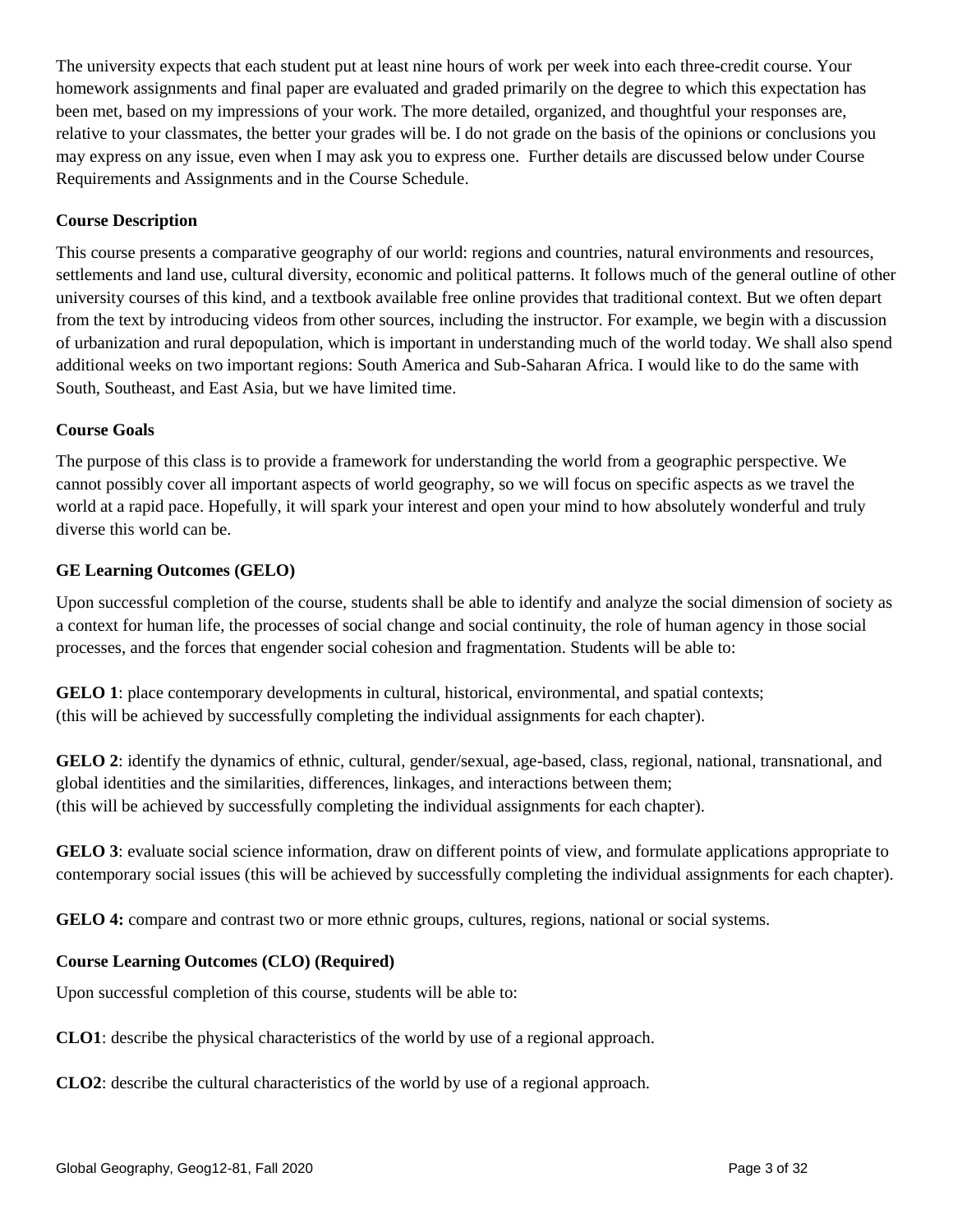**CLO3**: differentiate the economic, social, and other cultural characteristics that occurs across the world

**CLO4**: discuss current events as they pertain to the Global Geography

#### **Required Texts/Readings**

#### **Textbook**

Our textbook, **World Regional Geography: People, Places and Globalization** (ISBN: 978-1-946135-27-8), is adapted from a work produced by a publisher who has requested that they and the original author not receive attribution. This adapted edition is produced by this instructor's alma mater, the University of Minnesota, through its Libraries Publishing eLearning Support Initiative. Please download the book for free in **Digital pdf** format from the following website: <http://open.lib.umn.edu/worldgeography/>



#### **Download this book in Digital PDF format.**

Note: it will be far more convenient for you to download this book than to just access it online. Once downloaded, it can be easily searched for relevant phrases, and you can jump to particular pages as you respond to homework questions. You cannot do so online.

#### **Videos**

Videos are a big part of this course, and much of the homework will be judged on the basis of how closely you considered them in your discussions. If you are accessing each assignment through CANVAS **Assignments**, you might be given the choice of opening a video in a separate browser or of watching it embedded within CANVAS. Whichever method you use, feel free to scrub and pause each video frequently and watch portions repeatedly, taking notes as you watch. Watching videos within separate browsers often provides you with additional information, as well as access to other material on the author's channel. You might want to pull up videos on your phone or tablet as you write on a laptop. Do whatever feels comfortable, but make sure you have a large enough screen and sufficient bandwidth to see the details (including text) that are important to most of these videos, including mine. I encourage you to explore the work of any YouTube contributor whose work you appreciate.

Many YouTube videos are preceded by ads, particularly if they are viewed in a separate browser. Usually, these ads can be cut short by clicking on 'Skip Ad' at the lower right of the screen, or by clicking on the x at the upper right of a popup ad. There are never ads on my own videos, and I get no monetary benefit from YouTube. I also provide no tags on my videos. If you view a video within Canvas (by clicking on the image rather than the link), this is not counted as a 'view' by YouTube. For these reasons, my videos (intentionally) get few views. However, you may share my videos with anyone at any time.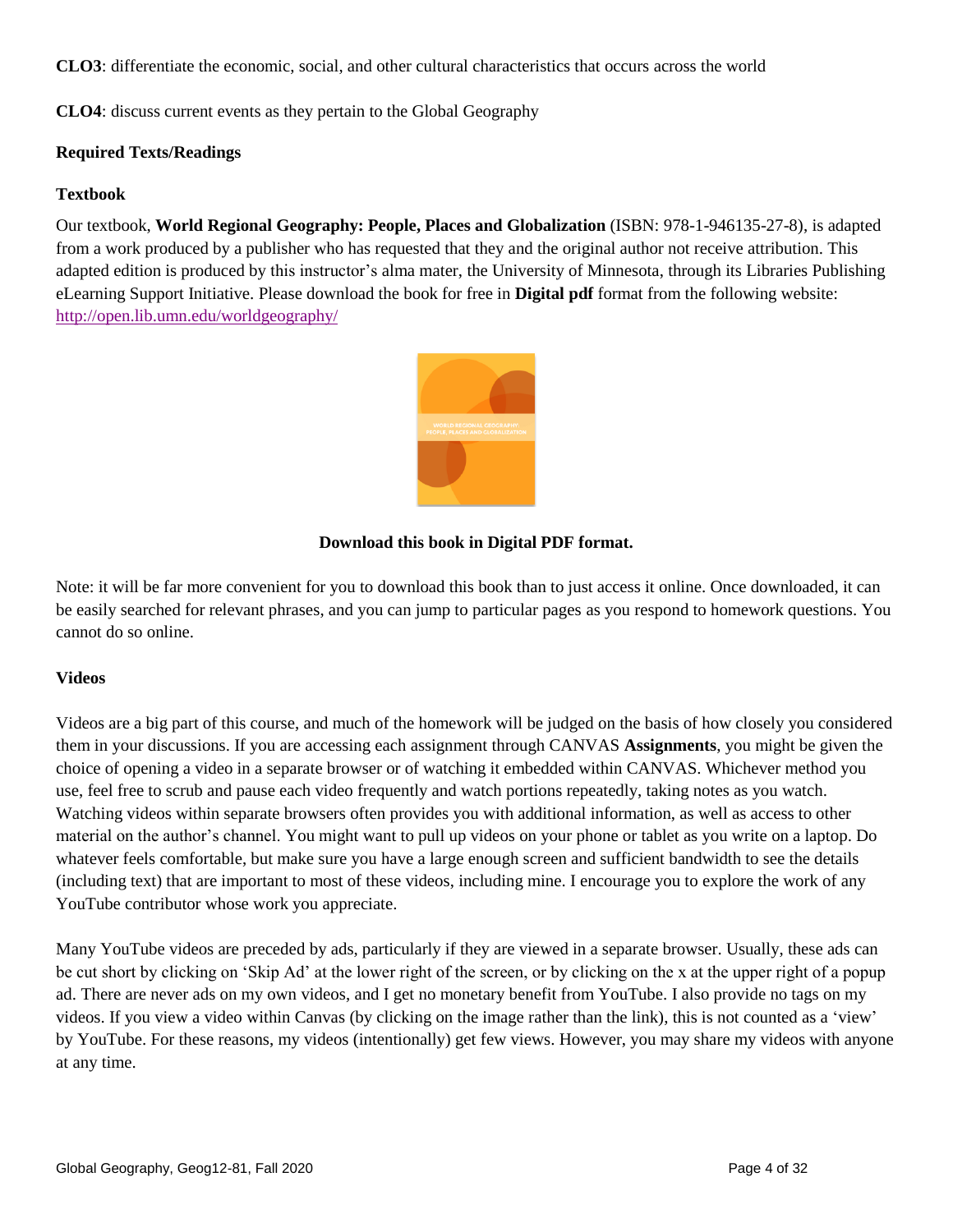#### **Course Requirements and Assignments**

**Homework Assignmants**: Fourteen homework assignments must be completed on or before the due dates, as described in the course schedule below. Please submit these responses via Canvas. For each homework assignment, I would prefer you use primarily 10pt font with 1½ line spacing. Put your name, the homework number, 'Pereira', 'geog12-80' and 'Fall 2019', arranged at the upper right of the first page. Text, figures, and images lifted from documents or screenshots may be embedded in your homework, but these must all include full attribution. In other words, be honest about which words, figures and images are your and which are from other sources. It is often helpful to include this sort of material, but these should be explicitly cited. Habitual lateness in submitting assignments may result in a full grade change at the instructor's discretion.

Regarding the length in pages or word count expected for each assignment: this depends on the topic and your writing style. I'm looking for understanding, substance, and a willingness to sufficiently pursue each point you are making. It is perfectly reasonable to be unsure about topics that you are just beginning to understand. This is a course in science. Doubt and uncertainty are actually virtues. If your writing style is average, and you avoid redundancy, each homework assignment should run at least three pages.

You will be graded relative to the performance of your classmates in the current and former semesters. I may offer comments or advice in Canvas for each assignment. Check back on each assignment not only for your grade, but also for any comments I may have tagged to an assignment. If you'd like to continue the conversation about an assignment, please do so as an independent Canvas message.

#### **Announcements**

Please check the **Announcements** tab every week. Discussions of homework results and expectations, current events, and other issues of interest to this class will be posted here. Your homework and any one-on-one discussions are kept private, although you are always free to make them public.

#### **Final Evaluation**

Instead of a comprehensive exam, I want you to write a thoughtful essay as described below in the Course Schedule.

I don't believe in having students review one another's work, but I do encourage you to make your best work available to the world, on your own terms. That is what **Portfolium** and similar online services are for. I advise you all to polish up and recombine some of the work you do for this class and others, create some graphical, illustrative material, and put it online. Portfolium is designed to be a one-stop shop for potential partners, employers, and clients who want to get an idea of just how bright you might be. As a reminder of what Portfolium looks like, here's the account I created in order to understand the system (I haven't touched it for years, so it's a bit out of date). You all should create and begin populating your own accounts, which you can constantly revise and over which you have total control. It's free.

<https://portfolium.com/garympereira/portfolio>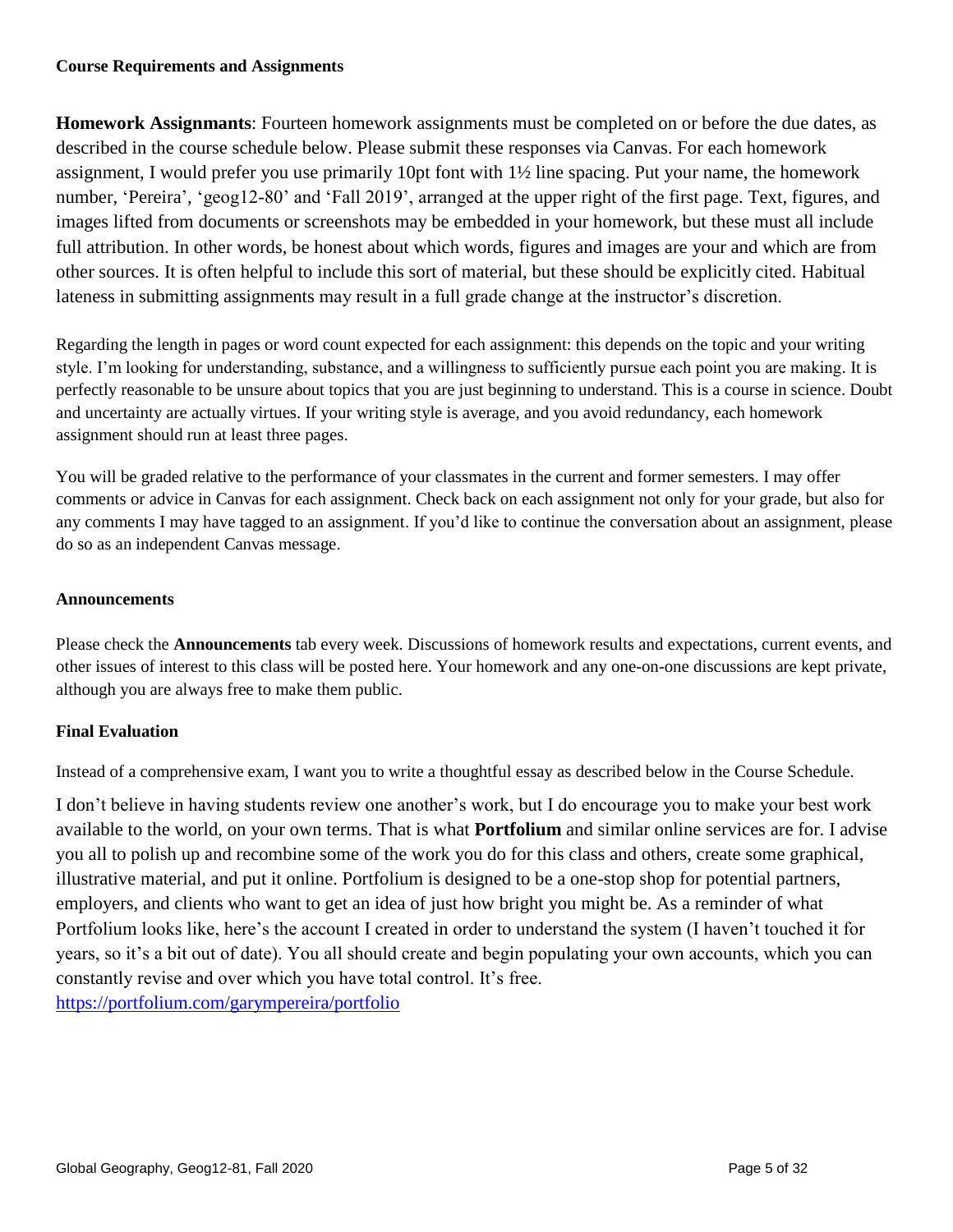### **Grading Information**

Homework: Fourteen homework assignments and the Final Evaluation should be completed by the due dates, as described in the Course Schedule below. Submit everything by the end of the semester, even if it is late. Any assignment missing by December 18<sup>th</sup> counts as a zero. Please submit all your work via Canvas as Word or pdf documents.

#### **Determination of Grades**

| Fourteen homework assignments (6.5% each x 14) | 91%  |
|------------------------------------------------|------|
| <b>Final Evaluation</b>                        | 9%   |
| <b>Total</b>                                   | 100% |

| 98% and above | $A+$           |
|---------------|----------------|
| 94% - 97%     | A              |
| 93% - 90%     | $A -$          |
| 89% - 87%     | $B+$           |
| 86% - 84%     | B              |
| 83% - 80%     | $B -$          |
| 79% - 77%     | $C+$           |
| 76% - 74%     | $\overline{C}$ |
| 73% - 70%     | $C -$          |
| 69% - 67%     | $D+$           |
| 66% - 64%     | D              |
| 63% - 60%     | D-             |
| below 60%     | F              |

#### **University Policies**

SJSU classes are designed such that in order to be successful, it is expected that students will spend a minimum of fortyfive hours for each unit of credit (normally three hours per unit per week), including preparing for class, participating in course activities, completing assignments, and so on. More details about student workload can be found in University Policy S12-3 at [http://www.sjsu.edu/senate/docs/S12-3.pdf.](http://www.sjsu.edu/senate/docs/S12-3.pdf)

Note that "All students have the right, within a reasonable time, to know their academic scores, to review their gradedependent work, and to be provided with explanations for the determination of their course grades." See University Policy F13-1 at http://www.sjsu.edu/senate/docs/F13-1.pdf for more details.

Per University Policy S16-9, university-wide policy information relevant to all courses, such as academic integrity, accommodations, etc. will be available on Office of Graduate and Undergraduate Programs' [Syllabus Information](http://www.sjsu.edu/gup/syllabusinfo/) web [page](http://www.sjsu.edu/gup/syllabusinfo/) at<http://www.sjsu.edu/gup/syllabusinfo/>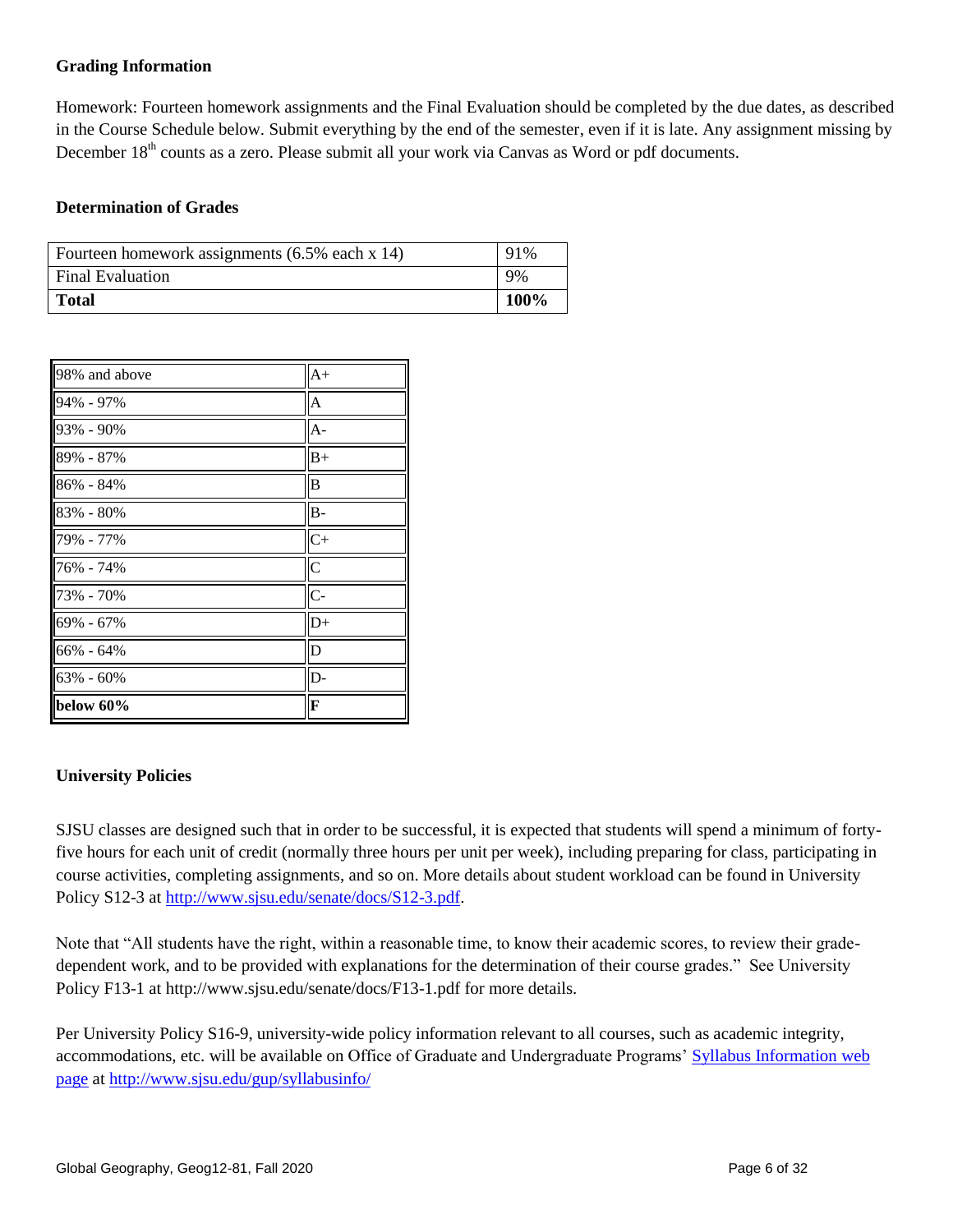# **Geog12: Global Geography, Section 81, Fall 2020**

Note: All homework questions from the book (pdf format) are taken from the 'Discussion and Study Questions at the end of each section. Page numbers refer to those indicated within an Acrobat Reader, not from those listed in the Table of Contents. For example, you would type '117' into the page tool, as shown in the viewer below, in order to access the first three textbook homework questions:



Please submit your homework responses as Word or pdf files by the due date indicated. Use 10 point font, with 1 ½ line spacing and normal margins. Put at upper right on the first page of each submission your name, the homework #, geog12-81, Fall 2020.

## **Course Schedule**

| Week | <b>Due Date</b> | <b>Readings, Assignments</b>                                                                                                                                                                                                                                                                                                                                                                                                                                                                                                                                                                                                                                                    |
|------|-----------------|---------------------------------------------------------------------------------------------------------------------------------------------------------------------------------------------------------------------------------------------------------------------------------------------------------------------------------------------------------------------------------------------------------------------------------------------------------------------------------------------------------------------------------------------------------------------------------------------------------------------------------------------------------------------------------|
| 1    |                 | Topic: Urbanization                                                                                                                                                                                                                                                                                                                                                                                                                                                                                                                                                                                                                                                             |
|      |                 | If you haven't watched my general notes video, please do so.<br>Watch: General notes for my online classes [Gary Pereira]<br>https://youtu.be/_AN8k0Ogwl0                                                                                                                                                                                                                                                                                                                                                                                                                                                                                                                       |
|      |                 | Probably the most common trend throughout the world is the massive, relentless move of people away<br>from rural areas and into cities of ever increasing size. Cities might grow in part from the pressure of<br>population growth, but social and cultural trends influence their growth as well. Urbanization often co-<br>occurs with the depopulation of the rural countryside.                                                                                                                                                                                                                                                                                            |
|      |                 | In order to illustrate this nearly global tendency, we'll look at some videos whose subjects we may return<br>to later as we cover different regions. For now, I just want you to get in the mood to wander through<br>places you've never been. Some videos in this course are slow-paced, and you can easily write down<br>notes or do other things as you watch (or if you are like me, you may be mesmerized). Other videos<br>convey a lot of specific information very quickly, and you may need to pause and repeat segments in<br>order to take notes properly. I suggest that you read through the homework questions once first, or come<br>back to them again later. |
|      |                 | I'd like us to begin with what most of us would consider to be a pleasant example of what urbanization<br>can be, by having you take a couple of video walks through the Shinjuku neighborhood of Tokyo. Many<br>videos of this kind are appearing now. I picked this location because Tokyo has a population of about<br>14 million and the greater metro area has 40 million, making it currently the world's most populous<br>metropolitan area. In the following two videos, you may of course skip around, but I do encourage you to<br>just relax for a few minutes and let the sights (and the sounds) take you away.                                                    |
|      |                 | Optional: Nightlife Streets In Tokyo Shinjuku [Nippon Wandering TV]<br>https://youtu.be/1YXmdSVhA3M                                                                                                                                                                                                                                                                                                                                                                                                                                                                                                                                                                             |
|      |                 | This second video is from a different source and has a different style. Pay attention after minute 7 or so.                                                                                                                                                                                                                                                                                                                                                                                                                                                                                                                                                                     |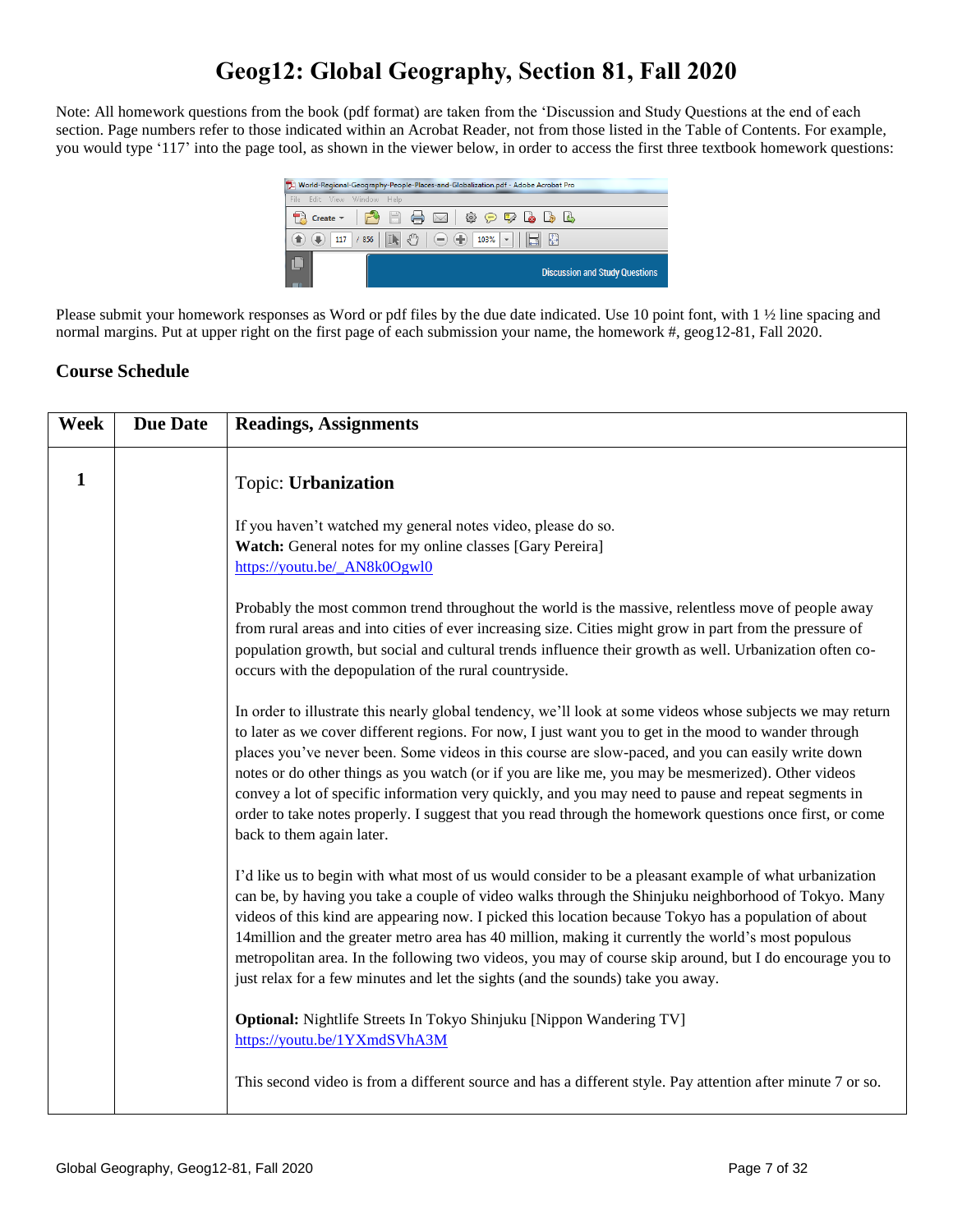| <b>Week</b>      | <b>Due Date</b> | <b>Readings, Assignments</b>                                                                                                                                                                                                                                                                                                                                                                                                                                                                                                                                                                                                                                     |
|------------------|-----------------|------------------------------------------------------------------------------------------------------------------------------------------------------------------------------------------------------------------------------------------------------------------------------------------------------------------------------------------------------------------------------------------------------------------------------------------------------------------------------------------------------------------------------------------------------------------------------------------------------------------------------------------------------------------|
|                  |                 | Optional: Night videowalk in East Shinjuku, Tokyo [Rambalac]<br>https://youtu.be/vHr4qSQ-5XU?list=WL                                                                                                                                                                                                                                                                                                                                                                                                                                                                                                                                                             |
|                  |                 | The following two videos present an extraordinary, detailed view of where the world's largest cities will<br>be found by 2030 and 2100.                                                                                                                                                                                                                                                                                                                                                                                                                                                                                                                          |
|                  |                 | <b>Watch:</b> Top 10 Largest Cities by 2030 [The B1M]<br>https://youtu.be/N- a0TCWb6E                                                                                                                                                                                                                                                                                                                                                                                                                                                                                                                                                                            |
|                  |                 | Watch: Top 10 Largest Cities by 2100 [The B1M]<br>https://youtu.be/9OulEjWI-bE                                                                                                                                                                                                                                                                                                                                                                                                                                                                                                                                                                                   |
|                  | 08/25/20        | <b>Homework 1:</b>                                                                                                                                                                                                                                                                                                                                                                                                                                                                                                                                                                                                                                               |
|                  |                 | 1. Compare the urban environment in Shinjuku, Tokyo, to any city of similar density that you may have<br>experienced or know about (for example, some big city here in the US). Describe similarities and<br>differences in both the physical layout and condition, as well as social and cultural differences. I expect<br>you to describe a few obvious differences from typical US cities, as well as some less obvious ones.                                                                                                                                                                                                                                 |
|                  |                 | Hint: watching ambient videos like this is not everyone's cup of tea. I find them relaxing and entertaining,<br>particularly since we've been cooped up for so long. You might be surprised by how absorbed you<br>become in noticing things if you give yourself the chance.                                                                                                                                                                                                                                                                                                                                                                                    |
|                  |                 | 2. List the projected numbers of people that will be living in each of the ten cities listed for 2030, and<br>comment on at least five of them. Do you find this trend surprising in any way? Compare them to the<br>numbers living in the world's largest cities today.                                                                                                                                                                                                                                                                                                                                                                                         |
|                  |                 | 3. List the projected numbers of people that will be living in each of the ten cities listed for 2100. How<br>have things changed since 2030? Do you think that these cities of the future will be anything like today's<br>cities?                                                                                                                                                                                                                                                                                                                                                                                                                              |
|                  |                 | For example, could they sustain the sort of automotive transportation we find in the largest cities today?<br>What sort of planning do you think will be necessary for such cities to be sustainable? Should they grow<br>'organically' as many now do, or should they be fully or partially planned? Do you think the relevant<br>governmental bodies are up to the task? Do you think urban life in places like Afghanistan, Niger, and<br>Pakistan will become increasingly unpleasant as the result of continuing political instability, social<br>conflict, and high birth rates, or do you anticipate a path to urban life like what you've seen in Japan? |
| $\boldsymbol{2}$ |                 | <b>Topic: United States and Canada</b>                                                                                                                                                                                                                                                                                                                                                                                                                                                                                                                                                                                                                           |
|                  |                 | Watch: The United States' Geographic Challenge [Stratfor]<br>https://youtu.be/DUsVZ-gF0GA                                                                                                                                                                                                                                                                                                                                                                                                                                                                                                                                                                        |
|                  |                 | Watch: Canada's Geographic Challenge [Stratfor]<br>https://youtu.be/TftLaHb1FvA                                                                                                                                                                                                                                                                                                                                                                                                                                                                                                                                                                                  |
|                  |                 | The recent history of Detroit has become a cautionary tale regarding the uncertainties of urban health.<br>And yet, life goes on.                                                                                                                                                                                                                                                                                                                                                                                                                                                                                                                                |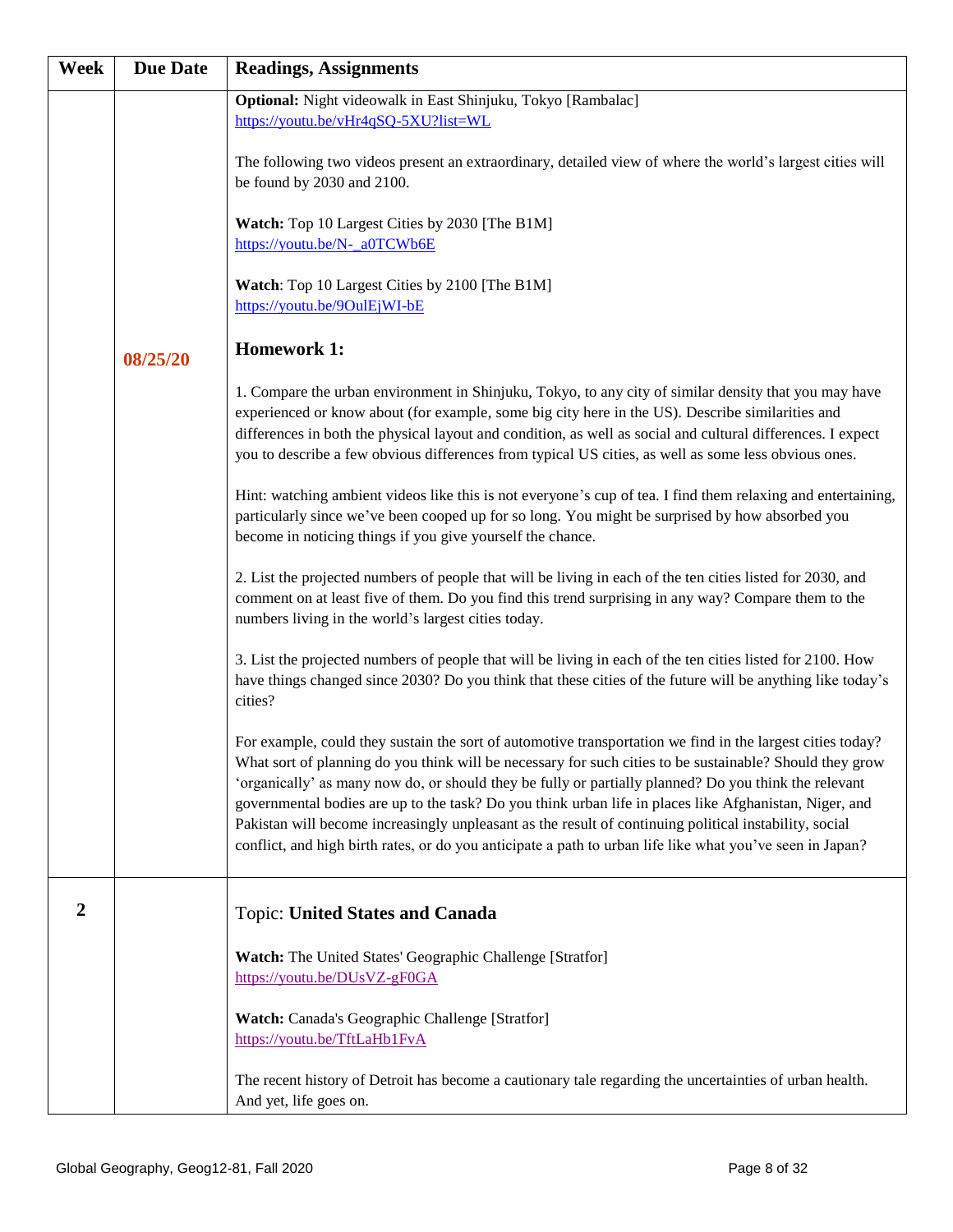| Week | <b>Due Date</b> | <b>Readings, Assignments</b>                                                                                                                                                                                                                                                                                                                                                                                                                                                                                                                                                                                                                                                                                                                                                                                                |
|------|-----------------|-----------------------------------------------------------------------------------------------------------------------------------------------------------------------------------------------------------------------------------------------------------------------------------------------------------------------------------------------------------------------------------------------------------------------------------------------------------------------------------------------------------------------------------------------------------------------------------------------------------------------------------------------------------------------------------------------------------------------------------------------------------------------------------------------------------------------------|
|      |                 | Watch: Real Scenes: Detroit [Resident Advisor]<br>https://youtu.be/TCAY5L2zDtU                                                                                                                                                                                                                                                                                                                                                                                                                                                                                                                                                                                                                                                                                                                                              |
|      |                 | Watch: This Tree Farm Is Bringing Life Back To Detroit's East Side<br>https://youtu.be/I5wekB5IpHA                                                                                                                                                                                                                                                                                                                                                                                                                                                                                                                                                                                                                                                                                                                          |
|      | 09/01/20        | <b>Homework 2:</b>                                                                                                                                                                                                                                                                                                                                                                                                                                                                                                                                                                                                                                                                                                                                                                                                          |
|      |                 | 1. What are some of the geographic challenges of the US and Canada?                                                                                                                                                                                                                                                                                                                                                                                                                                                                                                                                                                                                                                                                                                                                                         |
|      |                 | 2. Detroit, the home of the American automotive industry and of Motown Records, has fallen on hard<br>times. The growing numbers of abandoned lots are beginning to host some urban farms. Do you think that<br>nontraditional careers in the arts and agriculture can make a city like Detroit viable, even if it never comes<br>back as a major manufacturing center? Does the health of a city depend primarily on its ability to generate<br>wealth and jobs, or does it also depend on its ability to inspire young people to stay for possibly<br>nonmonetary reasons involving personal fulfillment?                                                                                                                                                                                                                 |
|      |                 | 3. If you were to just get up and hit the road, where would you go? Describe a road trip that you would<br>take from here to New York City, while stopping at five or more specific locations along the way.<br>Describe each of these destinations. Use the Internet to research your trip. You don't have to connect it to<br>a specific theme as you did for Europe, but you may. Do not travel by air. Trains, cars, buses etc. are fine.<br>Assume that you have plenty of time. You might for example decide to take mostly the northern, central,<br>or southern route, if you travel primarily along interstate highways. Use Google Maps or a similar service<br>for routing advice. Name and describe at least five specific destinations along the way in order of arrival,<br>and why you'd want to stop there. |
|      |                 | Textbook questions (see Required Texts/Readings above for instructions on downloading free textbook)<br>are delineated as follows: electronic page number . question number:                                                                                                                                                                                                                                                                                                                                                                                                                                                                                                                                                                                                                                                |
|      |                 | 235.1. Where is the largest US megalopolis located? What region is it part of?                                                                                                                                                                                                                                                                                                                                                                                                                                                                                                                                                                                                                                                                                                                                              |
|      |                 | 235.3. What have been some of the traditional economic activities in the American South? How is this<br>changing?                                                                                                                                                                                                                                                                                                                                                                                                                                                                                                                                                                                                                                                                                                           |
|      |                 | 235.9. Why does the desert region of the American Southwest continue to attract a growing population?                                                                                                                                                                                                                                                                                                                                                                                                                                                                                                                                                                                                                                                                                                                       |
| 3    |                 | Topic: Europe                                                                                                                                                                                                                                                                                                                                                                                                                                                                                                                                                                                                                                                                                                                                                                                                               |
|      |                 | Let's go for a walk in Paris.                                                                                                                                                                                                                                                                                                                                                                                                                                                                                                                                                                                                                                                                                                                                                                                               |
|      |                 | Watch: Paris evening walking tour [Silent Walker]<br>https://youtu.be/G-v-UKEJ4E4                                                                                                                                                                                                                                                                                                                                                                                                                                                                                                                                                                                                                                                                                                                                           |
|      |                 | Watch: Real Scenes: London [Resident Advisor]<br>https://youtu.be/jN1XUBrwp5A                                                                                                                                                                                                                                                                                                                                                                                                                                                                                                                                                                                                                                                                                                                                               |
|      |                 | Watch: Closed Border: How COVID-19 is Changing Global Migration [Center for Strategic &                                                                                                                                                                                                                                                                                                                                                                                                                                                                                                                                                                                                                                                                                                                                     |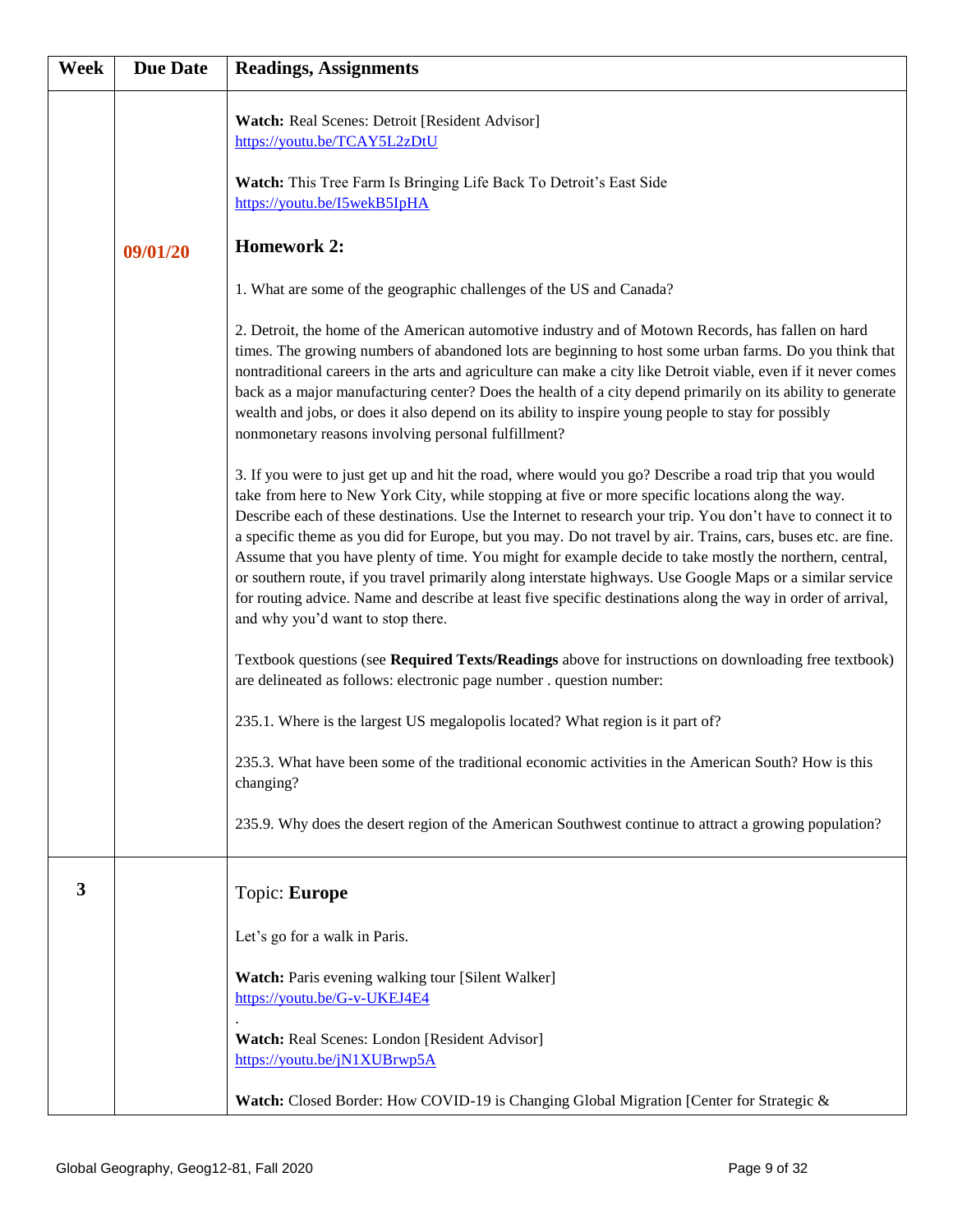| Week | <b>Due Date</b> | <b>Readings, Assignments</b>                                                                                                                                                                  |
|------|-----------------|-----------------------------------------------------------------------------------------------------------------------------------------------------------------------------------------------|
|      |                 | <b>International Studies</b> ]                                                                                                                                                                |
|      |                 | https://youtu.be/fGJ_Nr907P0                                                                                                                                                                  |
|      |                 | <b>Optional:</b> France's Geographic Challenge [Stratfor]                                                                                                                                     |
|      |                 | https://youtu.be/iGYPQLOUKeI                                                                                                                                                                  |
|      |                 | <b>Optional:</b> Germany's Geographic Challenge [Stratfor]                                                                                                                                    |
|      |                 | https://youtu.be/oTPIzzcBPaA                                                                                                                                                                  |
|      |                 | <b>Optional:</b> Italy's Geographic Challenge [Stratfor]                                                                                                                                      |
|      |                 | https://youtu.be/nsbthExJoDo                                                                                                                                                                  |
|      |                 | <b>Optional: Poland's Geographic Challenge [Stratfor]</b>                                                                                                                                     |
|      |                 | https://youtu.be/vYxjA1C9JQ8                                                                                                                                                                  |
|      |                 | <b>Optional:</b> Romania's Geographic Challenge [Stratfor]                                                                                                                                    |
|      |                 | https://youtu.be/R719mLoDLaQ                                                                                                                                                                  |
|      |                 | <b>Optional:</b> Spain's Geographic Challenge [Stratfor]                                                                                                                                      |
|      |                 | https://youtu.be/1U8XcP_o5RE                                                                                                                                                                  |
|      | 09/08/20        | <b>Homework 3:</b>                                                                                                                                                                            |
|      |                 | 1. Describe your impression of the walking tour of Paris. How does it compare to Tokyo, or to<br>comparable cities you may have experiences elsewhere?                                        |
|      |                 | 2. Why do you think cities like London have become the locus of so much creative work with the roots<br>extending around the globe? Do you think something may have been lost in the process? |
|      |                 | 3. Discuss developments at the Greek/Turkish border and their wider implications.                                                                                                             |
|      |                 | 4. Describe the geographic challenges of either: France, Germany, Italy, Poland Romania, or Spain.                                                                                            |
|      |                 | Textbook questions:                                                                                                                                                                           |
|      |                 | 118.2. How have strong egalitarian ideals shaped northern European countries?                                                                                                                 |
|      |                 | 118.8. How does agricultural production vary with physical geography in Western Europe?                                                                                                       |
|      |                 | 118.9. What are the key factors that make Western Europe an economic core area of the world?                                                                                                  |
|      |                 | 134.2 Which Eastern European countries were once members of the Soviet Union?                                                                                                                 |
|      |                 |                                                                                                                                                                                               |
|      |                 |                                                                                                                                                                                               |
|      |                 |                                                                                                                                                                                               |
|      |                 |                                                                                                                                                                                               |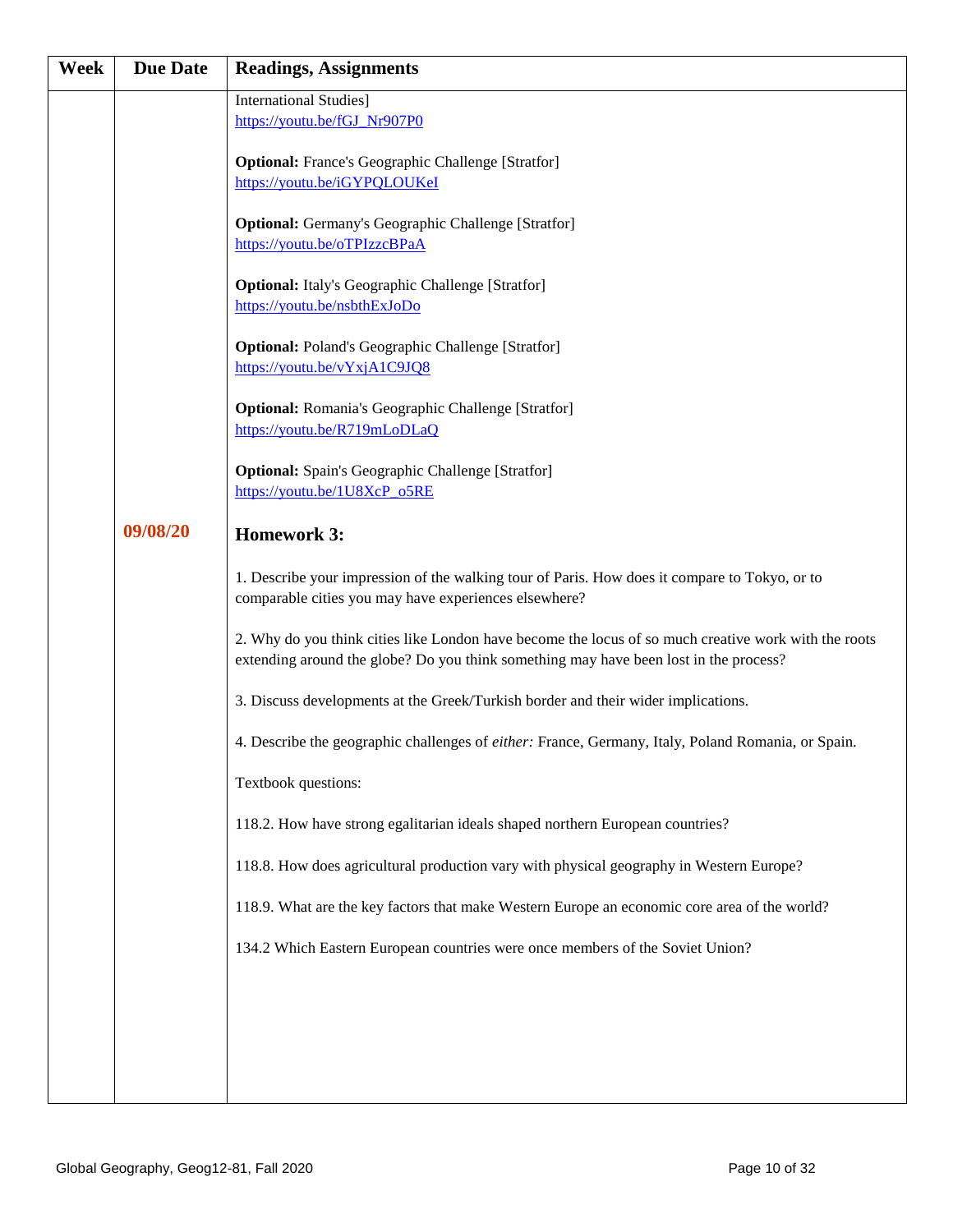| Week                    | <b>Due Date</b> | <b>Readings, Assignments</b>                                                                                                                                                                                                                                                                                                                                                                                                                                                                                                                                                                                                                                                                      |
|-------------------------|-----------------|---------------------------------------------------------------------------------------------------------------------------------------------------------------------------------------------------------------------------------------------------------------------------------------------------------------------------------------------------------------------------------------------------------------------------------------------------------------------------------------------------------------------------------------------------------------------------------------------------------------------------------------------------------------------------------------------------|
| $\overline{\mathbf{4}}$ |                 | Topic: Russia and Ukraine                                                                                                                                                                                                                                                                                                                                                                                                                                                                                                                                                                                                                                                                         |
|                         |                 | Watch: Russia's Geographic Challenge [Stratfor]<br>https://youtu.be/W6LIhNgsQoc                                                                                                                                                                                                                                                                                                                                                                                                                                                                                                                                                                                                                   |
|                         |                 | Watch: Ukraine's Geographic Challenge [Stratfor]<br>https://youtu.be/Eicrsq6K85I                                                                                                                                                                                                                                                                                                                                                                                                                                                                                                                                                                                                                  |
|                         |                 | Let's try to look at Russia and Russian history outside of the lens of current politics. First, the soulfulness<br>of Russian arts. This first video shows Russian opera singers Anna Netrebko and Dmitri Hvorostovsky<br>performing a popular Russian song in Red Square in 2013. Tragically, Hvorostovsky died in 2017 from a<br>brain tumor at the age of 55.                                                                                                                                                                                                                                                                                                                                  |
|                         |                 | Optional: Anna Netrebko - Moscow Nights - Dmitri Hvorostovsky [George Vidakis]<br>https://youtu.be/t5SlUmCdXf0                                                                                                                                                                                                                                                                                                                                                                                                                                                                                                                                                                                    |
|                         |                 | Russia made very important contributions to science, mathematics, and the arts. But the legacy of Russian<br>communism remains strong and continues to be very relevant. It is my impression that Americans<br>students know relatively little about this chapter in history. A BBC documentary series from 2009 called<br>The Lost World of Communism examines the legacy of communism "twenty years after the fall of the<br>Stalinist regimes of the Eastern Bloc, focusing on personal memories and descriptions of daily life". The<br>three programs of the series were each about a different country - East Germany, Czechoslovakia and<br>Romania. Part 1, about East Germany, is below. |
|                         |                 | Watch: The Lost World of Communism (Part 1) [Haunting Europe]<br>https://youtu.be/3dFdKjhgt3k                                                                                                                                                                                                                                                                                                                                                                                                                                                                                                                                                                                                     |
|                         | 09/15/20        | <b>Homework 4:</b>                                                                                                                                                                                                                                                                                                                                                                                                                                                                                                                                                                                                                                                                                |
|                         |                 | 1. What are Russia's principal geographic challenges? How has it addressed them historically?                                                                                                                                                                                                                                                                                                                                                                                                                                                                                                                                                                                                     |
|                         |                 | 2. Describe in detail the experiences of three of the people who were interviewed in the video The Lost<br>World of Communism.                                                                                                                                                                                                                                                                                                                                                                                                                                                                                                                                                                    |
|                         |                 | 3. Describe the geographic challenges of the Ukraine.                                                                                                                                                                                                                                                                                                                                                                                                                                                                                                                                                                                                                                             |
|                         |                 | Textbook questions:                                                                                                                                                                                                                                                                                                                                                                                                                                                                                                                                                                                                                                                                               |
|                         |                 | 144.2. What are Russia's main physical regions?                                                                                                                                                                                                                                                                                                                                                                                                                                                                                                                                                                                                                                                   |
|                         |                 | 144.5. What were Soviet Socialist Republics, and why were they created?                                                                                                                                                                                                                                                                                                                                                                                                                                                                                                                                                                                                                           |
|                         |                 | 156.7. What two policies did the last Soviet leader implement to assist in reforming the USSR?                                                                                                                                                                                                                                                                                                                                                                                                                                                                                                                                                                                                    |
|                         |                 | 156.9. How did the economic system change for Russia after 1991?                                                                                                                                                                                                                                                                                                                                                                                                                                                                                                                                                                                                                                  |
|                         |                 |                                                                                                                                                                                                                                                                                                                                                                                                                                                                                                                                                                                                                                                                                                   |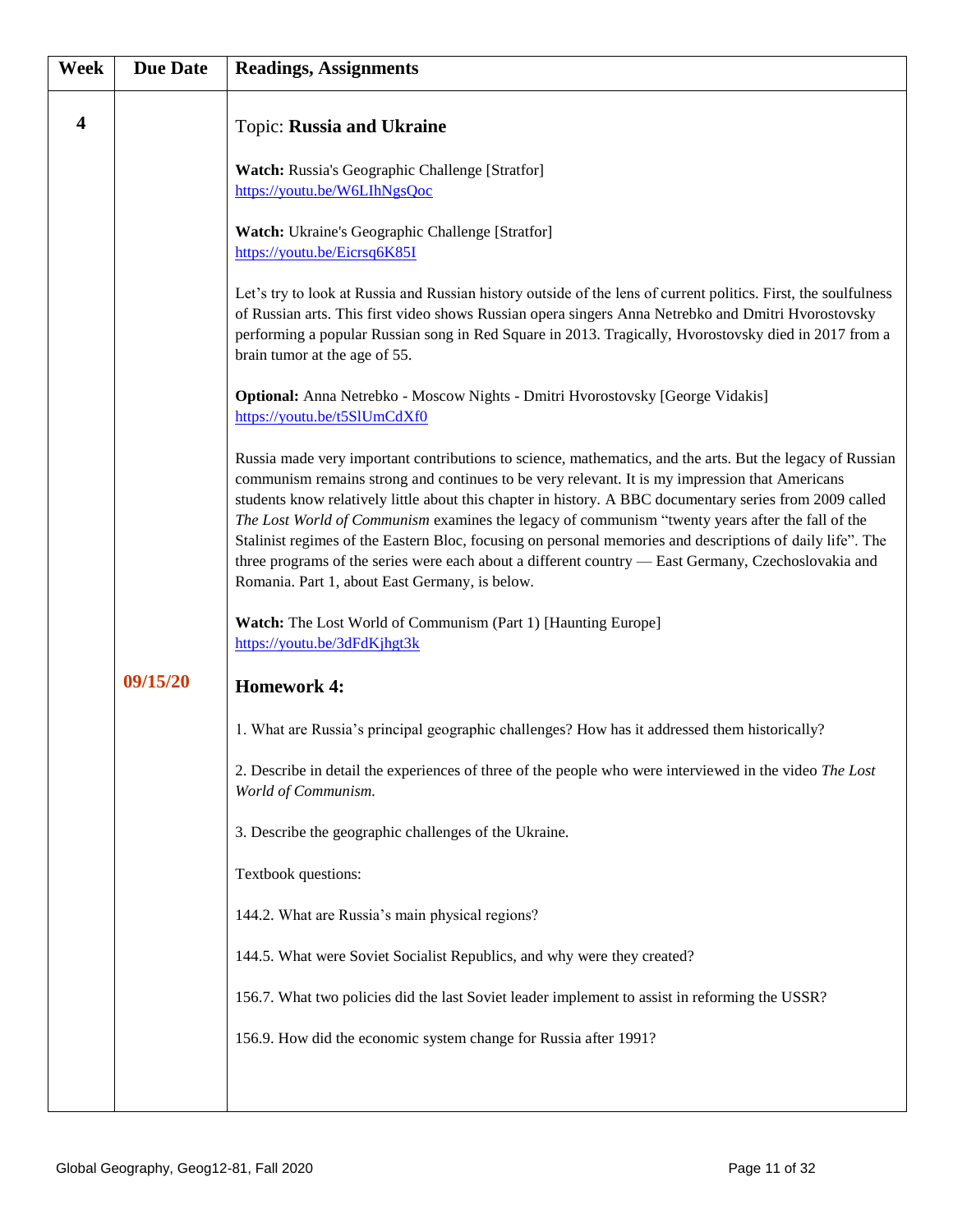| <b>Week</b> | <b>Due Date</b> | <b>Readings, Assignments</b>                                                                                                                                                                                                                                                                                                                                                                                            |
|-------------|-----------------|-------------------------------------------------------------------------------------------------------------------------------------------------------------------------------------------------------------------------------------------------------------------------------------------------------------------------------------------------------------------------------------------------------------------------|
| 5           |                 | <b>Topic: Mexico and Central America</b>                                                                                                                                                                                                                                                                                                                                                                                |
|             |                 | Watch: Mexico's Geographic Challenge [Stratfor]<br>https://youtu.be/lbmo9aO27L0                                                                                                                                                                                                                                                                                                                                         |
|             |                 | Watch: Guatemala's Geographic Challenge [Stratfor]<br>https://youtu.be/Dt8uBiL4LZg                                                                                                                                                                                                                                                                                                                                      |
|             |                 | Watch: Honduras gang violence uproots thousands [Al Jazeera English]<br>https://youtu.be/GHs57f2nEUw                                                                                                                                                                                                                                                                                                                    |
|             | 09/22/20        | <b>Homework 5:</b>                                                                                                                                                                                                                                                                                                                                                                                                      |
|             |                 | 1. What are Mexico's principal geographic challenges?                                                                                                                                                                                                                                                                                                                                                                   |
|             |                 | 2. Describe Guatemala's geographic challenges.                                                                                                                                                                                                                                                                                                                                                                          |
|             |                 | 3. Why is gang violence such an apparently intractable problem in some Central American countries? Are<br>the local and state governments, police forces, and judiciary of these nations at least partly responsible for<br>this state of affairs? What do you think can or should be done, and by whom? I will evaluate your<br>response as always on the depth of your reasoning, and not on the opinion you express. |
|             |                 | <b>Textbook questions:</b>                                                                                                                                                                                                                                                                                                                                                                                              |
|             |                 | 264.1. What are the main physical features of Mexico?                                                                                                                                                                                                                                                                                                                                                                   |
|             |                 | 264.2. How does the core-periphery spatial relationship apply to Mexico?                                                                                                                                                                                                                                                                                                                                                |
|             |                 | 264.10. How has the illegal drug trade affected Mexico?                                                                                                                                                                                                                                                                                                                                                                 |
|             |                 | 295.2. Which European countries were the main colonizers of the Caribbean?                                                                                                                                                                                                                                                                                                                                              |
|             |                 | 295.7. How is Haiti different from its neighbor, the Dominican Republic?                                                                                                                                                                                                                                                                                                                                                |
| 6           |                 | Topic: South America and the Caribbean                                                                                                                                                                                                                                                                                                                                                                                  |
|             |                 | <b>Watch:</b> Brazil's Geographic Challenge [Stratfor]<br>https://youtu.be/d7i0yA_upx8                                                                                                                                                                                                                                                                                                                                  |
|             |                 | Watch: Colombia's Geographic Challenge [Stratfor]<br>https://youtu.be/8u4InrBnJ5Y                                                                                                                                                                                                                                                                                                                                       |
|             |                 | Watch: Venezuela's Geographic Challenge [Stratfor]<br>https://youtu.be/w-PDdggGJC4                                                                                                                                                                                                                                                                                                                                      |
|             |                 | <b>Optional:</b> South America [Morten Rustad]<br>https://youtu.be/pp95UwZGD8Y                                                                                                                                                                                                                                                                                                                                          |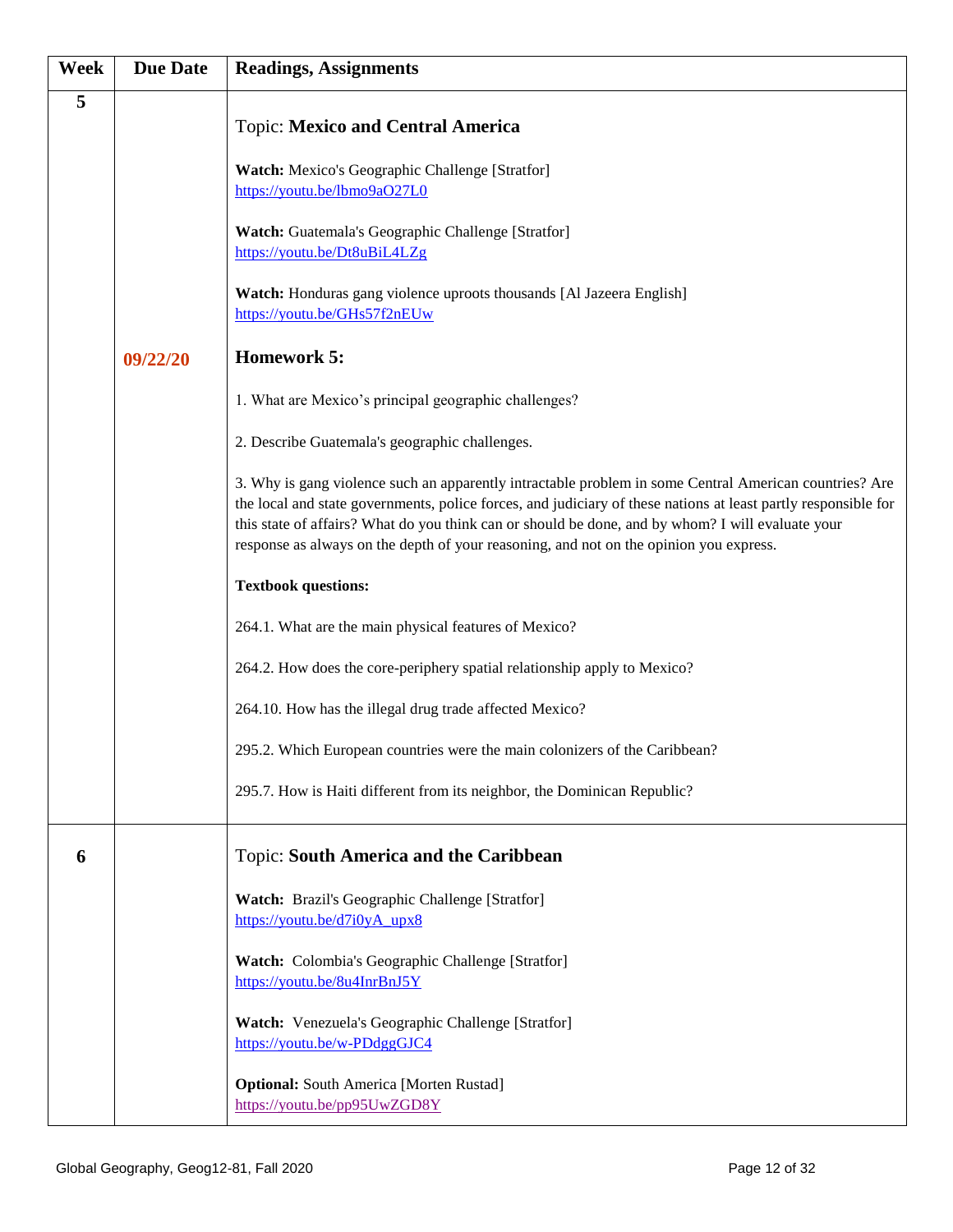| Week | <b>Due Date</b> | <b>Readings, Assignments</b>                                                                                                                                                                                                                                                                                                                                                                                                                                                               |
|------|-----------------|--------------------------------------------------------------------------------------------------------------------------------------------------------------------------------------------------------------------------------------------------------------------------------------------------------------------------------------------------------------------------------------------------------------------------------------------------------------------------------------------|
|      |                 | We will discuss the future of global urbanization at the end of the semester, but it is important that you<br>keep in mind that the sheer scale of this process, along with its opportunities and problems, have come to<br>dominate global society. Megacities in particular pose huge challenges. We've looked briefly at Mexico<br>City; this week we examine São Paulo, Brazil.<br>Watch: São Paulo: South America's MEGACITY [The Daily Conversation]<br>https://youtu.be/sNEeY gXFBc |
|      |                 | Watch: What If We Lost The Amazon Rainforest? [What If]<br>https://youtu.be/pRZKGLIc9DA                                                                                                                                                                                                                                                                                                                                                                                                    |
|      | 09/29/20        | Homework 6:                                                                                                                                                                                                                                                                                                                                                                                                                                                                                |
|      |                 | 1. What are Brazil's principal geographic challenges? How has it attempting to addressed them?                                                                                                                                                                                                                                                                                                                                                                                             |
|      |                 | 2. Compare the geographic challenges of Colombia and Venezuela.                                                                                                                                                                                                                                                                                                                                                                                                                            |
|      |                 | 3. What is the actual value of the Amazon rainforest? What would happen (is happening) if we lost it?                                                                                                                                                                                                                                                                                                                                                                                      |
|      |                 | 4. Describe the four core problems facing São Paulo and what is being done about them.                                                                                                                                                                                                                                                                                                                                                                                                     |
|      |                 | Textbook questions:                                                                                                                                                                                                                                                                                                                                                                                                                                                                        |
|      |                 | 360.5. Why is Manaus such a core city for its region?                                                                                                                                                                                                                                                                                                                                                                                                                                      |
|      |                 | 360.6. What are the main causes of deforestation in the Amazon Basin? How can deforestation be<br>reduced?                                                                                                                                                                                                                                                                                                                                                                                 |
|      |                 | 373.1. What are the main physical regions of Argentina and Chile?                                                                                                                                                                                                                                                                                                                                                                                                                          |
|      |                 | 373.7. What are the main attributes and contributions of the Pampas and Patagonia?                                                                                                                                                                                                                                                                                                                                                                                                         |
|      |                 | 373.10. How does Chile complement the agricultural production of the United States and Canada?                                                                                                                                                                                                                                                                                                                                                                                             |
| 7    |                 | Topic: Sub-Saharan Africa                                                                                                                                                                                                                                                                                                                                                                                                                                                                  |
|      |                 | Watch: Nigeria's Geographic Challenge [Stratfor]<br>https://youtu.be/irn2SWBRZWQ                                                                                                                                                                                                                                                                                                                                                                                                           |
|      |                 | Watch: Mozambique's Geographic Challenge [Stratfor]<br>https://youtu.be/gjOX9hGEx7Y                                                                                                                                                                                                                                                                                                                                                                                                        |
|      |                 | <b>Watch:</b> The Great Elephant Census<br>https://youtu.be/imvehfydUpc                                                                                                                                                                                                                                                                                                                                                                                                                    |
|      |                 | Watch: Akashinga: The Brave Ones [National Geographic]<br>https://youtu.be/WUYQS40I9mw                                                                                                                                                                                                                                                                                                                                                                                                     |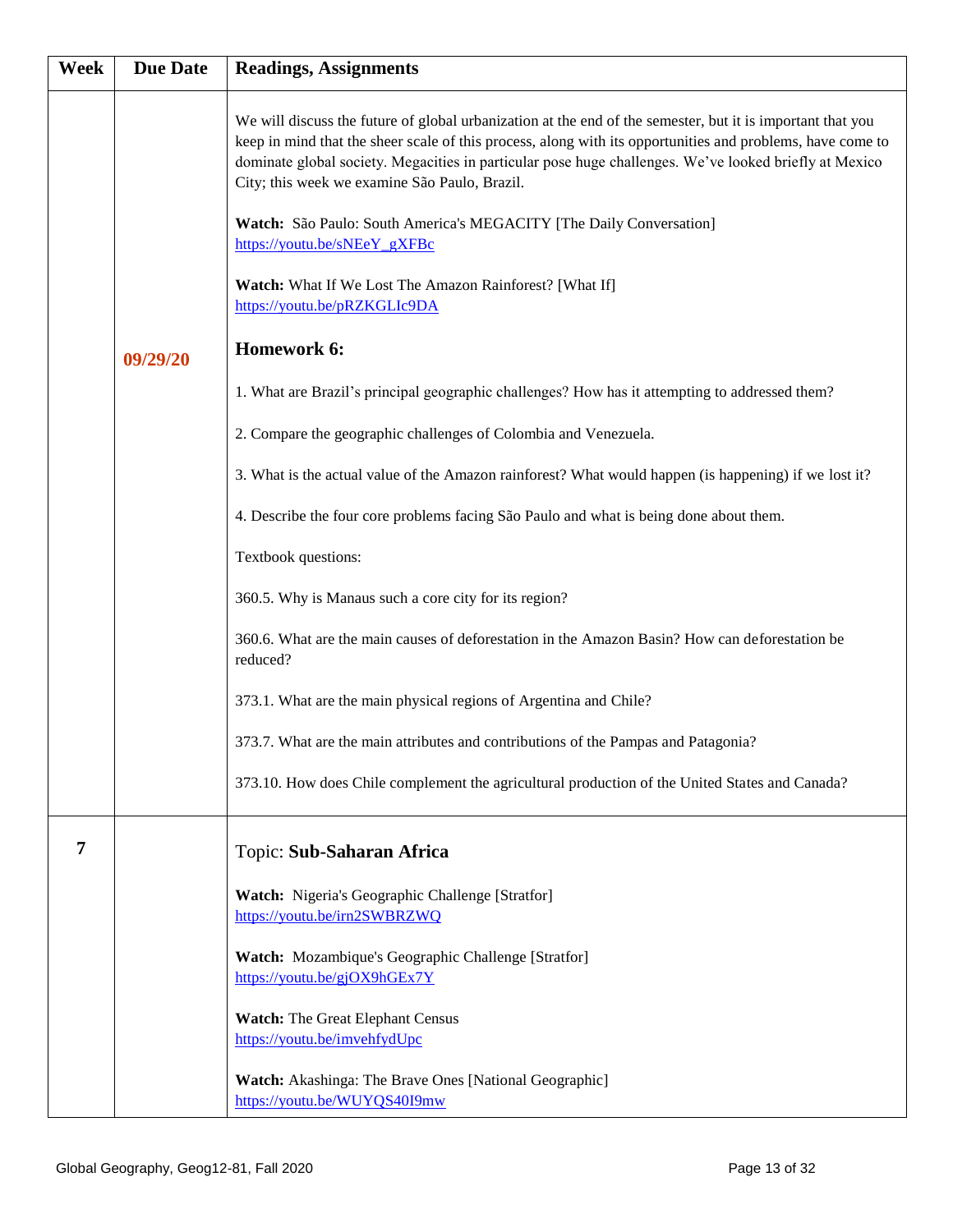| <b>Week</b> | <b>Due Date</b> | <b>Readings, Assignments</b>                                                                                                                                                                                                                                                                                                                                                                                                                                                                                                                                                                                                                                                                                                                                                                                                                           |
|-------------|-----------------|--------------------------------------------------------------------------------------------------------------------------------------------------------------------------------------------------------------------------------------------------------------------------------------------------------------------------------------------------------------------------------------------------------------------------------------------------------------------------------------------------------------------------------------------------------------------------------------------------------------------------------------------------------------------------------------------------------------------------------------------------------------------------------------------------------------------------------------------------------|
|             |                 | Read the sections on Threats and Conservation:<br>https://en.wikipedia.org/wiki/African_elephant                                                                                                                                                                                                                                                                                                                                                                                                                                                                                                                                                                                                                                                                                                                                                       |
|             | 10/06/20        | <b>Homework 7:</b>                                                                                                                                                                                                                                                                                                                                                                                                                                                                                                                                                                                                                                                                                                                                                                                                                                     |
|             |                 | 1. Discuss the geographic challenges of Nigeria.                                                                                                                                                                                                                                                                                                                                                                                                                                                                                                                                                                                                                                                                                                                                                                                                       |
|             |                 | 2. How do the geographic challenges of Mozambique differ from those of Nigeria?                                                                                                                                                                                                                                                                                                                                                                                                                                                                                                                                                                                                                                                                                                                                                                        |
|             |                 | 3. Using the above and/or other reliable sources, describe current threats to the African Elephant and<br>efforts underway to protect them.                                                                                                                                                                                                                                                                                                                                                                                                                                                                                                                                                                                                                                                                                                            |
|             |                 | Textbook questions:                                                                                                                                                                                                                                                                                                                                                                                                                                                                                                                                                                                                                                                                                                                                                                                                                                    |
|             |                 | 407.2. What is the difference between the formal and informal sectors of the economy?                                                                                                                                                                                                                                                                                                                                                                                                                                                                                                                                                                                                                                                                                                                                                                  |
|             |                 | 407.5. Approximately how many languages are spoken in Africa? How many are spoken in Nigeria<br>alone?                                                                                                                                                                                                                                                                                                                                                                                                                                                                                                                                                                                                                                                                                                                                                 |
|             |                 | 425.4. How do most of the people in West Africa make a living?                                                                                                                                                                                                                                                                                                                                                                                                                                                                                                                                                                                                                                                                                                                                                                                         |
|             |                 | 425.5. What are blood diamonds? What two countries in West Africa have had civil wars based on them?                                                                                                                                                                                                                                                                                                                                                                                                                                                                                                                                                                                                                                                                                                                                                   |
|             |                 | 425.8. What was the Pan-African concept, and how did it affect West Africa?                                                                                                                                                                                                                                                                                                                                                                                                                                                                                                                                                                                                                                                                                                                                                                            |
| 8           |                 | Topic: Sub-Saharan Africa                                                                                                                                                                                                                                                                                                                                                                                                                                                                                                                                                                                                                                                                                                                                                                                                                              |
|             |                 | With 200 million people aged between 15 and 24, Africa has the largest population of young people in the<br>world, and their numbers are expected to grow by 42.5 million between 2010 and 2020. Youth<br>unemployment is a big problem in many African nations. Young adults account for 60% of all of Africa's<br>jobless, according to the World Bank. In North Africa, the youth unemployment rate is 25%, but it is even<br>greater in Sub-Saharan nations like Botswana, the Republic of the Congo, Senegal, and South Africa, and<br>others. In most African countries, youth unemployment "occurs at a rate more than twice that for adults,"<br>notes the African Development Bank. We've already seen how several of the world's largest cities will<br>probably be in Africa by 2100. Let's take a closer look at plans for Lagos, Nigeria. |
|             |                 | Watch:<br>Building Africa's City in the Sea [The B1M]<br>https://youtu.be/SGIeAm6NolQ                                                                                                                                                                                                                                                                                                                                                                                                                                                                                                                                                                                                                                                                                                                                                                  |
|             |                 | Watch: Chad's Geographic Challenge [Stratfor]<br>https://youtu.be/Kv-oixS6TsI                                                                                                                                                                                                                                                                                                                                                                                                                                                                                                                                                                                                                                                                                                                                                                          |
|             |                 | Chad and other nations of the Sahel have many of the characteristics and challenges of both the sub-<br>Saharan nations, and of the North African region that we will cover next week.                                                                                                                                                                                                                                                                                                                                                                                                                                                                                                                                                                                                                                                                 |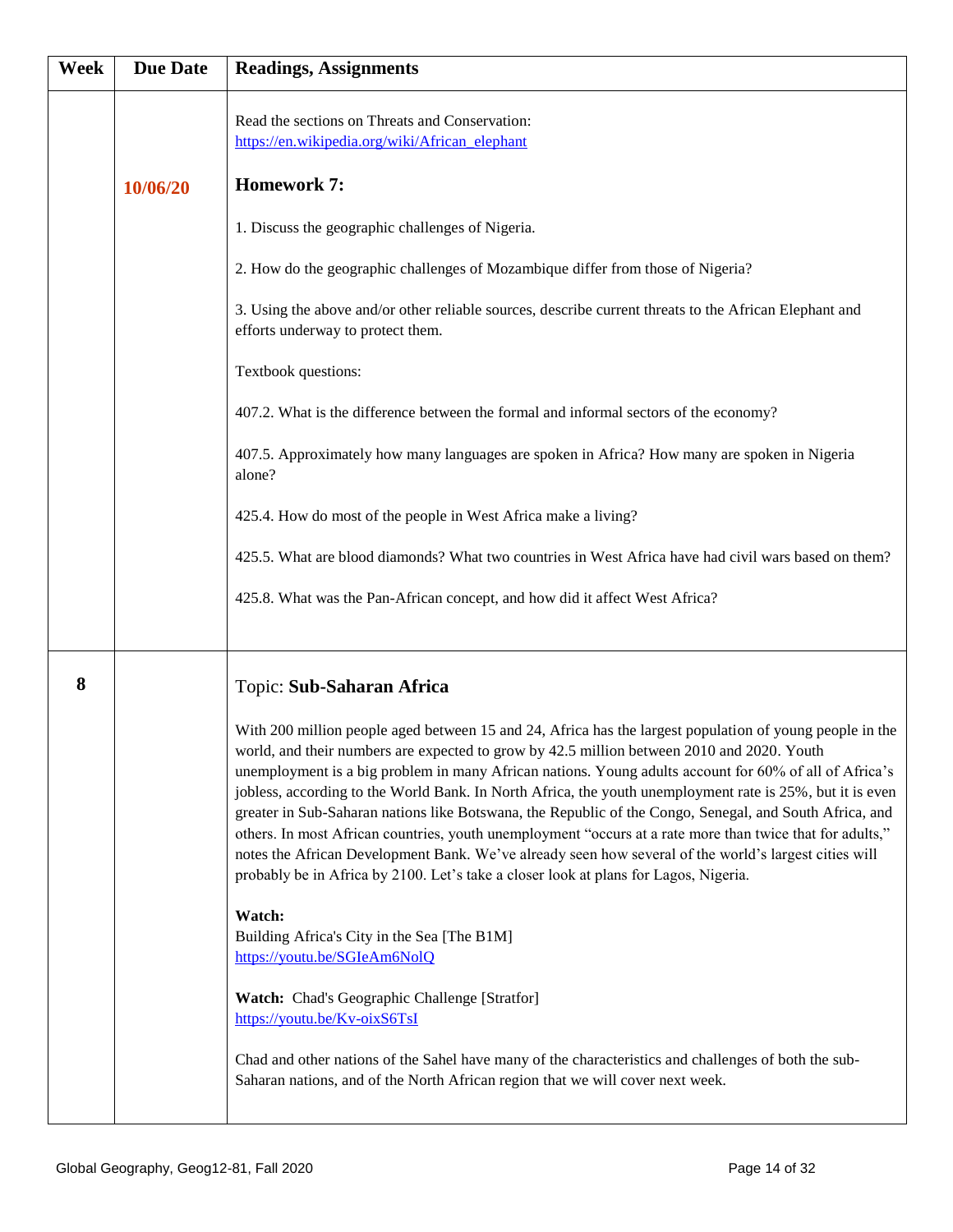| <b>Week</b> | <b>Due Date</b> | <b>Readings, Assignments</b>                                                                                                                                                                                                                                                                                                                                                                                                                                                                                                                |
|-------------|-----------------|---------------------------------------------------------------------------------------------------------------------------------------------------------------------------------------------------------------------------------------------------------------------------------------------------------------------------------------------------------------------------------------------------------------------------------------------------------------------------------------------------------------------------------------------|
|             | 10/13/20        | <b>Homework 8:</b>                                                                                                                                                                                                                                                                                                                                                                                                                                                                                                                          |
|             |                 | 1. Describe what is being done in Lagos in order to accommodate growth from an already whopping 13<br>million inhabitants to 88 million by 2100.                                                                                                                                                                                                                                                                                                                                                                                            |
|             |                 | 2. Describe Chad's geographic challenges.                                                                                                                                                                                                                                                                                                                                                                                                                                                                                                   |
|             |                 | Textbook questions:                                                                                                                                                                                                                                                                                                                                                                                                                                                                                                                         |
|             |                 | 445.1. What are the main physical geographic features in Central Africa?                                                                                                                                                                                                                                                                                                                                                                                                                                                                    |
|             |                 | 445.3. What caused the Rwandan civil war? Which two groups were in conflict?                                                                                                                                                                                                                                                                                                                                                                                                                                                                |
|             |                 | 445.10. Which country in Central Africa has the highest standard of living and a stable government?                                                                                                                                                                                                                                                                                                                                                                                                                                         |
|             |                 | 464.4. How have Kenya and Tanzania attempted to preserve and protect the environment?                                                                                                                                                                                                                                                                                                                                                                                                                                                       |
|             |                 | 464.5. Where is the Serengeti Plain? How does it bring national wealth to its home countries?                                                                                                                                                                                                                                                                                                                                                                                                                                               |
|             |                 | 482.1. What is threatening Madagascar's biodiversity?                                                                                                                                                                                                                                                                                                                                                                                                                                                                                       |
| 9           |                 | <b>Topic: North Africa and Southwest Asia</b>                                                                                                                                                                                                                                                                                                                                                                                                                                                                                               |
|             |                 | This region, alternatively also termed the Near and Middle East, has been in focus globally for a number<br>of reasons, many of them having to do with uprisings and conflict. But accounts of these conflicts often<br>neglect to mention important environmental and economic contributors. In the years prior to the so-called<br>'Arab Spring', for example, food prices often doubled and tripled, In a region already racked with<br>poverty, why shouldn't adverse environmental conditions lead to economic despair and revolution? |
|             |                 | Watch: Water Crisis in the Middle East<br>https://youtu.be/1FHksyApxmE                                                                                                                                                                                                                                                                                                                                                                                                                                                                      |
|             |                 | Watch: Saudi Arabia's Geographic Challenge [Stratfor]<br>https://youtu.be/LS4G0bvpwgc                                                                                                                                                                                                                                                                                                                                                                                                                                                       |
|             |                 | Watch: Iran's Geographic Challenge [Stratfor]<br>https://youtu.be/4ClfNCvMkMM                                                                                                                                                                                                                                                                                                                                                                                                                                                               |
|             |                 | Watch: Jordan's Geographic Challenge [Stratfor]<br>https://youtu.be/Zn_4U9JmhXs                                                                                                                                                                                                                                                                                                                                                                                                                                                             |
|             |                 | Watch: Israel's Geographic Challenge [Stratfor]<br>https://youtu.be/93onRmj9guc                                                                                                                                                                                                                                                                                                                                                                                                                                                             |
|             |                 |                                                                                                                                                                                                                                                                                                                                                                                                                                                                                                                                             |
|             |                 |                                                                                                                                                                                                                                                                                                                                                                                                                                                                                                                                             |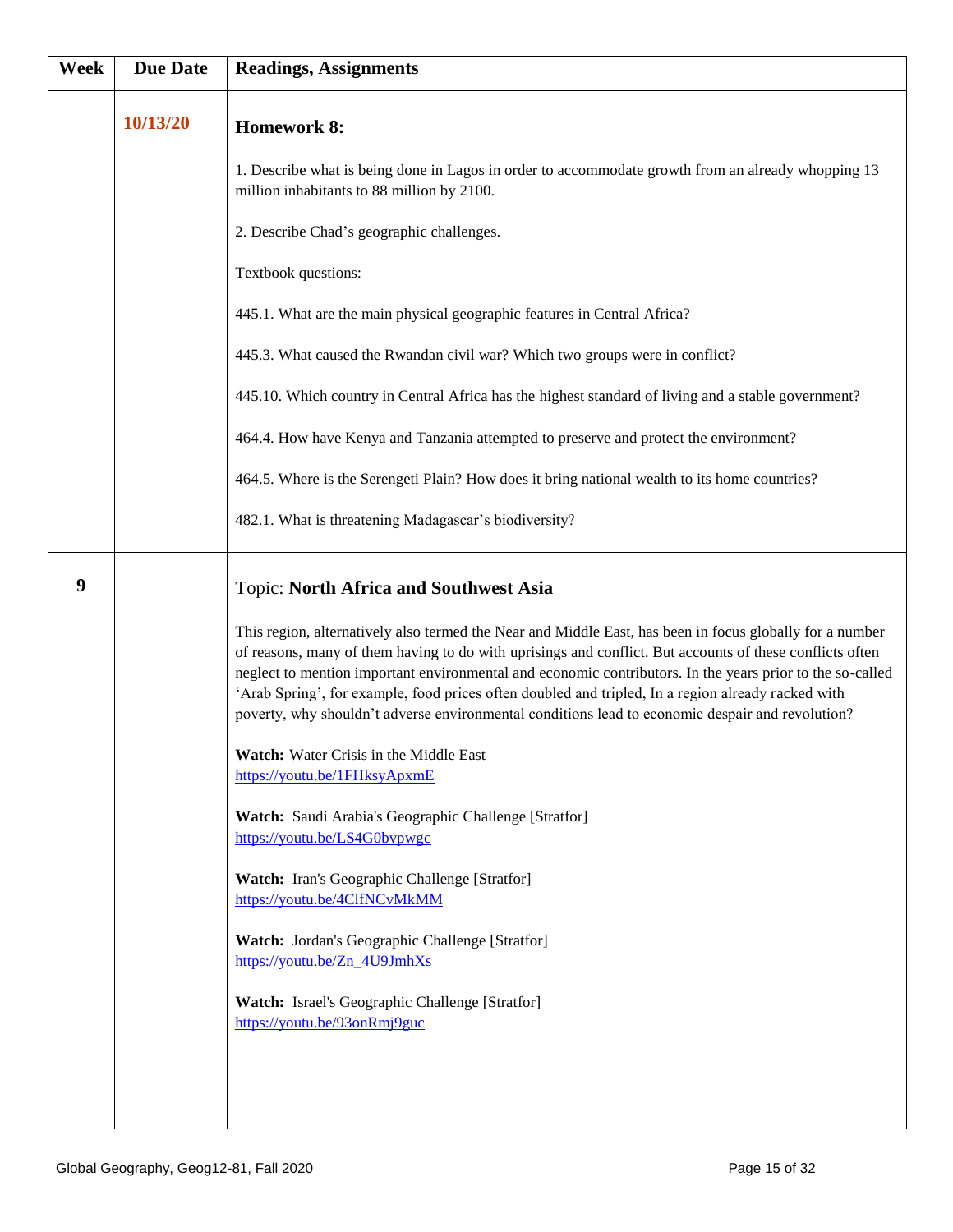| Week | <b>Due Date</b> | <b>Readings, Assignments</b>                                                                                                                                                                                                                                                                                         |
|------|-----------------|----------------------------------------------------------------------------------------------------------------------------------------------------------------------------------------------------------------------------------------------------------------------------------------------------------------------|
|      | 10/20/20        | <b>Homework 9:</b>                                                                                                                                                                                                                                                                                                   |
|      |                 | 1. What are some of the reasons for the water crisis in this region? About one minute into the video is a<br>discussion of Syria. How could the mass migration within Syria to the cities as a result of drought prior to<br>the Civil War helped to have brought about the horror we've seen there in recent years? |
|      |                 | 2. What are Iran's principal geographic challenges? How has it addressed them historically?                                                                                                                                                                                                                          |
|      |                 | 3. What are Saudi Arabia's principal geographic challenges? How has it addressed them historically?                                                                                                                                                                                                                  |
|      |                 | 4. Compare the geographic challenges of Israel and Jordan.                                                                                                                                                                                                                                                           |
|      |                 | 4. Discuss Chad's principal geographic challenges.                                                                                                                                                                                                                                                                   |
|      |                 | Textbook questions:                                                                                                                                                                                                                                                                                                  |
|      |                 | 524.1. What is the name of the majority ethnic group that resides in the Maghreb? What is the main<br>physical feature there?                                                                                                                                                                                        |
|      |                 | 524.2. What have been the main ties between North Africa and European continent?                                                                                                                                                                                                                                     |
|      |                 | 524.8. Name the country in the Sahel where slavery has become prominent. Why did no one stop it?                                                                                                                                                                                                                     |
|      |                 | 542.6. How are the governments of Israel, Jordan, Syria, and Lebanon different?                                                                                                                                                                                                                                      |
|      |                 | 542.9. Where was the "Paris of the Middle East"? What happened to the city in 1975?                                                                                                                                                                                                                                  |
|      |                 | 558.2. Why type of government does Saudi Arabia have? What is the law based on?                                                                                                                                                                                                                                      |
|      |                 | 558.5. Who drilled the first offshore Kuwaiti oil well? Why is this significant?                                                                                                                                                                                                                                     |
|      |                 | 597.4. How have problems with the Aral Sea affected the people of the region?                                                                                                                                                                                                                                        |
| 10   |                 | Topic: South Asia                                                                                                                                                                                                                                                                                                    |
|      |                 | Watch: Sri Lanka's Geographic Challenge [Stratfor]<br>https://youtu.be/YOjKFT1yhf0                                                                                                                                                                                                                                   |
|      |                 | Watch: India's Geographic Challenge [Stratfor]<br>https://youtu.be/LPUjLci2ARY                                                                                                                                                                                                                                       |
|      |                 | Watch: Nepal's Geographic Challenge [Stratfor]<br>https://youtu.be/8CSKPTfP C8                                                                                                                                                                                                                                       |
|      |                 | Watch: Pakistan's Geographic Challenge [Stratfor]<br>https://youtu.be/WN7mNEQ7s58                                                                                                                                                                                                                                    |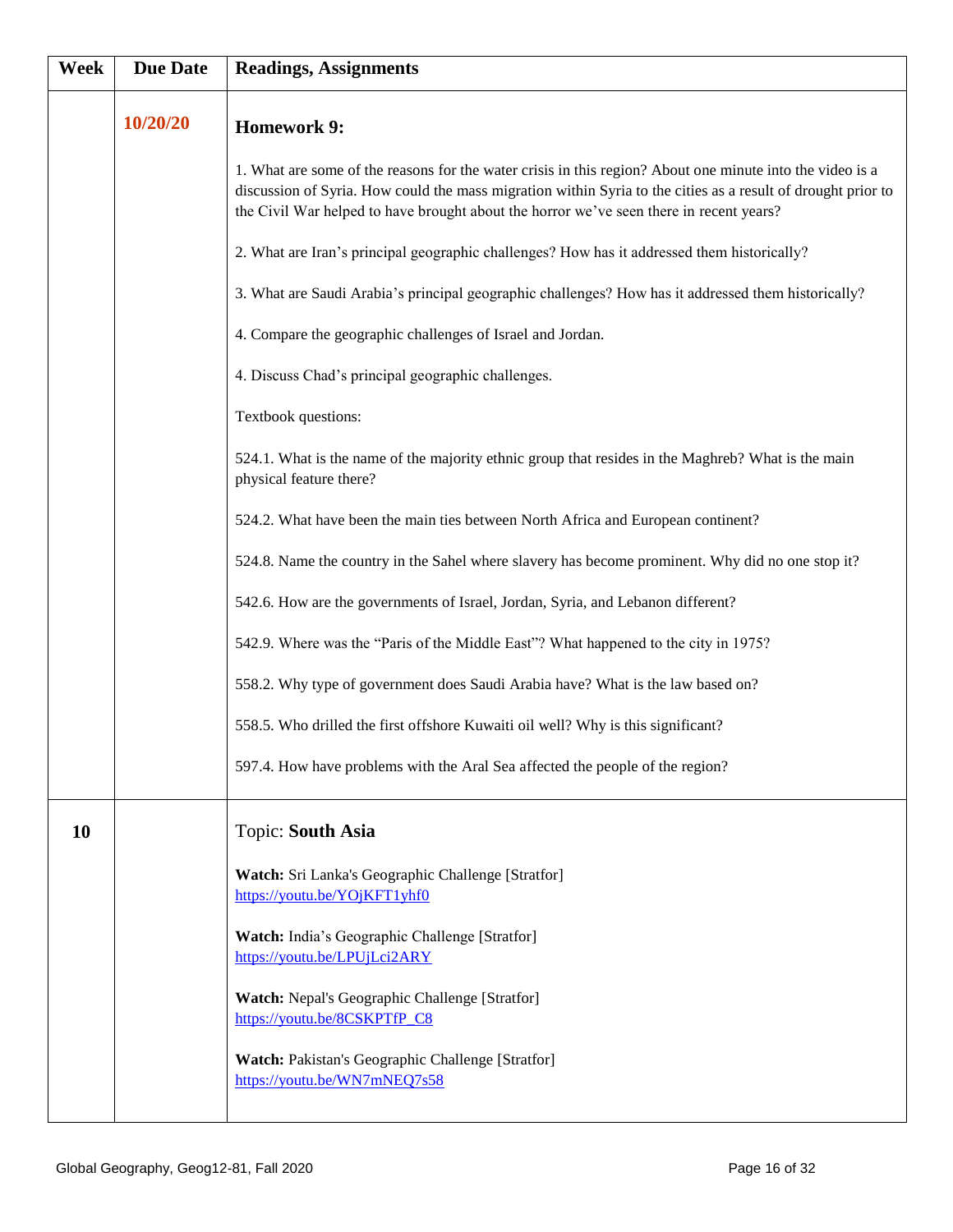| Week | <b>Due Date</b> | <b>Readings, Assignments</b>                                                                                                                                                                                                                                              |
|------|-----------------|---------------------------------------------------------------------------------------------------------------------------------------------------------------------------------------------------------------------------------------------------------------------------|
|      |                 | Watch:<br>Climate Change in Bangladesh (2016 Documentary)<br>https://youtu.be/99jkZ-6vvvE                                                                                                                                                                                 |
|      |                 | Watch: Waters of Paradise - Adapting to Climate Change in the Maldives [UNDP Climate]<br>https://youtu.be/mKoppdJ6H4c                                                                                                                                                     |
|      | 10/27/20        | <b>Homework 10:</b>                                                                                                                                                                                                                                                       |
|      |                 | 1. What are India's principal geographic challenges? How has it addressed them historically?                                                                                                                                                                              |
|      |                 | 2. What are Pakistan's principal geographic challenges? How has it addressed them historically?                                                                                                                                                                           |
|      |                 | 3. Summarize the "Climate Change in Bangladesh" film, focusing out anything that you found to be most<br>interesting or surprising.                                                                                                                                       |
|      |                 | 4. Why would the country of the Maldives be concerned about climate change? What is being done there<br>in an effort to keep life and society on the islands sustainable?                                                                                                 |
|      |                 | Textbook questions:                                                                                                                                                                                                                                                       |
|      |                 | 614.2. What are the three major rivers of South Asia? Where do they start and what bodies of water do<br>they flow into? Why have these river basins been such an important part of the early civilizations of the<br>realm and why are they core population areas today? |
|      |                 | 614.3. Why does the monsoon usually arrive in late May or early June? What is the main precipitation<br>pattern that accompanies the monsoon? Why is the monsoon a major source of support for South Asia's<br>large population?                                          |
|      |                 | 627.6. Explain Bhutan's guiding philosophy regarding development.                                                                                                                                                                                                         |
|      |                 | 627.7. Why is Nepal experiencing environmental degradation?                                                                                                                                                                                                               |
|      |                 | 627.8. What was the civil war about in Sri Lanka? What did each side want?                                                                                                                                                                                                |
|      |                 | 645.7. What type of government does Pakistan have? What is the law based on?                                                                                                                                                                                              |
|      |                 | 627.1. Why is the Punjab region vital to both Pakistan and India?                                                                                                                                                                                                         |
|      |                 | 660.2. What are the three main language families in India? What is the lingua franca?                                                                                                                                                                                     |
|      |                 | 660.3. List the main qualities that are different between the rural and urban areas of India.                                                                                                                                                                             |
| 11   |                 | Topic: East Asia                                                                                                                                                                                                                                                          |
|      |                 | Watch: China's Geographic Challenge [Stratfor]<br>https://youtu.be/H8uWoBtCkg8                                                                                                                                                                                            |
|      |                 | Watch: China's Belt and Road initiative [CaspianReport]                                                                                                                                                                                                                   |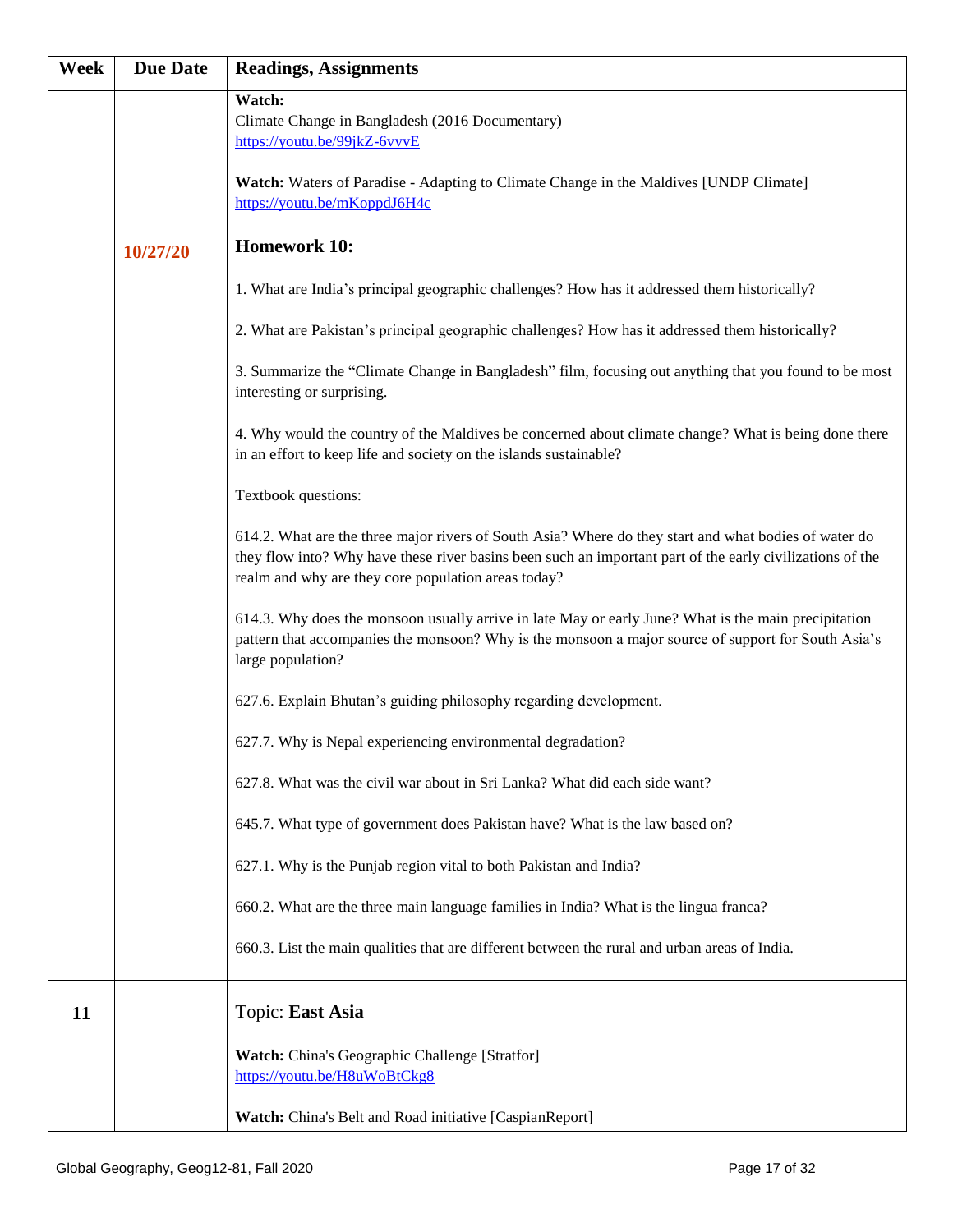| Week | <b>Due Date</b> | <b>Readings, Assignments</b>                                                                                                                                                                                                                                                                                                                                                                                                                                                                                                                                                                                                                              |
|------|-----------------|-----------------------------------------------------------------------------------------------------------------------------------------------------------------------------------------------------------------------------------------------------------------------------------------------------------------------------------------------------------------------------------------------------------------------------------------------------------------------------------------------------------------------------------------------------------------------------------------------------------------------------------------------------------|
|      |                 | https://youtu.be/mOmEFOaWjI8                                                                                                                                                                                                                                                                                                                                                                                                                                                                                                                                                                                                                              |
|      |                 | <b>Watch:</b> A Brief History of Taiwan [famous videos]                                                                                                                                                                                                                                                                                                                                                                                                                                                                                                                                                                                                   |
|      |                 | https://youtu.be/jyTdwuGEq54                                                                                                                                                                                                                                                                                                                                                                                                                                                                                                                                                                                                                              |
|      |                 | Watch: Japan's Geographic Challenge [Stratfor]                                                                                                                                                                                                                                                                                                                                                                                                                                                                                                                                                                                                            |
|      |                 | https://youtu.be/BhSeQxdJw1w                                                                                                                                                                                                                                                                                                                                                                                                                                                                                                                                                                                                                              |
|      |                 | Watch: North Korea's Geographic Challenge [Stratfor]<br>https://youtu.be/85rvUc6SP0E                                                                                                                                                                                                                                                                                                                                                                                                                                                                                                                                                                      |
|      |                 | Watch: Interesting Facts About South Korea[CoolVision]<br>https://youtu.be/Ko1bqasNDls                                                                                                                                                                                                                                                                                                                                                                                                                                                                                                                                                                    |
|      |                 | Watch: Understanding the accident of Fukushima Daiichi<br>https://youtu.be/YBNFvZ6Vr2U                                                                                                                                                                                                                                                                                                                                                                                                                                                                                                                                                                    |
|      |                 | Watch: Fukushima's ghost towns                                                                                                                                                                                                                                                                                                                                                                                                                                                                                                                                                                                                                            |
|      |                 | https://youtu.be/xKfnsYzQWjw                                                                                                                                                                                                                                                                                                                                                                                                                                                                                                                                                                                                                              |
|      |                 | I was fortunate enough recently to have been a few feet away from North Korea, at one of the most<br>beautiful places on Earth. There were no guards or soldiers in sight. We were in China. Weather on the<br>mountain is treacherous, and the park was closed when we arrived. It finally cleared up enough to allow<br>us to climb up to the rim of the crater and watch the lake emerge from the mist                                                                                                                                                                                                                                                 |
|      |                 | <b>Optional:</b> 1442 Steps to Heaven Lake [Gary Pereira]<br>https://youtu.be/TsnoFuC4zrw                                                                                                                                                                                                                                                                                                                                                                                                                                                                                                                                                                 |
|      |                 | Changbaishan, or Changbai Mountain (in Chinese), is a massive volcano with a magnificent crater lake. It<br>last erupted, with tremendous force, about a thousand years ago. The scars remain, and have created some<br>unique and magical ecosystems in northeast Asia (see video below). Anyone who grew up with either<br>Lord of the Rings or Harry Potter would love this place.                                                                                                                                                                                                                                                                     |
|      |                 | The China/DPRK border runs right through the lake. This is a holy site in Korean mythology. Kim Jong<br>Un and his forefathers have visited the lake several times. So have several Chinese leaders. If you look at<br>a map (or watch the beginning of the above video) you'll notice that the China/DPRK border was<br>intentionally diverted to allow Korean access to this lake. Unfortunately, the North Korean people do not<br>seem to have been given such access. But despite the fact that getting there involves a long car ride, many<br>South Koreans who travel to China continue to visit this wonderful place from Chinese access points. |
|      |                 | Optional: Valley Float Stone Forest of Changbai Mountain [Gary Pereira]<br>https://youtu.be/ HSdtL-AQyM                                                                                                                                                                                                                                                                                                                                                                                                                                                                                                                                                   |
|      |                 | <b>Optional:</b> Natural History Museum of Changbaishan [Gary Pereira]<br>https://youtu.be/Un6ig2Z9IIY                                                                                                                                                                                                                                                                                                                                                                                                                                                                                                                                                    |
|      |                 | Within the park itself, people are not allowed to live, camp, or gather forest products without special<br>permission. But in a rare flat valley, deep within the park, is an ethnic Korean village! It does of course<br>conform to Chinese law and policy, but it offers the tourist a working glimpse of life for Koreans long<br>before all the trouble started. Keep in mind that the original invaders of the $20th$ century came from Japan,                                                                                                                                                                                                       |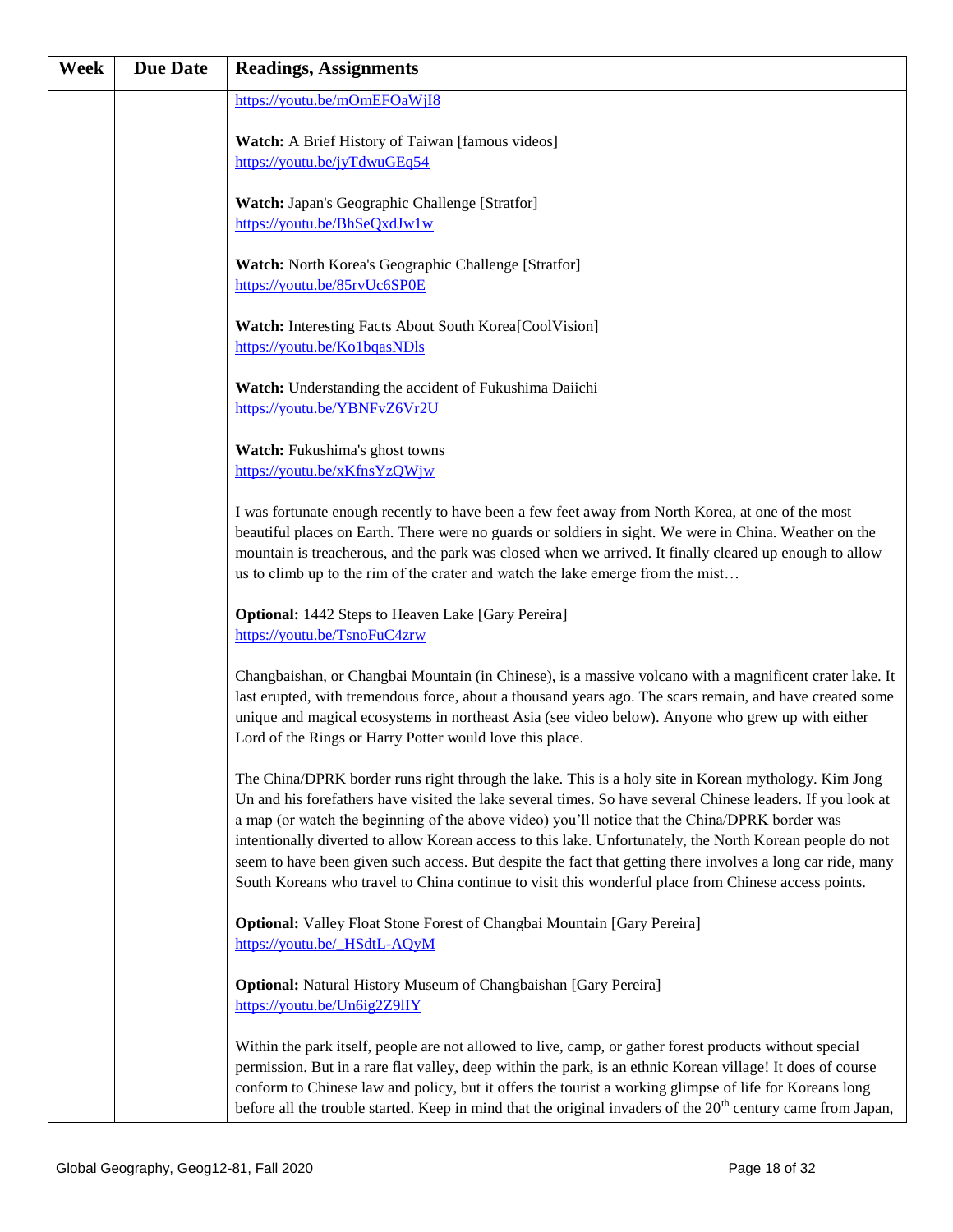| Week | <b>Due Date</b> | <b>Readings, Assignments</b>                                                                                                                                                                                                                                                                                                                                                                                                                                                                                                                                                                                                                                                                                                                                                                                                                                                                                                                                                                                                                                                                                                                                                                                                                                                                                                                                                                                                                                                                                                                                                                                                                                                                           |
|------|-----------------|--------------------------------------------------------------------------------------------------------------------------------------------------------------------------------------------------------------------------------------------------------------------------------------------------------------------------------------------------------------------------------------------------------------------------------------------------------------------------------------------------------------------------------------------------------------------------------------------------------------------------------------------------------------------------------------------------------------------------------------------------------------------------------------------------------------------------------------------------------------------------------------------------------------------------------------------------------------------------------------------------------------------------------------------------------------------------------------------------------------------------------------------------------------------------------------------------------------------------------------------------------------------------------------------------------------------------------------------------------------------------------------------------------------------------------------------------------------------------------------------------------------------------------------------------------------------------------------------------------------------------------------------------------------------------------------------------------|
|      |                 | in 1910. Koreans escaping the occupation often fled to China, as you would expect, and Jilin Province has<br>a high proportion of ethnic Koreans as a result. Koreans who lived on or near the border, in isolated<br>places like Changbaishan, knew the terrain, and the often participated in anti-Japanese activities,<br>something the rest of China would be doing soon afterwards. So these Koreans on Chinese territory<br>continue to be honored as patriots to both the Korean and Chinese cause. If you visit as an American, be<br>prepared to be criticized. In fact, unfortunately these days, that applies to the rest of China as well.                                                                                                                                                                                                                                                                                                                                                                                                                                                                                                                                                                                                                                                                                                                                                                                                                                                                                                                                                                                                                                                 |
|      |                 | I have video from our visit to the Korean village that I haven't edited or published yet, so I'll give you a<br>verbal description for now. The village grows all its own food, and it earns disposable income primarily<br>by growing and selling ginseng, which is an unusual crop. It takes several years before the root is<br>generally harvested, and the longer you wait the stronger and more valuable the root becomes. Sometimes<br>they wait 25 years or more. So growing and harvesting requires a great deal of patience and long term<br>planning. It is grown in shaded greenhouses or on the grounds of the park itself. The latter method of<br>growing and harvesting ginseng is the more interesting. These village people have permission to wander<br>through the park and plant and harvest ginseng and other products, sustainably. They are counted among<br>the stewards of the park, along with the rangers and firefighters. They keep an eye on things, note any<br>unusual changes, assist with scientific work, and report any intruders or poachers. By often allowing<br>people to live and work in its parks, China seems to do a decent job of protecting and maintaining its<br>natural environment, at lower government expense. But of course there are far fewer freedoms than what<br>the Western visitor would expect. You can't camp or wander off trail in China without permission.<br>Generally, permission is not given. That does help to protect fragile environments. My sister in law, for<br>example, had been to Changbaishan many years earlier, and she had been able to walk over the crater rim<br>and right down to the water's edge. No more. |
|      | 11/03/20        | <b>Homework 11:</b>                                                                                                                                                                                                                                                                                                                                                                                                                                                                                                                                                                                                                                                                                                                                                                                                                                                                                                                                                                                                                                                                                                                                                                                                                                                                                                                                                                                                                                                                                                                                                                                                                                                                                    |
|      |                 | 1. What are China's principal geographic challenges? How has it addressed them historically? How is it<br>addressing them now?                                                                                                                                                                                                                                                                                                                                                                                                                                                                                                                                                                                                                                                                                                                                                                                                                                                                                                                                                                                                                                                                                                                                                                                                                                                                                                                                                                                                                                                                                                                                                                         |
|      |                 | 2. Beginning about minute 4 in the China's Belt and Road video is a discussion of the US Naval presence<br>that is currently protecting China's sea lanes, the vulnerability of maritime choke points, and security<br>concerns. Please describe this and other factors described later that are driving the initiative.                                                                                                                                                                                                                                                                                                                                                                                                                                                                                                                                                                                                                                                                                                                                                                                                                                                                                                                                                                                                                                                                                                                                                                                                                                                                                                                                                                               |
|      |                 | 3. What are Japan's principal geographic challenges?                                                                                                                                                                                                                                                                                                                                                                                                                                                                                                                                                                                                                                                                                                                                                                                                                                                                                                                                                                                                                                                                                                                                                                                                                                                                                                                                                                                                                                                                                                                                                                                                                                                   |
|      |                 | 4. Please tell me the extent to which you (and our society generally) have been made aware of the details<br>and development over the years of the Fukushima nuclear disaster were discussed in your schools. Do<br>you think this has attracted the attention it deserves? Does it influence how you think about energy?                                                                                                                                                                                                                                                                                                                                                                                                                                                                                                                                                                                                                                                                                                                                                                                                                                                                                                                                                                                                                                                                                                                                                                                                                                                                                                                                                                              |
|      |                 | 5. What nations, in what rough order throughout time, have had possession or expressed claims over<br>Taiwan? What role has the island played in 20 <sup>th</sup> century Chinese and Japanese history? Elaborate.                                                                                                                                                                                                                                                                                                                                                                                                                                                                                                                                                                                                                                                                                                                                                                                                                                                                                                                                                                                                                                                                                                                                                                                                                                                                                                                                                                                                                                                                                     |
|      |                 | Textbook questions:                                                                                                                                                                                                                                                                                                                                                                                                                                                                                                                                                                                                                                                                                                                                                                                                                                                                                                                                                                                                                                                                                                                                                                                                                                                                                                                                                                                                                                                                                                                                                                                                                                                                                    |
|      |                 | 702.7 What are the main ethnic groups, languages, and religions in China?                                                                                                                                                                                                                                                                                                                                                                                                                                                                                                                                                                                                                                                                                                                                                                                                                                                                                                                                                                                                                                                                                                                                                                                                                                                                                                                                                                                                                                                                                                                                                                                                                              |
|      |                 | 702.9. Under what four main principles do the SEZs operate?                                                                                                                                                                                                                                                                                                                                                                                                                                                                                                                                                                                                                                                                                                                                                                                                                                                                                                                                                                                                                                                                                                                                                                                                                                                                                                                                                                                                                                                                                                                                                                                                                                            |
|      |                 | 732.4. Does Japan have a high or low population growth rate? What problems arise from this situation?                                                                                                                                                                                                                                                                                                                                                                                                                                                                                                                                                                                                                                                                                                                                                                                                                                                                                                                                                                                                                                                                                                                                                                                                                                                                                                                                                                                                                                                                                                                                                                                                  |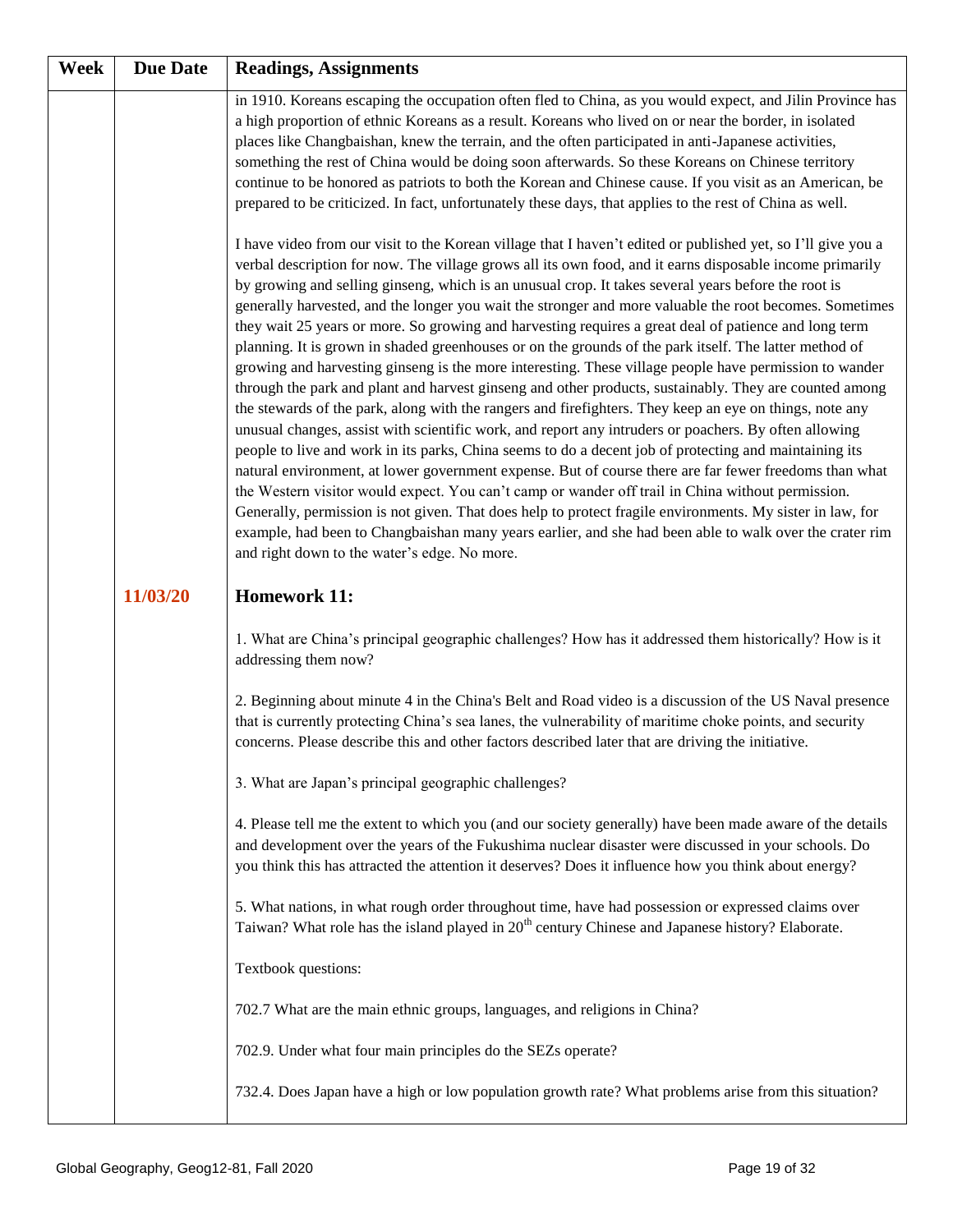| Week | <b>Due Date</b> | <b>Readings, Assignments</b>                                                                                                                                                                                                                                                                                                                                                                                                                                                                                                                                                                                                                                                                                                   |
|------|-----------------|--------------------------------------------------------------------------------------------------------------------------------------------------------------------------------------------------------------------------------------------------------------------------------------------------------------------------------------------------------------------------------------------------------------------------------------------------------------------------------------------------------------------------------------------------------------------------------------------------------------------------------------------------------------------------------------------------------------------------------|
|      |                 | 732.7. How did South Korea develop such a robust economy with such a small physical area?                                                                                                                                                                                                                                                                                                                                                                                                                                                                                                                                                                                                                                      |
|      |                 | 732.10. Explain how the concept of regional complementarity applies to the two Koreas.                                                                                                                                                                                                                                                                                                                                                                                                                                                                                                                                                                                                                                         |
| 12   |                 | <b>Topic: The Great Proletarian Cultural Revolution</b>                                                                                                                                                                                                                                                                                                                                                                                                                                                                                                                                                                                                                                                                        |
|      |                 | This week, we will depart from our world tour to present in some detail a piece of history that I think<br>Americans should know more about. Most of the following text is my own, but some comes from<br>Wikipedia and other sources. You might want to read my assessment and the homework first, so that you<br>understand the perspectives that I try to portray. What actually happened is obviously a great deal more<br>complex than what we can consider in a couple of weeks. You don't need to follow every link, but please<br>do watch all of the videos.                                                                                                                                                          |
|      |                 | Some common acronyms:                                                                                                                                                                                                                                                                                                                                                                                                                                                                                                                                                                                                                                                                                                          |
|      |                 | PRC: People's Republic of China<br>CPC: Communist Party of China (also referred to as CCP)<br>PLA: People's Liberation Army (China's armed forces)                                                                                                                                                                                                                                                                                                                                                                                                                                                                                                                                                                             |
|      |                 | <b>Political origins</b>                                                                                                                                                                                                                                                                                                                                                                                                                                                                                                                                                                                                                                                                                                       |
|      |                 | <b>Watch:</b> The Cultural Revolution (1966) [Daniel Guiney]<br>https://youtu.be/XXJ2rQPMkBA                                                                                                                                                                                                                                                                                                                                                                                                                                                                                                                                                                                                                                   |
|      |                 | The Great Proletarian Cultural Revolution was a sociopolitical movement in China from 1966 until 1976.<br>Launched by Mao Zedong, the Chairman of the CPC, its stated goal was to purge remnants of capitalist<br>and traditional elements from Chinese society, and to re-impose Mao Zedong Thought as the dominant<br>ideology. The Cultural Revolution marked Mao's return to power after the failure of the Great Leap<br>Forward, which had coincided with the forced export of grains and materials to the Soviet Union and<br>approximately 30 million deaths in the Great Chinese Famine.                                                                                                                              |
|      |                 | Several things had to come together for this movement to have taken over the nation the way it did. Some<br>of these forces were bottom-up, coming from the students and staff of elite high schools and universities.<br>Much of it also had to do with the struggle for political power at the highest levels of government, which<br>had to decide which direction the nation would go culturally, economically, and politically. Although the<br>results were often evil, much of the energy and idealism of the Cultural Revolution came from innocent<br>patriotism and from youthful exuberance. Keep one thing in mind: these young people had been born into<br>a nation that was less than 20 years old at the time. |
|      |                 | General reference: Cultural Revolution<br>https://en.wikipedia.org/wiki/Cultural_Revolution                                                                                                                                                                                                                                                                                                                                                                                                                                                                                                                                                                                                                                    |
|      |                 | The schools and military                                                                                                                                                                                                                                                                                                                                                                                                                                                                                                                                                                                                                                                                                                       |
|      |                 |                                                                                                                                                                                                                                                                                                                                                                                                                                                                                                                                                                                                                                                                                                                                |
|      |                 | The Red Guards<br>https://en.wikipedia.org/wiki/Red Guards                                                                                                                                                                                                                                                                                                                                                                                                                                                                                                                                                                                                                                                                     |
|      |                 |                                                                                                                                                                                                                                                                                                                                                                                                                                                                                                                                                                                                                                                                                                                                |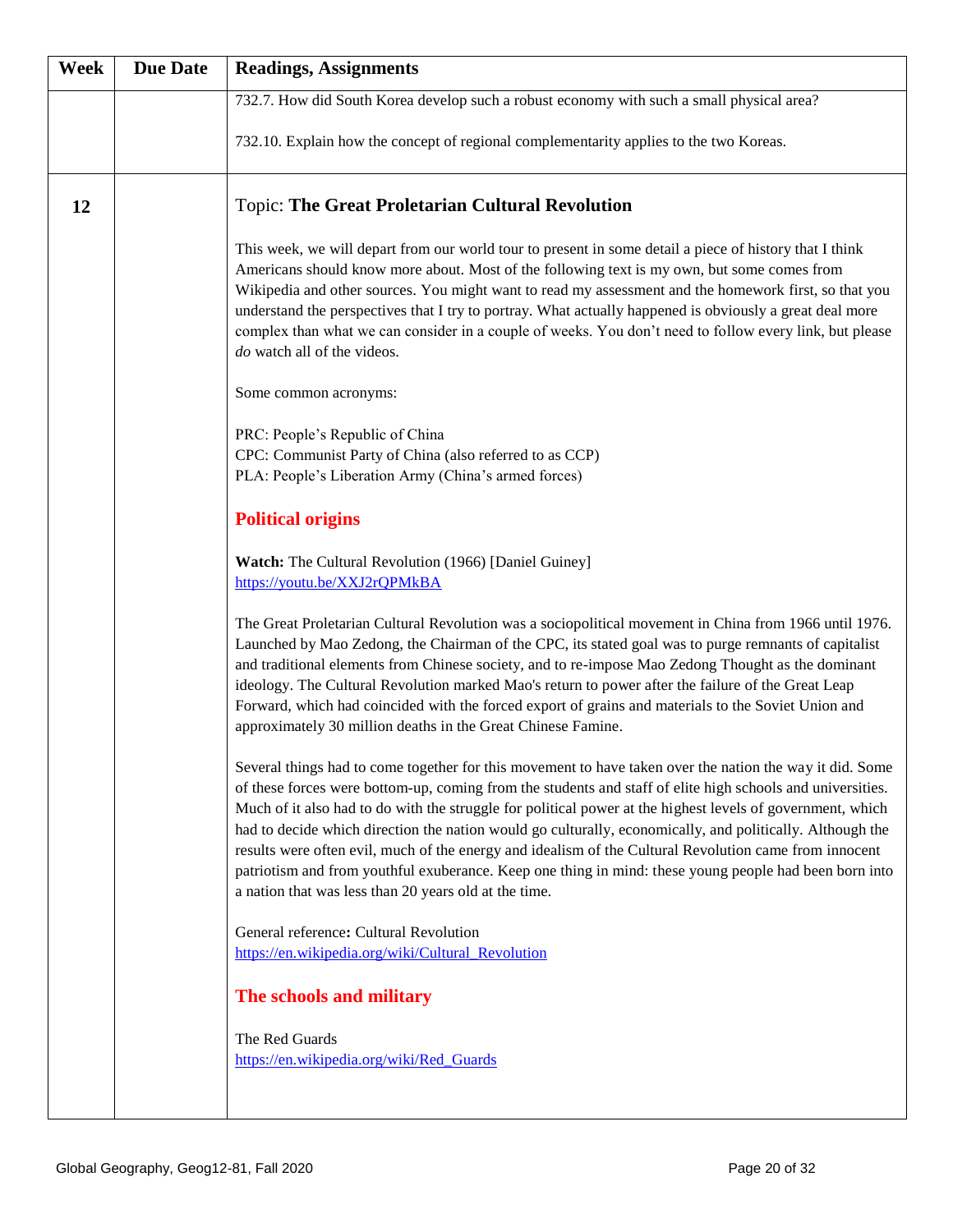| Week | <b>Due Date</b> | <b>Readings, Assignments</b>                                                                                                                                                                                                                                                                                                                                                                                                                                                                                                                                                                                                                             |
|------|-----------------|----------------------------------------------------------------------------------------------------------------------------------------------------------------------------------------------------------------------------------------------------------------------------------------------------------------------------------------------------------------------------------------------------------------------------------------------------------------------------------------------------------------------------------------------------------------------------------------------------------------------------------------------------------|
|      |                 | The Red Guards were a mass student-led paramilitary social movement that began in Beijing.<br>Specifically, it began within two neighboring universities, the most prestigious in China: Tsinghua<br>University and Peking University.                                                                                                                                                                                                                                                                                                                                                                                                                   |
|      |                 | Download (from Files): Wang_Youqin.pdf<br>Student Attacks Against Teachers: The Revolution of 1966, by Wang Youqin                                                                                                                                                                                                                                                                                                                                                                                                                                                                                                                                       |
|      |                 | "When interviewing teachers, I asked what their reaction was to the beatings at that time. In fact, all of<br>them silently endured the brutality and cruelty. Guo Shengming, a history professor at Huadong Teachers<br>University, said that when he was dragged away from his home and paraded on campus with a high hat<br>and without shoes, he thought all those actions nonsensical and tried not to take them seriously. His<br>Taoist philosophy helped him to bear all insults. Guo was not the only teacher who, in order to protect<br>himself psychologically, deceived himself into believing that the violence was just an absurd farce." |
|      |                 | "No one took action to protest the brutality or criticize the violence in public. This was not because the<br>teachers were all cowards but because such protest was impossible. There were three obvious reasons:                                                                                                                                                                                                                                                                                                                                                                                                                                       |
|      |                 | (1) the police had received an order to ignore the student violence; none would help those who were<br>mistreated;                                                                                                                                                                                                                                                                                                                                                                                                                                                                                                                                       |
|      |                 | (2) the violent students were members of the "Red Guard" organization which was supported by the<br>authorities, while the teachers were isolated individuals; and                                                                                                                                                                                                                                                                                                                                                                                                                                                                                       |
|      |                 | (3) any personal resistance could bring serious revenge and cause more deaths."                                                                                                                                                                                                                                                                                                                                                                                                                                                                                                                                                                          |
|      |                 | From: China's Great Terror, by Jonathan Spense, New York Review of Books, September 21, 2006:<br>https://www.chinafile.com/library/nyrb-china-archive/chinas-great-terror                                                                                                                                                                                                                                                                                                                                                                                                                                                                                |
|      |                 | "Why were so many of the early radical activists so young, in many cases just middle school or even<br>primary students, and why were girls often prominent in the violence? The answer is that these younger<br>students were mainly from highly privileged elite Party families; they lived in the same compounds, and<br>were tightly bonded together through work and leisure activities. In this closed setting, sheltered from the<br>real worlds of farm and factory, girls were under intense pressure to appear as revolutionary as boys."                                                                                                      |
|      |                 | In August 1966, Marshall Lin Biao publicly called for 'three-month turmoil' within the PLA, and on<br>October 6 Lin's Central Military Commission issued an urgent instruction that all military academies and<br>institutes were to dismiss their classes and allow their students to become fully involved in the Cultural<br>Revolution.                                                                                                                                                                                                                                                                                                              |
|      |                 | Following the orders of this directive, officers and commissars were expelled from their positions, and<br>some were beaten to death. Students at Chinese military academies followed Lin's instructions to rebel<br>against their senior officers, breaking into the offices of Lin's National Commission for Defense Science<br>to abduct one of the department's directors, and claiming Lin's deputy chief of staff. The students<br>overthrew General Xiao Hua, the head of the PLA's Political Department, and went on to purge 40 other<br>top officers working under him, most dying in prison.                                                  |
|      |                 | Nevertheless, Lin continued to support the Red Guards until May 1967, when Mao accepted Zhou's<br>appeals to moderate their radical activity through military intervention. Lin eventually moderated some of<br>the most radical activity within the PLA, and he later used the army to put an end to the fighting between<br>Red Guard factions in the cities.                                                                                                                                                                                                                                                                                          |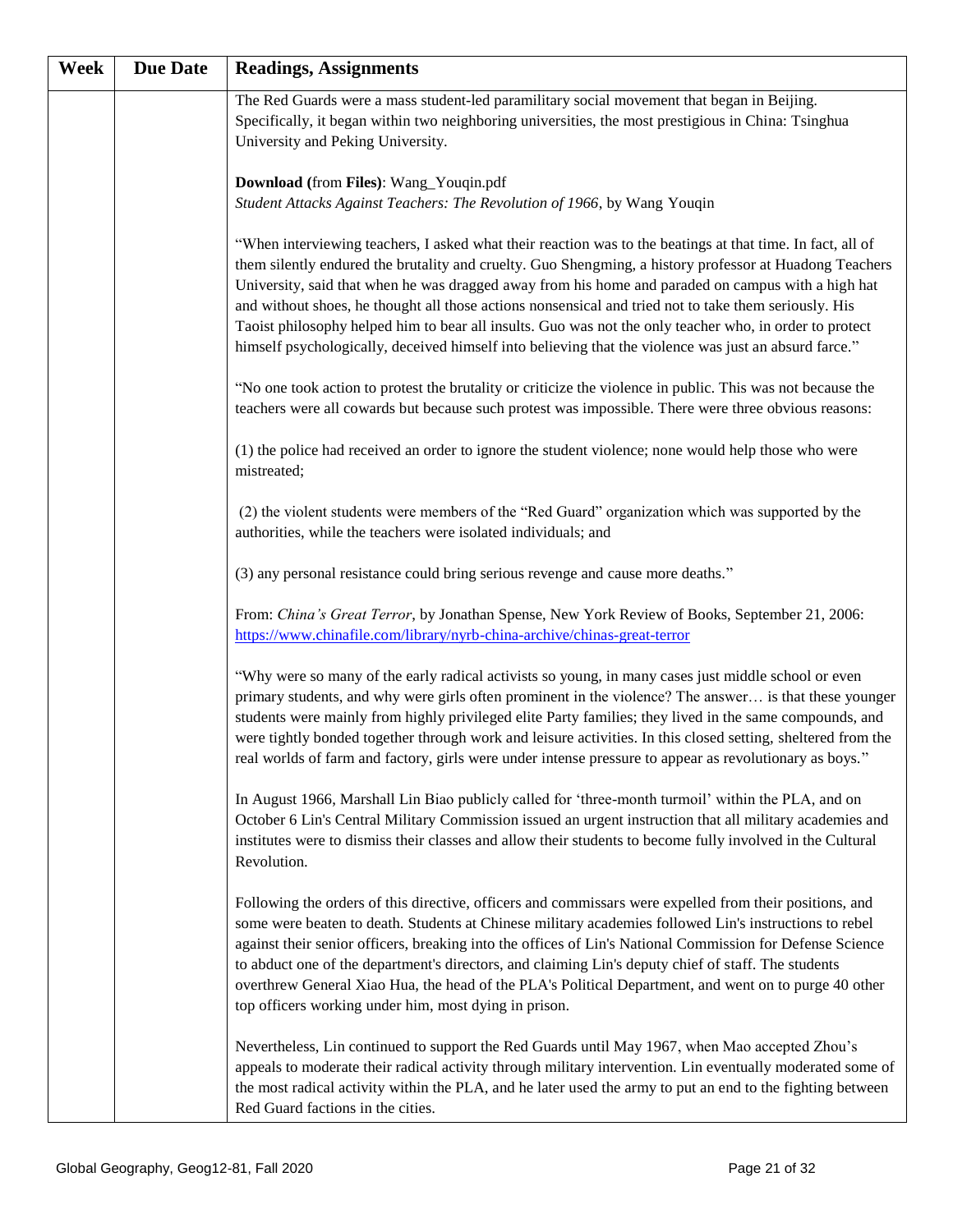| Week | <b>Due Date</b> | <b>Readings, Assignments</b>                                                                                                                                                                                                                                                                                                                                                    |
|------|-----------------|---------------------------------------------------------------------------------------------------------------------------------------------------------------------------------------------------------------------------------------------------------------------------------------------------------------------------------------------------------------------------------|
|      |                 | From 1967 to 1969, 80,000 officers were purge by Red Guards. Over 1000 died from torture, starvation,<br>or execution. Research programs were cancelled and the number of military academies across China<br>shrank by two-thirds. Many defensive fortifications were destroyed, and regular training within the PLA<br>ceased.                                                 |
|      |                 | <b>Eliminating the past</b>                                                                                                                                                                                                                                                                                                                                                     |
|      |                 | Four Olds<br>https://en.wikipedia.org/wiki/Four_Olds                                                                                                                                                                                                                                                                                                                            |
|      |                 | Watch: 1960s China Cultural Revolution, Propaganda Film [thekinolibrary]<br>https://youtu.be/yKg97b5j7mU                                                                                                                                                                                                                                                                        |
|      |                 | The Four Olds were: Old Customs, Old Culture, Old Habits, and Old Ideas. Calls to destroy the Four Olds<br>usually did not appear in isolation, but were contrasted with the hope of building the Four News (new<br>customs, new culture, new habits, new ideas).                                                                                                               |
|      |                 | "The first things to change were the names of streets and stores: 'Blue Sky Clothes Store' to 'Defending<br>Mao Zedong Clothes Store', 'Cai E Road' to 'Red Guard Road', and so forth. Many people also changed<br>their given names to revolutionary slogans, such as 'Determined Red' or 'Following the Revolution'."                                                         |
|      |                 | "Red Guards broke into homes and destroyed paintings, books, and furniture; all were items that they<br>viewed as part of the Four Olds. Many families' long-kept genealogy books were burned to ashes. The<br>Chinese government stopped short of endorsing the physical destruction of products. In fact, the<br>government protected significant archaeological discoveries" |
|      |                 | A Red/Black class distinction was used to create a status society. People in the Five Black Categories<br>were separated out for struggle sessions, humiliation, re-education, beating, and persecution.                                                                                                                                                                        |
|      |                 | <b>Documented atrocities</b><br>(See also Wang_Youqin.pdf, in Files.)                                                                                                                                                                                                                                                                                                           |
|      |                 | Red August<br>https://en.wikipedia.org/wiki/Red_August                                                                                                                                                                                                                                                                                                                          |
|      |                 | Daxing Massacre<br>https://en.wikipedia.org/wiki/Daxing Massacre<br>Guangxi Massacre                                                                                                                                                                                                                                                                                            |
|      |                 | https://en.wikipedia.org/wiki/Guangxi_Massacre<br><b>Guangdong Cultural Revolution Massacre</b><br>https://en.wikipedia.org/wiki/Guangdong Cultural Revolution Massacre                                                                                                                                                                                                         |
|      |                 | Shadian incident<br>https://en.wikipedia.org/wiki/Shadian_incident                                                                                                                                                                                                                                                                                                              |
|      |                 | Inner Mongolia incident<br>https://en.wikipedia.org/wiki/Inner Mongolia incident<br>Zhao Jianmin Spy Case                                                                                                                                                                                                                                                                       |
|      |                 | https://en.wikipedia.org/wiki/Zhao_Jianmin_Spy_Case<br>Daoxian massacre                                                                                                                                                                                                                                                                                                         |
|      |                 | https://en.wikipedia.org/wiki/Daoxian massacre                                                                                                                                                                                                                                                                                                                                  |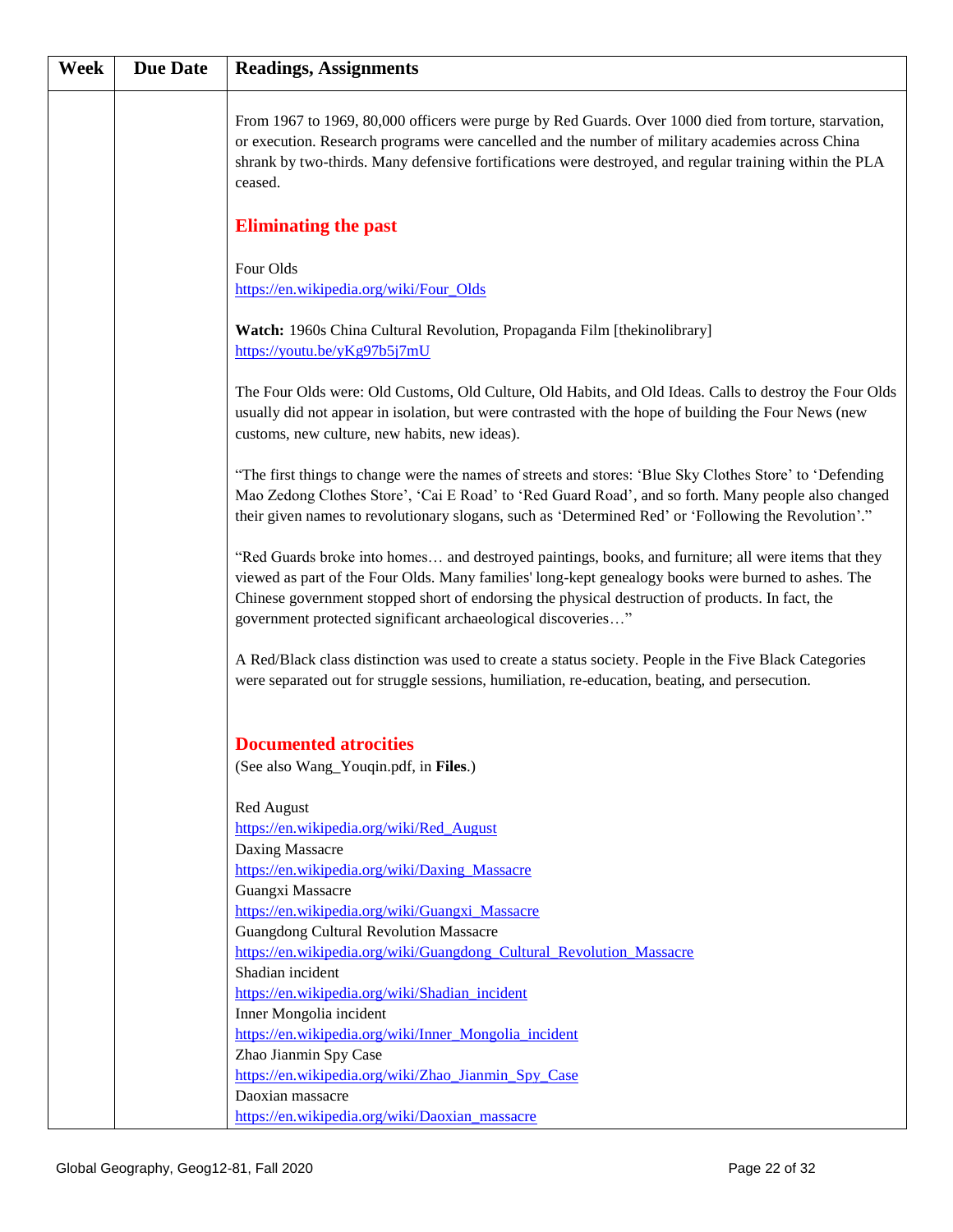| Week | <b>Due Date</b> | <b>Readings, Assignments</b>                                                                                                                                                                                                                                                                                                                                                                                                                                                                                                                                                                                                                                                                                                                                                                                                                                                                                                                         |
|------|-----------------|------------------------------------------------------------------------------------------------------------------------------------------------------------------------------------------------------------------------------------------------------------------------------------------------------------------------------------------------------------------------------------------------------------------------------------------------------------------------------------------------------------------------------------------------------------------------------------------------------------------------------------------------------------------------------------------------------------------------------------------------------------------------------------------------------------------------------------------------------------------------------------------------------------------------------------------------------|
|      |                 | <b>Shaoyang County Massacre</b>                                                                                                                                                                                                                                                                                                                                                                                                                                                                                                                                                                                                                                                                                                                                                                                                                                                                                                                      |
|      |                 | https://en.wikipedia.org/wiki/Shaoyang_County_Massacre                                                                                                                                                                                                                                                                                                                                                                                                                                                                                                                                                                                                                                                                                                                                                                                                                                                                                               |
|      |                 | Some the major players                                                                                                                                                                                                                                                                                                                                                                                                                                                                                                                                                                                                                                                                                                                                                                                                                                                                                                                               |
|      |                 | Mao Zedong                                                                                                                                                                                                                                                                                                                                                                                                                                                                                                                                                                                                                                                                                                                                                                                                                                                                                                                                           |
|      |                 | https://en.wikipedia.org/wiki/Mao_Zedong                                                                                                                                                                                                                                                                                                                                                                                                                                                                                                                                                                                                                                                                                                                                                                                                                                                                                                             |
|      |                 | https://en.wikipedia.org/wiki/Mao Zedong%27s cult of personality                                                                                                                                                                                                                                                                                                                                                                                                                                                                                                                                                                                                                                                                                                                                                                                                                                                                                     |
|      |                 | Mao must of course be listed as the key figure in the Cultural Revolution. He was already old at the time,<br>and revered by a new generation as the principal founder of a nation that was less than twenty years old.<br>He had been the 'great helmsman' through every experience:, the Civil War and the war with Japan, the<br>Korean War, collectivization, famine, and divorce from the Soviet Union. His role in the Cultural<br>Revolution should therefore be understood from the context of his entire career and the history of modern<br>China.                                                                                                                                                                                                                                                                                                                                                                                         |
|      |                 | The same could be said of Premier Zhou Enlai. Although Zhou participated in the Cultural Revolution, he<br>worked behind the scenes to minimize the damage and to help and protect some of those who had been<br>victimized. Unfortunately, Zhou was also old, and ill, and he succumbed to cancer during this period. I<br>would not include him as a major player in the Cultural Revolution. Despite the far-left rhetoric of the<br>time, both Premier Zhou and Chairman Mao were intent on creating for the first time a healthy<br>relationship with the United States. This culminated in a state visit to China by US President Nixon,<br>during the Cultural Revolution                                                                                                                                                                                                                                                                     |
|      |                 | Lin Biao                                                                                                                                                                                                                                                                                                                                                                                                                                                                                                                                                                                                                                                                                                                                                                                                                                                                                                                                             |
|      |                 | https://en.wikipedia.org/wiki/Lin_Biao                                                                                                                                                                                                                                                                                                                                                                                                                                                                                                                                                                                                                                                                                                                                                                                                                                                                                                               |
|      |                 | One of the more interesting characters in this tragedy, Lin was a Marshal of the People's Republic of<br>China. He had been pivotal in the Communist victory in the Civil War. He tried to avoid high office, but<br>he did hold a series of important posts, voicing opinions that were highly supportive of the Chairman.<br>After Mao's second-in-command, President Liu, was denounced as a "capitalist roader" in 1966, Lin Biao<br>emerged as the most likely candidate to replace Liu as Mao's successor. Lin attempted repeatedly to avoid<br>this promotion, but Mao insisted. Lin published and distributed the 'Little Red Book' of quotations, and<br>as head of the armed forces he deactivated the PLA and confined them to quarters. Later, he ordered the<br>PLA to eventually put an end to the Cultural Revolution's excesses. Lin died in a plane crash that may<br>have been part of a failed coup attempt against the Chairman. |
|      |                 | Chen Boda                                                                                                                                                                                                                                                                                                                                                                                                                                                                                                                                                                                                                                                                                                                                                                                                                                                                                                                                            |
|      |                 | https://en.wikipedia.org/wiki/Chen Boda                                                                                                                                                                                                                                                                                                                                                                                                                                                                                                                                                                                                                                                                                                                                                                                                                                                                                                              |
|      |                 | Chen Boda was a Chinese Communist journalist, professor and political theorist who rose to power as the<br>chief interpreter of 'Mao Zedong Thought' in the first 20 years of the PRC. In May 1966, he was placed<br>at the head of the Cultural Revolution Group, a body established to oversee and direct the course of the<br>Cultural Revolution. In time, this group would rise to become the most important political body in China,<br>surpassing even the influence of the Politburo                                                                                                                                                                                                                                                                                                                                                                                                                                                         |
|      |                 | Nie Yuanzi<br>https://en.wikipedia.org/wiki/Nie_Yuanzi                                                                                                                                                                                                                                                                                                                                                                                                                                                                                                                                                                                                                                                                                                                                                                                                                                                                                               |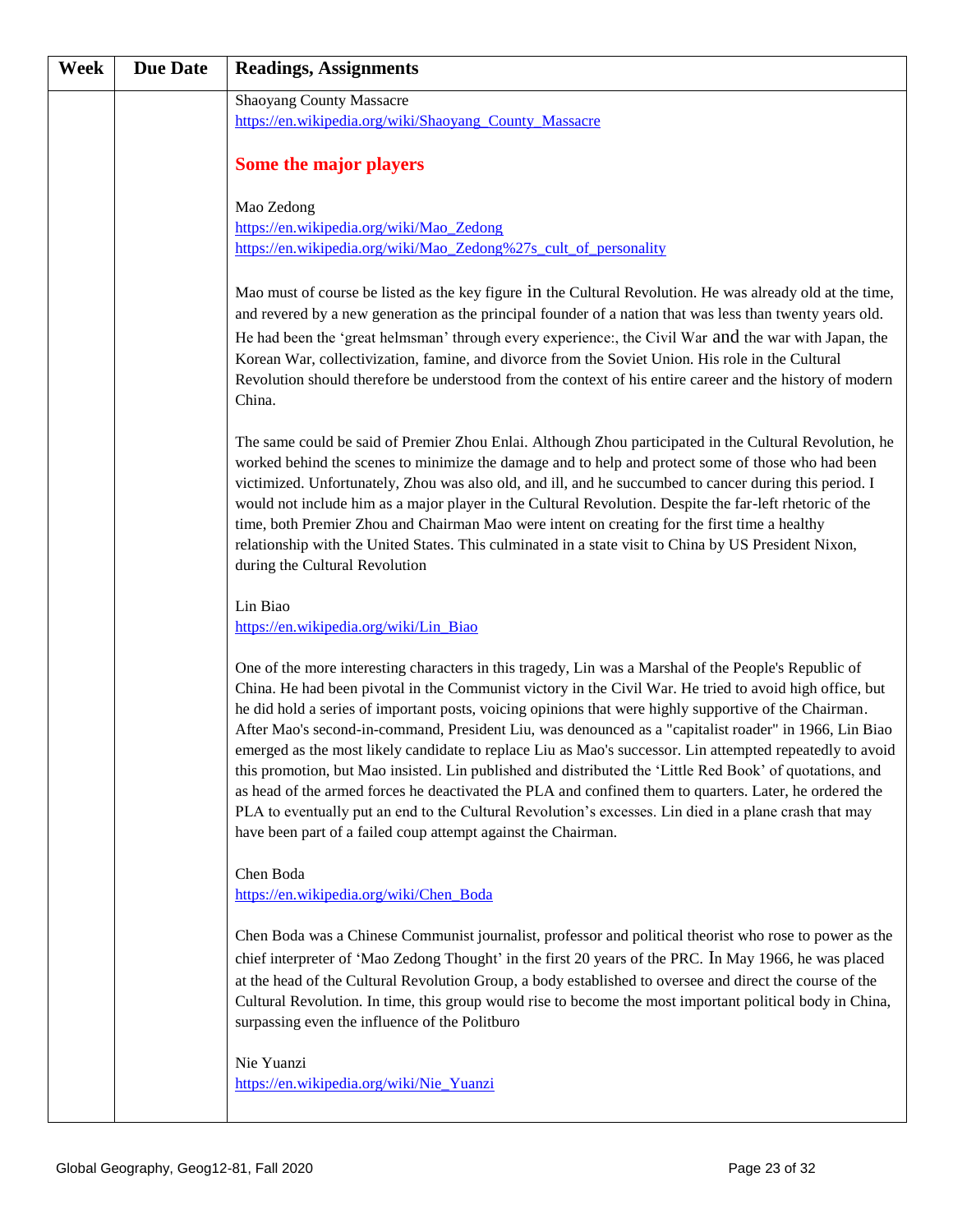| Week | <b>Due Date</b> | <b>Readings, Assignments</b>                                                                                                                                                                                                                                                                                                                                                                                                                                                                                                                                                                                                                                                                                                                                                                                                                                                                                                                                                                                                                                                                                                                                                                                                                                                                                                                                                                                                                                                                                                                                                                                                                                                                                                                                                                    |
|------|-----------------|-------------------------------------------------------------------------------------------------------------------------------------------------------------------------------------------------------------------------------------------------------------------------------------------------------------------------------------------------------------------------------------------------------------------------------------------------------------------------------------------------------------------------------------------------------------------------------------------------------------------------------------------------------------------------------------------------------------------------------------------------------------------------------------------------------------------------------------------------------------------------------------------------------------------------------------------------------------------------------------------------------------------------------------------------------------------------------------------------------------------------------------------------------------------------------------------------------------------------------------------------------------------------------------------------------------------------------------------------------------------------------------------------------------------------------------------------------------------------------------------------------------------------------------------------------------------------------------------------------------------------------------------------------------------------------------------------------------------------------------------------------------------------------------------------|
|      |                 | Nie Yuanzi was a Chinese academic administrator at Peking University. She wrote and posted a 'big-<br>character poster' on May 25. 1966 criticizing the university leadership. Mao Zedong ordered the poster to<br>be read on the Central People's Broadcasting Station and published in the People's Daily, accompanied by<br>official commentaries. Nie's poster is considered to have been the opening shot of the Cultural<br>Revolution. Mao's approval encouraged further attacks on authorities and inspired students at other<br>universities to write posters, most of which expressed support for Nie's "revolutionary action". She<br>controlled revolutionary activities at Peking University, protected by her celebrity status. She became<br>widely known as one of the top five leaders of Red Guards in the capital. However, after Red Guard<br>activity was suppressed, things changed for Nie. Along with many millions of other young people, she<br>was sent to work in the countryside. In December 1969, she was sent to labor at Peking University's farm.<br>In 1971, she was subjected to examination, and her movements were restricted. In 1973, she was sent to<br>work in the Xinhua Printing House, where she lived, ate and slept in the factory. She moved to a factory<br>that made apparatuses for Peking University in 1975. She went from being a pampered student who<br>idealized working people of low status to becoming one, herself. This was not an unusual trajectory for<br>young people at the time. In 1978, after the end of the Cultural Revolution, Nie was sent to prison. She<br>was convicted of counterrevolutionary activities and defamation in 1983. Sentenced to 17 years in prison,<br>she was paroled in 1986.She lived to be 98. |
|      |                 | Jiang Qing<br>https://en.wikipedia.org/wiki/Jiang Qing                                                                                                                                                                                                                                                                                                                                                                                                                                                                                                                                                                                                                                                                                                                                                                                                                                                                                                                                                                                                                                                                                                                                                                                                                                                                                                                                                                                                                                                                                                                                                                                                                                                                                                                                          |
|      |                 | Jiang Qing was Mao's third wife (his first, an arranged marriage, had been annulled, and his second, the<br>love of his life, had been killed in the revolutionary struggle). She had been a Shanghai actress before<br>joining Mao in Yan'an. During the Cultural Revolution, she was responsible for commissioning the<br>revolutionary operas and ballets that defined on a cultural level what the revolution was all about,<br>suppressing or transforming traditional or 'bourgeois' forms of art into something modern and thoroughly<br>socialist. The following quote is attributed to her; it reflects the general sentiment of the time: "If good<br>people beat bad people, it serves them right; if bad people beat good people, the good people achieve<br>glory; if good people beat good people, it is a misunderstanding. Without beatings, you do not get<br>acquainted. Once acquainted, you no longer need to beat them."                                                                                                                                                                                                                                                                                                                                                                                                                                                                                                                                                                                                                                                                                                                                                                                                                                                   |
|      |                 | Gang of Four<br>https://en.wikipedia.org/wiki/Gang_of_Four                                                                                                                                                                                                                                                                                                                                                                                                                                                                                                                                                                                                                                                                                                                                                                                                                                                                                                                                                                                                                                                                                                                                                                                                                                                                                                                                                                                                                                                                                                                                                                                                                                                                                                                                      |
|      |                 | <b>Prominent victims</b>                                                                                                                                                                                                                                                                                                                                                                                                                                                                                                                                                                                                                                                                                                                                                                                                                                                                                                                                                                                                                                                                                                                                                                                                                                                                                                                                                                                                                                                                                                                                                                                                                                                                                                                                                                        |
|      |                 | Liu Shaoqi<br>https://en.wikipedia.org/wiki/Liu Shaoqi                                                                                                                                                                                                                                                                                                                                                                                                                                                                                                                                                                                                                                                                                                                                                                                                                                                                                                                                                                                                                                                                                                                                                                                                                                                                                                                                                                                                                                                                                                                                                                                                                                                                                                                                          |
|      |                 | Liu was President of the People's Republic of China. Although the CPC Chairman held far more power,<br>Liu remained China's titular head of state from 1959 to 1968. During this time, he implemented policies<br>of economic reconstruction while reinforcing the authority of the CPC. For 15 years, President Liu was<br>the third most powerful man in China, behind only Chairman Mao and Premier Zhou. Originally groomed<br>as Mao's successor, Liu antagonized him in the early 1960s. From 1966 onward, he was criticized and<br>purged. After his arrest in 1967, Liu was beaten regularly at public denunciation meetings by Red Guards.<br>He was denied medicine for his diabetes and for the pneumonia he developed while in custody. At the<br>Ninth Party Congress in 1969, Liu was formally denounced as a traitor and an enemy agent. He died soon<br>afterward.<br>Lao She                                                                                                                                                                                                                                                                                                                                                                                                                                                                                                                                                                                                                                                                                                                                                                                                                                                                                                   |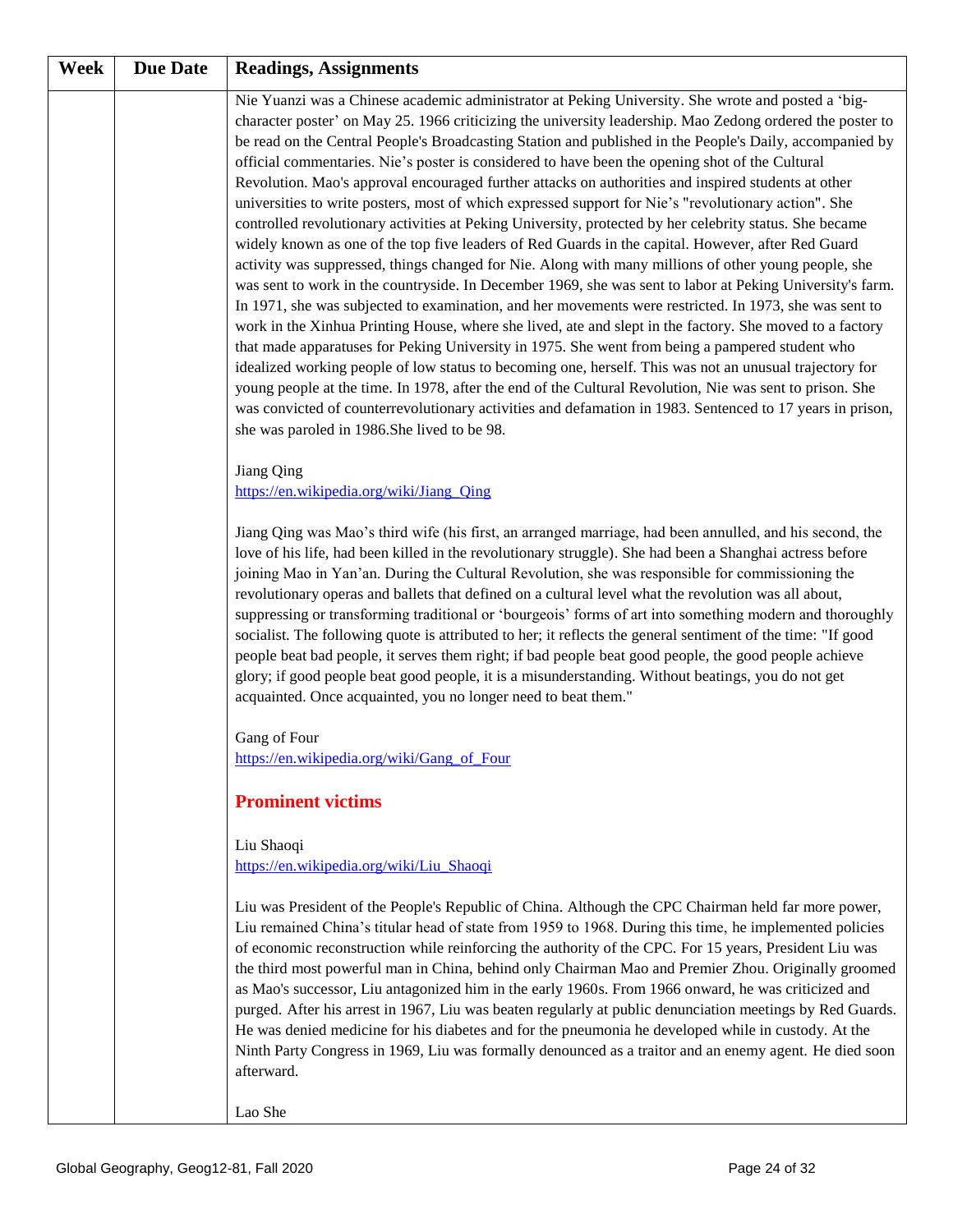| Week | <b>Due Date</b> | <b>Readings, Assignments</b>                                                                                                                                                                                                                                                                                                                                                                                                                                                                                                                                                       |
|------|-----------------|------------------------------------------------------------------------------------------------------------------------------------------------------------------------------------------------------------------------------------------------------------------------------------------------------------------------------------------------------------------------------------------------------------------------------------------------------------------------------------------------------------------------------------------------------------------------------------|
|      |                 | https://en.wikipedia.org/wiki/Lao She                                                                                                                                                                                                                                                                                                                                                                                                                                                                                                                                              |
|      |                 | Lao She was a Chinese novelist and dramatist and one of the most significant figures of 20th-century<br>Chinese literature. Condemned as a counterrevolutionary, he was paraded by the Red Guards through the<br>streets and beaten publicly at the door steps of the Temple of Confucius in Beijing. This abuse left him<br>greatly humiliated and depressed, and he committed suicide by drowning himself in Beijing's Taiping<br>Lake on 24 August 1966.                                                                                                                        |
|      |                 | Fu Lei<br>https://en.wikipedia.org/wiki/Fu Lei                                                                                                                                                                                                                                                                                                                                                                                                                                                                                                                                     |
|      |                 | Fu Lei was China's most respected translator of French literature. In 1958, he was labelled a rightist. In<br>1966, at the beginning of the Cultural Revolution, he and his wife Zhu Meifu committed suicide. His<br>letters to their son, the pianist Fou Ts'ong, were published in 1981. Fu Lei's Family Letters later became a<br>long-standing best-seller in China.                                                                                                                                                                                                           |
|      |                 | Yao Tongbin<br>https://en.wikipedia.org/wiki/Yao_Tongbin                                                                                                                                                                                                                                                                                                                                                                                                                                                                                                                           |
|      |                 | Yao Tongbin was one of China's foremost missile engineers. Two rival political factions in the ministry<br>where he worked battled each other for control, and Yao was beaten to death on June 8, 1968. After this<br>loss, Zhou Enlai ordered special protection for key technical experts                                                                                                                                                                                                                                                                                        |
|      |                 | Zhao Jiuzhang<br>https://en.wikipedia.org/wiki/Zhao_Jiuzhang                                                                                                                                                                                                                                                                                                                                                                                                                                                                                                                       |
|      |                 | Zhao Jiuzhang was a Chinese meteorologist and physicist. He was a pioneer of Chinese space technology<br>and is considered to be a founding father of China's satellite program. He was persecuted by the Red<br>Guards and committed suicide in October 1968.                                                                                                                                                                                                                                                                                                                     |
|      |                 | The arts                                                                                                                                                                                                                                                                                                                                                                                                                                                                                                                                                                           |
|      |                 | The early period of ideological fervor was both reflected in and stimulated by the popular arts in China.<br>Nevertheless, traditional or unapproved forms of the arts and humanities suffered tremendously, as<br>evidenced by the murder and suicide of so many creative souls and the destruction of so many priceless<br>works. The 'four olds' were attacked everywhere. You can still see evidence of this destruction in<br>museums and at cultural sites throughout China, where the faces of ancient Buddha sculptures for<br>example had been meticulously chiseled off. |
|      |                 | Most of China's cultural heritage was spared, often due to the remoteness of such sites, but also because<br>local people protected them and kept them hidden when possible.                                                                                                                                                                                                                                                                                                                                                                                                       |
|      |                 | As a side note, and to provide you with a nice break from politics and destruction, here is a video of mine<br>from a site that was indeed protected from the Cultural Revolution, located deep in the mountainous<br>outskirts of Chongqing. It is now a World Heritage Site. You can imagine how easy it would have been<br>for someone to have damaged these fragile works.                                                                                                                                                                                                     |
|      |                 | Dazu Rock Carvings [Gary Pereira]<br>https://youtu.be/Vf tfXF9y8o                                                                                                                                                                                                                                                                                                                                                                                                                                                                                                                  |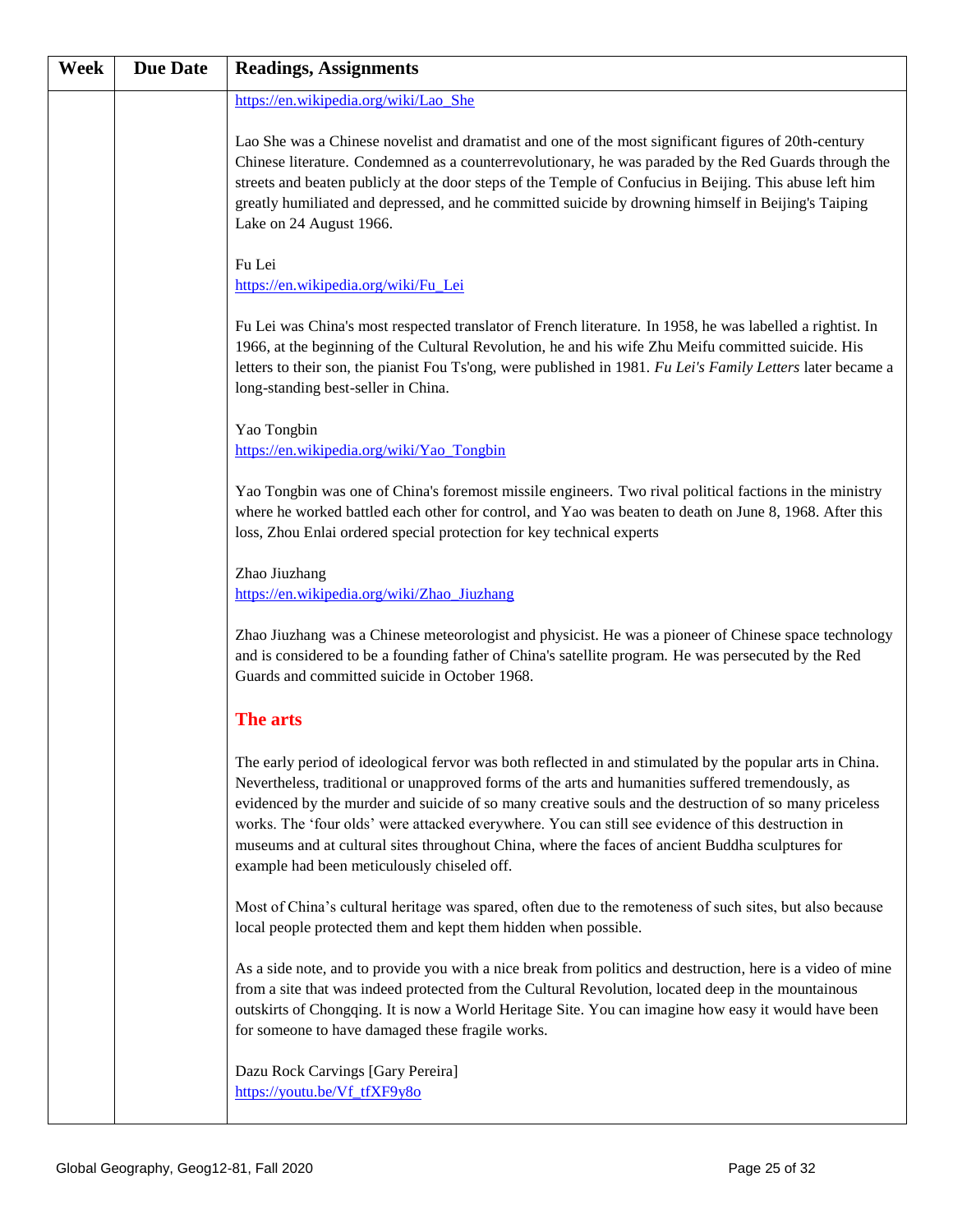| Week | <b>Due Date</b> | <b>Readings, Assignments</b>                                                                                                                                                                                                                                                                                                                                                                                                                                                                                                                                                                                                                                                                                                                                                                                                                                                                                                                                                                                                                                                                          |
|------|-----------------|-------------------------------------------------------------------------------------------------------------------------------------------------------------------------------------------------------------------------------------------------------------------------------------------------------------------------------------------------------------------------------------------------------------------------------------------------------------------------------------------------------------------------------------------------------------------------------------------------------------------------------------------------------------------------------------------------------------------------------------------------------------------------------------------------------------------------------------------------------------------------------------------------------------------------------------------------------------------------------------------------------------------------------------------------------------------------------------------------------|
|      |                 | Now, before I ask you to watch portions of a ballet representing (along with several other modern ballets<br>and operas) the official performing arts of the time, I'd like you to keep an open mind. These works were<br>commissioned and chosen by Jiang Qing (see above), herself a former actress, to represent the spirit,<br>background, and beliefs of China, of the CPC, and of the Chairman. Artistically, much of the popular<br>narrative fiction and films of Communist China can be quite compelling.                                                                                                                                                                                                                                                                                                                                                                                                                                                                                                                                                                                    |
|      |                 | The Cultural Revolution coincided with a boom of enthusiastic young people who were ready to build and<br>defend the nation. China had long experienced war and occupation by Japan, followed immediately by<br>Civil War, suffering enormous casualties throughout. The PRC was itself less than twenty years old, and<br>its future was still not secure. It had stumbled badly with collectivization. It had fought to a draw a war<br>with the US in Korea, with enormous casualties. Relations with the USSR had soured and border conflicts<br>had begun.                                                                                                                                                                                                                                                                                                                                                                                                                                                                                                                                       |
|      |                 | The Cultural Revolution also coincided with the widespread appreciation of popular culture through<br>inexpensive radios, movies (often shown in the open air), and shared TVs. Songs from movies were<br>broadcast over the radio and memorized by many millions of young people. The young generation was<br>seen as the long-awaited positive outcome of many, many years of tears. There was an atmosphere of<br>hopefulness and of pent-up energy that was reflected in the arts. In some ways, it seems to have been<br>similar to postwar US prior to the Kennedy assassination, with Chinese characteristics, of course.                                                                                                                                                                                                                                                                                                                                                                                                                                                                      |
|      |                 | Revolutionary opera<br>https://en.wikipedia.org/wiki/Revolutionary_opera                                                                                                                                                                                                                                                                                                                                                                                                                                                                                                                                                                                                                                                                                                                                                                                                                                                                                                                                                                                                                              |
|      |                 | Red Detachment of Women<br>https://en.wikipedia.org/wiki/Red_Detachment_of_Women_(ballet)                                                                                                                                                                                                                                                                                                                                                                                                                                                                                                                                                                                                                                                                                                                                                                                                                                                                                                                                                                                                             |
|      |                 | Watch: Highlights from Red Detachment of Women<br>https://youtu.be/vWoE6Wu_AJI                                                                                                                                                                                                                                                                                                                                                                                                                                                                                                                                                                                                                                                                                                                                                                                                                                                                                                                                                                                                                        |
|      |                 | President Nixon watched this ballet during his state visit to China.                                                                                                                                                                                                                                                                                                                                                                                                                                                                                                                                                                                                                                                                                                                                                                                                                                                                                                                                                                                                                                  |
|      |                 | <b>Sent-down youth</b>                                                                                                                                                                                                                                                                                                                                                                                                                                                                                                                                                                                                                                                                                                                                                                                                                                                                                                                                                                                                                                                                                |
|      |                 | We will have much more to say next week on the topic of the sent-down youth, so this is just a general<br>introduction. By 1967 to 1968, as different student factions began to battle one another in the cities with<br>guns that had been commandeered from the military, the leadership in Beijing realized that something had<br>be done quickly to lower the temperature and cut down on the violence.                                                                                                                                                                                                                                                                                                                                                                                                                                                                                                                                                                                                                                                                                           |
|      |                 | China's farms, still unmechanized and suffering from recent experiments in large scale collectivization,<br>and finally recovered from several years of drought, cried out for labor. The younger people who were in<br>junior high school and high school throughout the nation's cities at the time were not like the older Red<br>Guards in Beijing. Although most young people were devoted to the success of the new nation and of its<br>Great Helmsman, they had no political ambitions. The decision was made to send tens of millions of<br>young people out into the countryside to help with the work and to learn from the peasants (a term that is<br>used non-pejoratively in China). This program was not intended to punish. Nevertheless, the more Red<br>your background happened to be, the less time you were required to stay. There were abuses, but for<br>many the experience was a good one. Most of the farmers they joined were kind, moral people who had<br>suffered in recent years, and they tried to look after the young people who were arriving at their doorstep. |
|      |                 | Down to the Countryside Movement                                                                                                                                                                                                                                                                                                                                                                                                                                                                                                                                                                                                                                                                                                                                                                                                                                                                                                                                                                                                                                                                      |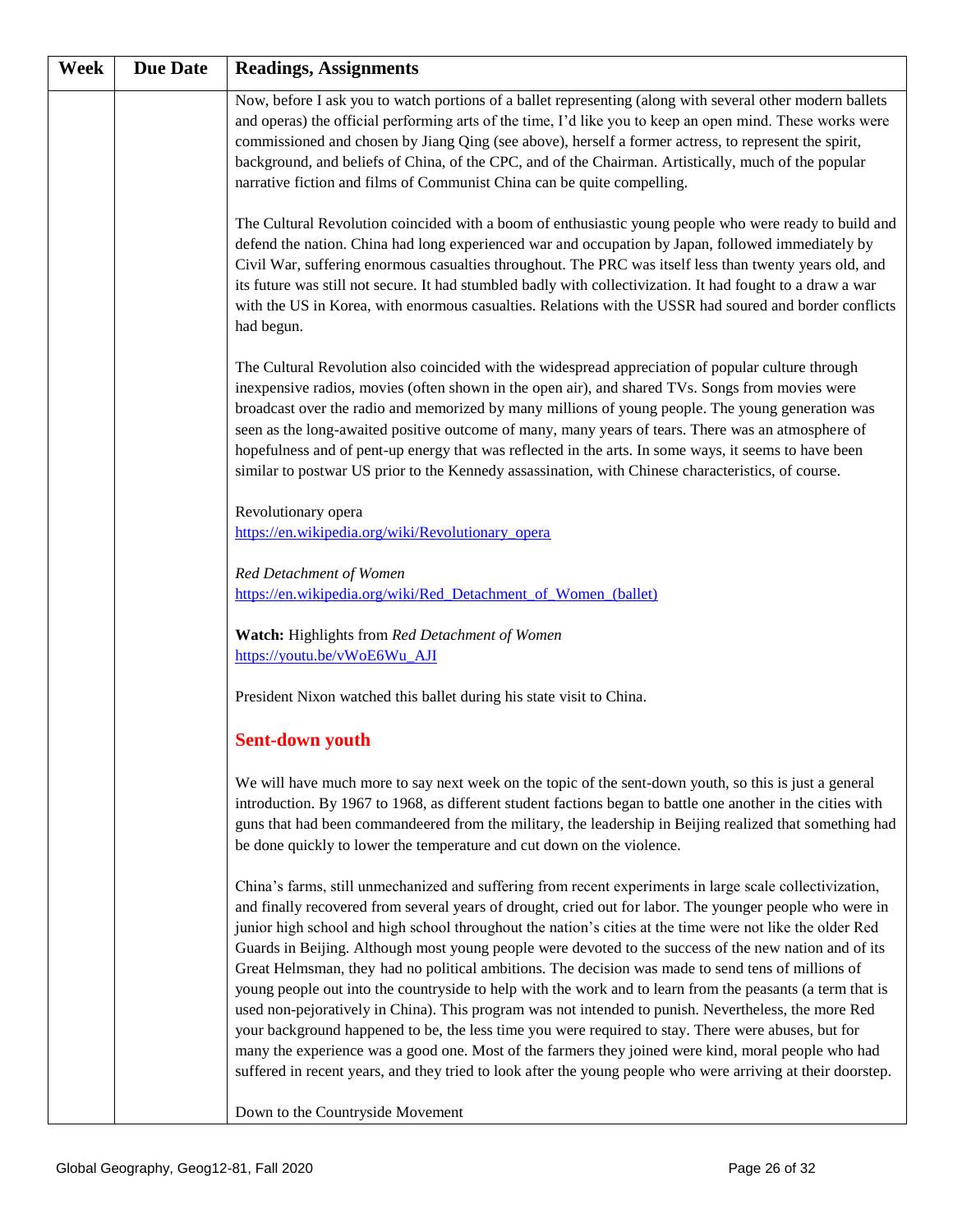| <b>Week</b> | <b>Due Date</b> | <b>Readings, Assignments</b>                                                                                                                                                                                                                                                                                                                                                                                                                                                                                                                                                                                 |
|-------------|-----------------|--------------------------------------------------------------------------------------------------------------------------------------------------------------------------------------------------------------------------------------------------------------------------------------------------------------------------------------------------------------------------------------------------------------------------------------------------------------------------------------------------------------------------------------------------------------------------------------------------------------|
|             |                 | https://en.wikipedia.org/wiki/Down_to_the_Countryside_Movement                                                                                                                                                                                                                                                                                                                                                                                                                                                                                                                                               |
|             |                 | Sent-down youth                                                                                                                                                                                                                                                                                                                                                                                                                                                                                                                                                                                              |
|             |                 | https://en.wikipedia.org/wiki/Sent-down_youth                                                                                                                                                                                                                                                                                                                                                                                                                                                                                                                                                                |
|             |                 | <b>Download from Files:</b> Sent-down youth 50 year reunion.pdf                                                                                                                                                                                                                                                                                                                                                                                                                                                                                                                                              |
|             |                 | This pdf file contains a full explanation of the following videos.                                                                                                                                                                                                                                                                                                                                                                                                                                                                                                                                           |
|             |                 | Watch: 1960s China, Students Leave City to Help on Commune Farms [thekinolibrary]<br>https://youtu.be/t4Dpo a-Bg                                                                                                                                                                                                                                                                                                                                                                                                                                                                                             |
|             |                 | <b>Optional:</b> A Wild Ride through the Countryside [Gary Pereira]<br>https://youtu.be/kNk0BJwheh4                                                                                                                                                                                                                                                                                                                                                                                                                                                                                                          |
|             |                 | Watch: Down to the Countryside: a fifty year reunion [Gary Pereira]<br>https://youtu.be/d1nywzYowiI                                                                                                                                                                                                                                                                                                                                                                                                                                                                                                          |
|             |                 | <b>Afterward</b>                                                                                                                                                                                                                                                                                                                                                                                                                                                                                                                                                                                             |
|             |                 | The Cultural Revolution was brought under partial control when the Red Army reasserted control over the<br>cities. Nevertheless, the education system and economy of China continued to suffer from leftist abuse<br>and neglect for several years, until the movement was finally declared over after the death of Mao and the<br>arrest of the Gang of Four.                                                                                                                                                                                                                                               |
|             |                 | <b>Boluan Fanzheng</b><br>https://en.wikipedia.org/wiki/Boluan_Fanzheng                                                                                                                                                                                                                                                                                                                                                                                                                                                                                                                                      |
|             |                 | This program, initiated by Deng Xiao-ping, gradually dismantled the Maoist policies associated with the<br>Cultural Revolution, rehabilitated millions of victims who were persecuted during the Revolution,<br>initiated various sociopolitical reforms, and brought the country back to order in a systematic way.<br>Nevertheless, further calls for democracy would not be honored, as evidenced later by the events of the<br>Spring of 1989. By the way, Deng Xiao-ping's son had been tortured and thrown out of the window of a<br>four-story building by Red Guards in 1968, becoming a paraplegic. |
|             |                 | Scar literature<br>https://en.wikipedia.org/wiki/Scar literature                                                                                                                                                                                                                                                                                                                                                                                                                                                                                                                                             |
|             |                 | The Cultural Revolution is officially regarded as a "severe setback" for the PRC. ("Resolution on Certain<br>Questions in the History of Our Party Since the Founding of the People's Republic of China," Adopted by<br>the Sixth Plenary Session of the Eleventh Central Committee of the Communist Party of China on June<br>27, 1981).                                                                                                                                                                                                                                                                    |
|             |                 | It has been argued that fear of a repetition of the chaos of the Cultural Revolution may have contributed to<br>Deng Xiao-ping's decision in 1989 to violently put an end to demonstrations that were taking place at<br>Tiananmen Square and in other parts of the country that Spring. Deng's own son had become paraplegic<br>after being thrown out of a window by Red Guards.                                                                                                                                                                                                                           |
|             |                 | In 1996, the local government of Shantou, Guangdong decided to erect the first Cultural Revolution<br>museum in mainland China, which was opened to the public in 2005. However, the museum was forced<br>to close in 2016 after Xi Jinping came to power.                                                                                                                                                                                                                                                                                                                                                   |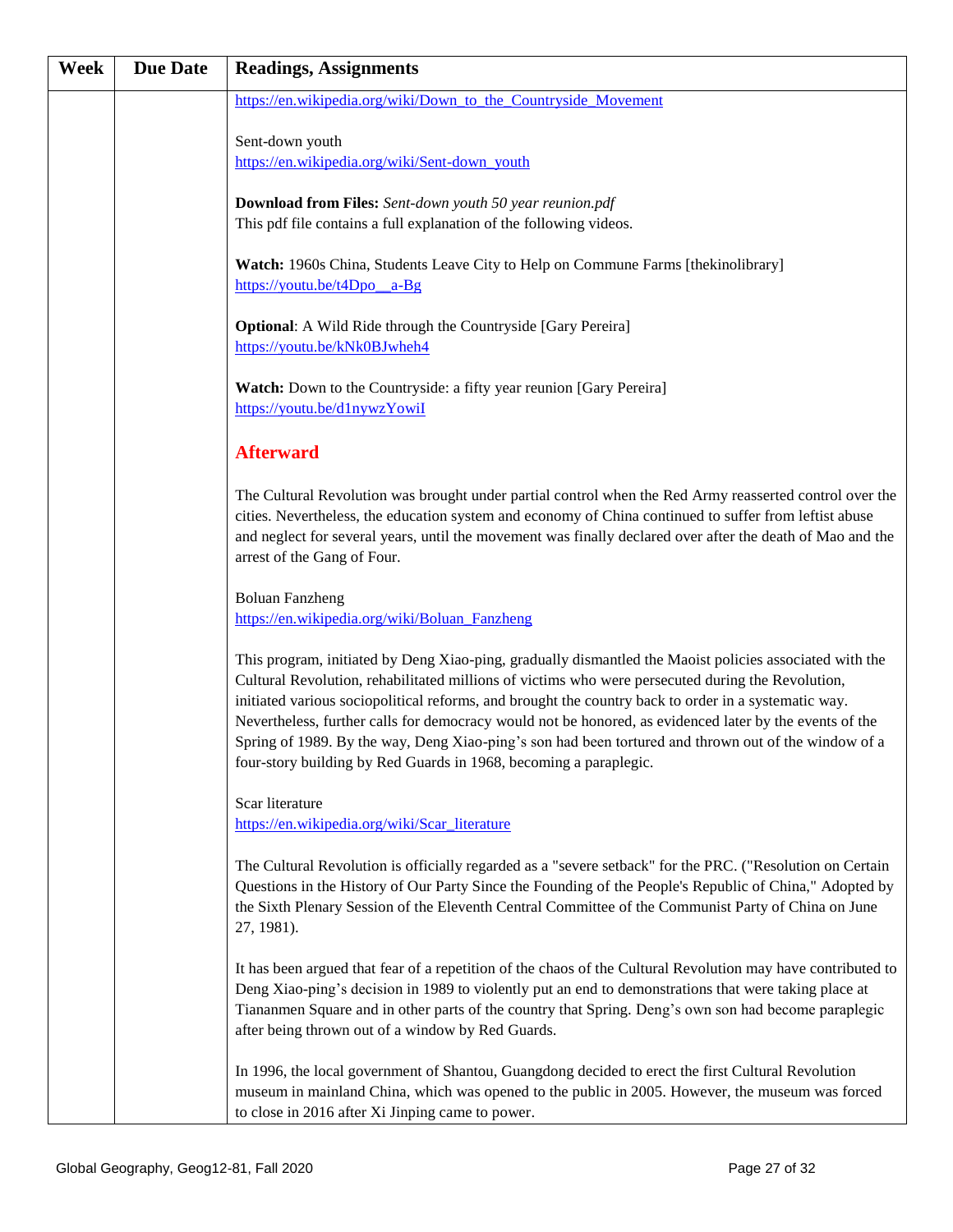| Week | <b>Due Date</b> | <b>Readings, Assignments</b>                                                                                                                                                                                                                                                                                                                                                                                                                                                                                                                                                                                                                                                                                                                                                                                                                                       |
|------|-----------------|--------------------------------------------------------------------------------------------------------------------------------------------------------------------------------------------------------------------------------------------------------------------------------------------------------------------------------------------------------------------------------------------------------------------------------------------------------------------------------------------------------------------------------------------------------------------------------------------------------------------------------------------------------------------------------------------------------------------------------------------------------------------------------------------------------------------------------------------------------------------|
|      |                 | Wei Jingsheng<br>https://en.wikipedia.org/wiki/Wei_Jingsheng                                                                                                                                                                                                                                                                                                                                                                                                                                                                                                                                                                                                                                                                                                                                                                                                       |
|      |                 | The spirit of outspokenness lived on, but often voicing principles that were very different from those of<br>the Cultural Revolution.                                                                                                                                                                                                                                                                                                                                                                                                                                                                                                                                                                                                                                                                                                                              |
|      |                 | "Fatheadedness has so reduced everything but politics into matters of such insignificance that the sole<br>factor determining human existence in China is politics. Therefore, people have little choice but to waste<br>most of their energy on politics, which has been blown way out of proportion for far too long. This has<br>served to increase both the intensity and complexity of political disputes, and caused the vulgar<br>ruthlessness of politics to infect and disease science and culture as well. To use political standards to<br>judge science and culture, not to mention people of talent, is as worthless as breeding a donkey with a<br>thoroughbred. It blurs the lines between right and wrong, and good and bad in science and culture, and<br>breaks down the natural process of weeding out the inferior and choosing the superior." |
|      |                 | Wei Jingsheng, July 20, 1982. Excerpt from a letter to the "Members of the Commission for<br>Discipline Inspection of the Central Committee and Members of the Standing Committee of the<br>People's Political Consultative Conference". The Courage to Stand Alone: Letters from Prison<br>and Other Writings, Penguin 1997.                                                                                                                                                                                                                                                                                                                                                                                                                                                                                                                                      |
|      |                 | <b>My</b> assessment                                                                                                                                                                                                                                                                                                                                                                                                                                                                                                                                                                                                                                                                                                                                                                                                                                               |
|      |                 | The Cultural Revolution was catalyzed by fundamental disagreements within the central government<br>regarding the very nature of socialist revolution. The seriousness of this central drama can be seen in the<br>fact that the President of the People's Republic, Liu Shaoqi, was imprisoned, beaten, and denounced as a<br>traitor, finally dying from abuse.                                                                                                                                                                                                                                                                                                                                                                                                                                                                                                  |
|      |                 | The Cultural Revolution began within the elite universities and high schools near centers of governmental<br>authority in Beijing and Shanghai. The Red Guards movement arose spontaneously among students and<br>staff of Beijing and Tsinghua Universities in response to the Chairman's call for a re-expression of the<br>socialist revolution. The tactics and goals of Red Guards were initially embraced by the CPC, which<br>provided free transportation to a series of mass rallies in Beijing, where the Chairman himself reviewed<br>the students. Whether someone was admitted into a Red Guards unit depended on one's attitude and<br>family background. But everyone could wear the military fashion, attend rallies, and thus join in the<br>revolutionary spirit.                                                                                |
|      |                 | The most radical of the Red Guards were upwardly mobile, status conscious university and high school<br>students near centers of political power. The Chairman had called for young people to challenge older<br>cadres who, in his opinion, had become soft and may have betrayed the revolution. The Red Guards<br>responded to that call. Many of these students saw their participation as an opportunity for rapid career<br>advancement, with the apparent approval of the highest authorities in the land.                                                                                                                                                                                                                                                                                                                                                  |
|      |                 | Red Guards attacked first and most brutally anyone against whom they may have held a grudge: teachers<br>who had not given them top grades, for example. Red Guards almost always attacked in groups by<br>detaining, humiliating, and beating or otherwise torturing their victims. Few of these Red Guards stood<br>out as undisputed leaders. This was conditional on properly interpreting and anticipating the Chairman's<br>thoughts, which were nearly always open to interpretation. Once it all had ended, very few of these<br>criminals wanted to be known as former Red Guards, particularly if they had participated in the<br>commission of murder and other serious crimes that were punishable by death.                                                                                                                                           |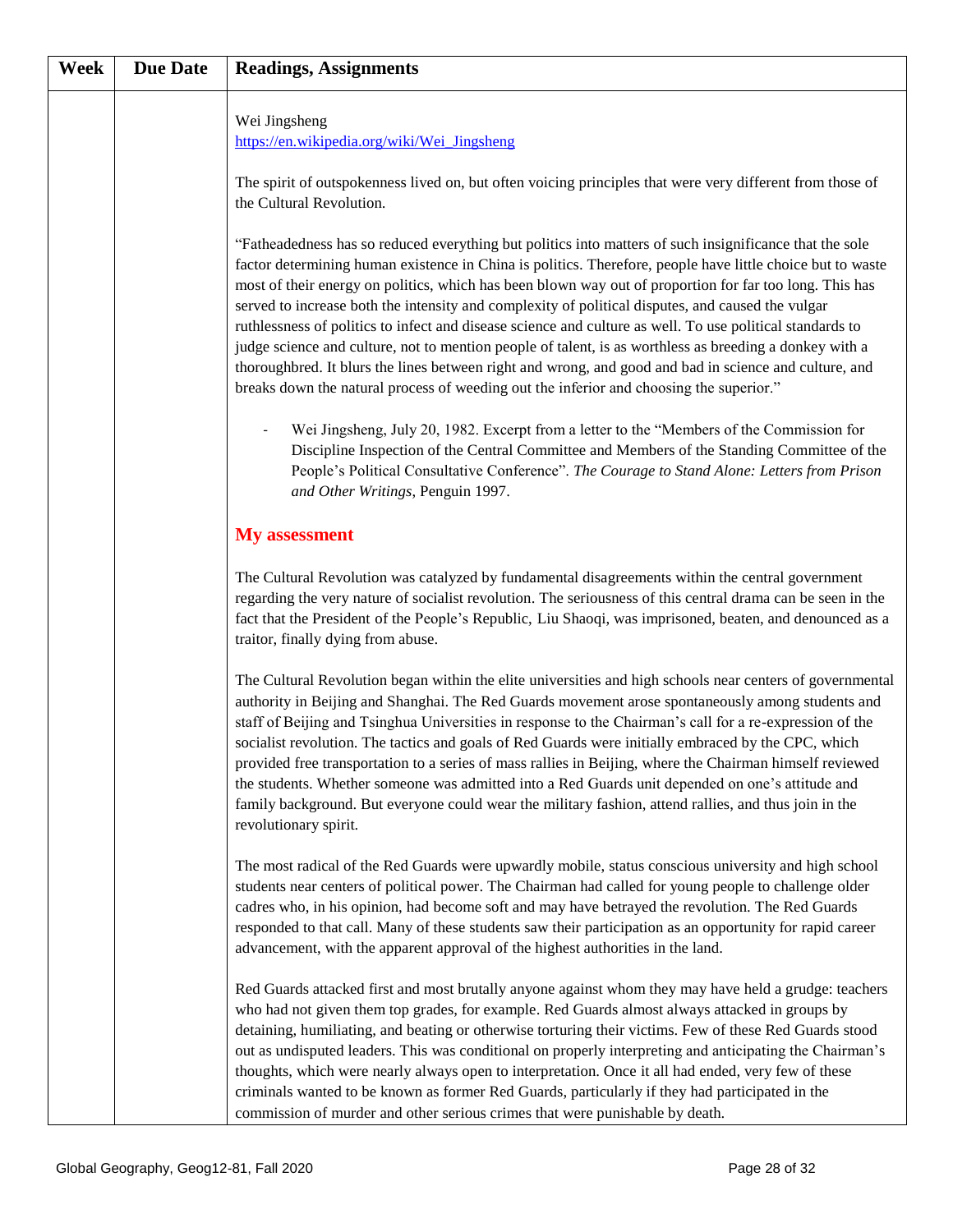| Week | <b>Due Date</b> | <b>Readings, Assignments</b>                                                                                                                                                                                                                                                                                                                                                                                                                                                                                                                                                                                                                                                                                                                                                            |
|------|-----------------|-----------------------------------------------------------------------------------------------------------------------------------------------------------------------------------------------------------------------------------------------------------------------------------------------------------------------------------------------------------------------------------------------------------------------------------------------------------------------------------------------------------------------------------------------------------------------------------------------------------------------------------------------------------------------------------------------------------------------------------------------------------------------------------------|
|      |                 | During the Cultural Revolution, statues, sculptures, books and works of art that represented anything<br>religious, foreign, or old were defaced and destroyed throughout China by gangs of Red Guards. Even the<br>Confucius family graveyard was ransacked. Anyone who created, owned, protected, or openly<br>appreciated anything deemed unacceptable was likely to be detained, questioned, punched, slapped,<br>yelled at, humiliated  and often much more. It seems not to have occurred to anyone that Marx and<br>Lenin also represented old, foreign ideas.                                                                                                                                                                                                                   |
|      |                 | Women were prominent among the leaders of the movement (e.g., Nie Yuanzi and Jiang Qing). Women<br>were prominent in its philosophical and artistic expression (see for example Red Detachment of Women),<br>and many young women joined their male peers in participating in mass rallies and struggle sessions.                                                                                                                                                                                                                                                                                                                                                                                                                                                                       |
|      |                 | Suddenly, to a greater extent than had ever occurred at this scale, everyone was being judged in relation to<br>where one fell along the Red /Black divide, which was usually determined more or less unambiguously at<br>birth. It did not depend on race, however; but rather on one's relative poverty, and whether someone in<br>your extended family may have supported the wrong people in the Civil War. Please keep in mind,<br>however, that this does not represent typical historical Chinese social behavior. When the Cultural<br>Revolution ended, China went back to venerating ancestors, honoring the old, respecting the educated,<br>and admiring financial and familial success.                                                                                    |
|      |                 | Civil and military authority throughout the nation was disrupted or destroyed in a relatively short period<br>of time. It took another eight years after the imposition of martial law for the full restoration of legitimate<br>authority to occur and for the official rehabilitation of the movement's victims to begin taking place.                                                                                                                                                                                                                                                                                                                                                                                                                                                |
|      |                 | It has been said that the Left eats its own. That is what happened to the Red Guards. Different factions<br>disagreed about the proper interpretation of the Chairman's thoughts, and they battled one another like<br>gangs, with increasingly deadly results. Weapons had been commandeered from the PLA, and gunfire<br>could be heard in the streets: something very unusual in a nation without civilian gun ownership. CPC<br>support for the Red Guards ended. The PLA left their barracks and asserted control of the streets. Red<br>Guards abandoned their weapons and melted away.                                                                                                                                                                                           |
|      |                 | Younger high school students in smaller cities and towns throughout most of the nation knew nothing<br>about the violence that was taking place at the heart of the Cultural Revolution. They were inspired by its<br>idealism and by the optimistic future it portrayed. Many of these younger people made their way to<br>Beijing's summer rallies. The youngsters were not as radicalized as the ambitious, upwardly mobile Red<br>Guards who had taken over Tsinghua and Beijing Universities. For the most part, they were just innocent<br>kids participating in history. It was primarily these younger students who would participate in the Down<br>to the Countryside Movement, often spending years working alongside local peasants, far from the<br>trouble in the cities. |
|      | 11/10/20        | <b>Homework 12:</b>                                                                                                                                                                                                                                                                                                                                                                                                                                                                                                                                                                                                                                                                                                                                                                     |
|      |                 | 1. At about minute 3 into the first video <i>The Cultural Revolution</i> (1966), an actor says: "As artists, we<br>were engineers of human souls. [We] had a serious responsibility to reeducate people." Do you think that<br>artists in China at the time had such responsibilities? How about now? How about here? Do you think<br>public servants, scientists, business people, educators, etc. should be expected to engage in political<br>education or social engineering? Should they do so in China? Should they do so here? Should they align<br>with current orthodoxy? Should they be allowed or encouraged to differ from current orthodoxy? Should<br>they participate in such activities even if they would rather not? Are there any drawbacks?                         |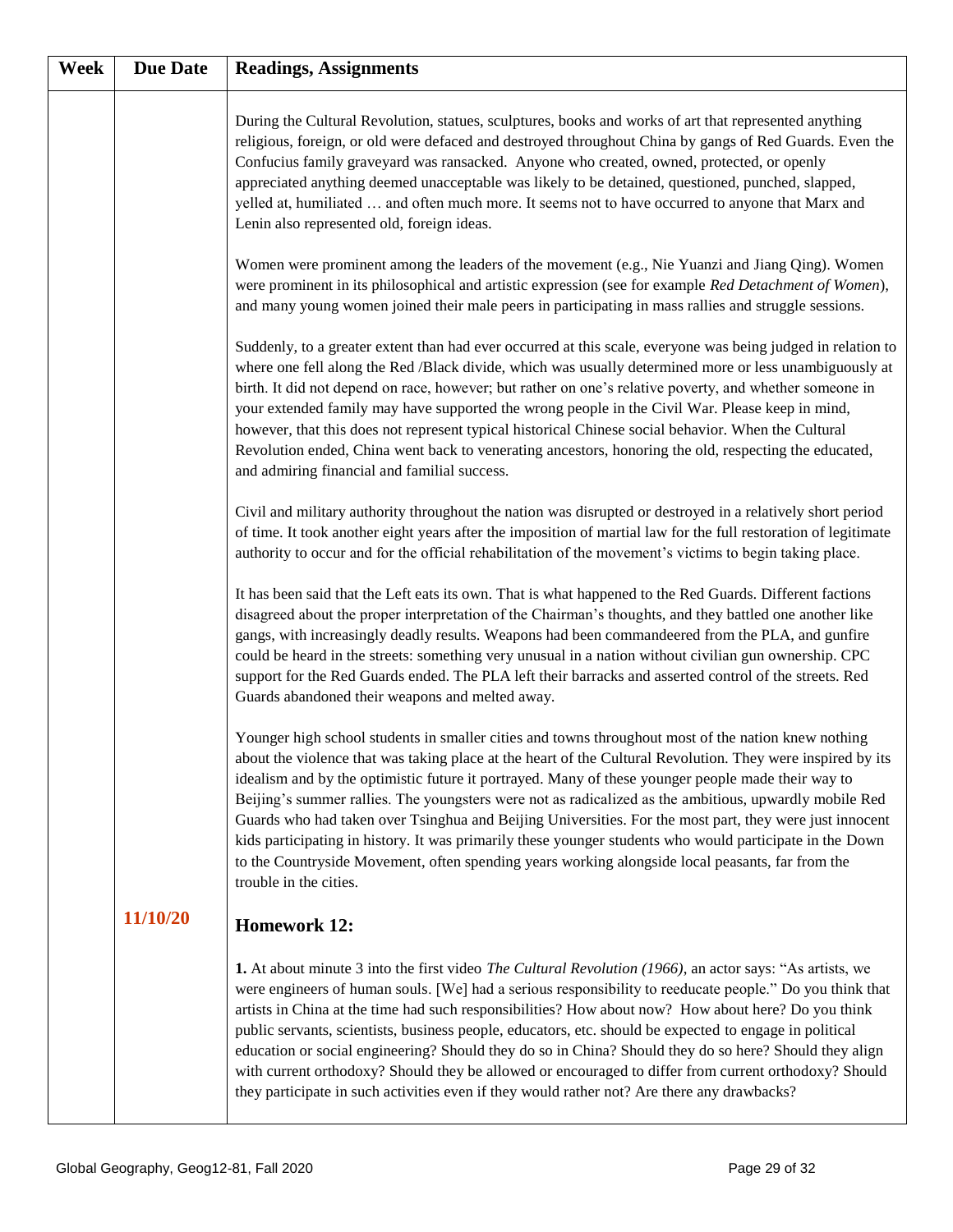| Week | <b>Due Date</b> | <b>Readings, Assignments</b>                                                                                                                                                                                                                                                                                                                                                                                                                                                                                                                                                                                         |
|------|-----------------|----------------------------------------------------------------------------------------------------------------------------------------------------------------------------------------------------------------------------------------------------------------------------------------------------------------------------------------------------------------------------------------------------------------------------------------------------------------------------------------------------------------------------------------------------------------------------------------------------------------------|
|      |                 | If you think this requires a complicated response, tell me precisely how. Please use examples from the<br>Cultural Revolution to make your point. Show that you have read and understood today's topic.                                                                                                                                                                                                                                                                                                                                                                                                              |
|      |                 | 2. The participants in the video "Down to the Countryside: a fifty year reunion" all remember their<br>experiences in the countryside as positive and memorable, resulting in many lifelong friendships, and<br>even one marriage. Chinese society continues to be influenced a great deal by Confucian philosophy.<br>What are your impressions? Do you think that a similar program requiring young people to work for a<br>period of time outdoors (if they can) could work here? For example, what would be the reaction if<br>California called on high school kids to work clearing brush in fire-prone areas? |
| 13   |                 | <b>Topic: Southeast Asia</b>                                                                                                                                                                                                                                                                                                                                                                                                                                                                                                                                                                                         |
|      |                 | Watch: The Philippines' Geographic Challenge [Stratfor]<br>https://youtu.be/33nVonMhfaU                                                                                                                                                                                                                                                                                                                                                                                                                                                                                                                              |
|      |                 | Watch: Indonesia's Geographic Challenge [Stratfor]<br>https://youtu.be/c1UaaZ_CPIM                                                                                                                                                                                                                                                                                                                                                                                                                                                                                                                                   |
|      |                 | Watch: Vietnam's Geographic Challenge [Stratfor]<br>https://youtu.be/Vw2yRTfGYgw                                                                                                                                                                                                                                                                                                                                                                                                                                                                                                                                     |
|      |                 | Watch: Walking in Hanoi - Hồng Hà - Phúc Tân [keezi walks]<br>https://youtu.be/gooXjxhk65U                                                                                                                                                                                                                                                                                                                                                                                                                                                                                                                           |
|      |                 | Watch: Walking in Hồ Chí Minh City (Saigon)<br>https://youtu.be/ cE1N52uyuM                                                                                                                                                                                                                                                                                                                                                                                                                                                                                                                                          |
|      |                 | Watch: Myanmar's Geographic Challenge [Stratfor]<br>https://youtu.be/Ito-3kZjpAY                                                                                                                                                                                                                                                                                                                                                                                                                                                                                                                                     |
|      |                 | Watch: The Most Evil Men in History Pol Pot [DokumentarniProgram]<br>https://youtu.be/3rtSZTVZVfs                                                                                                                                                                                                                                                                                                                                                                                                                                                                                                                    |
|      |                 | Watch: Thailand's Geographic Challenge [Stratfor]<br>https://youtu.be/NPbov3zeivA                                                                                                                                                                                                                                                                                                                                                                                                                                                                                                                                    |
|      |                 | Watch: Malaysia's Geographic Challenge [Stratfor]<br>https://youtu.be/rHI1f9DQbIg                                                                                                                                                                                                                                                                                                                                                                                                                                                                                                                                    |
|      | 11/17/20        | <b>Homework 13:</b>                                                                                                                                                                                                                                                                                                                                                                                                                                                                                                                                                                                                  |
|      |                 | 1. What are Indonesia's principal geographic challenges? How has it addressed them historically?                                                                                                                                                                                                                                                                                                                                                                                                                                                                                                                     |
|      |                 | 2. What are the Philippines' principal geographic challenges? How has it addressed them historically?                                                                                                                                                                                                                                                                                                                                                                                                                                                                                                                |
|      |                 | 3. Discuss Vietnam's principal geographic challenges. How has it addressed them historically?                                                                                                                                                                                                                                                                                                                                                                                                                                                                                                                        |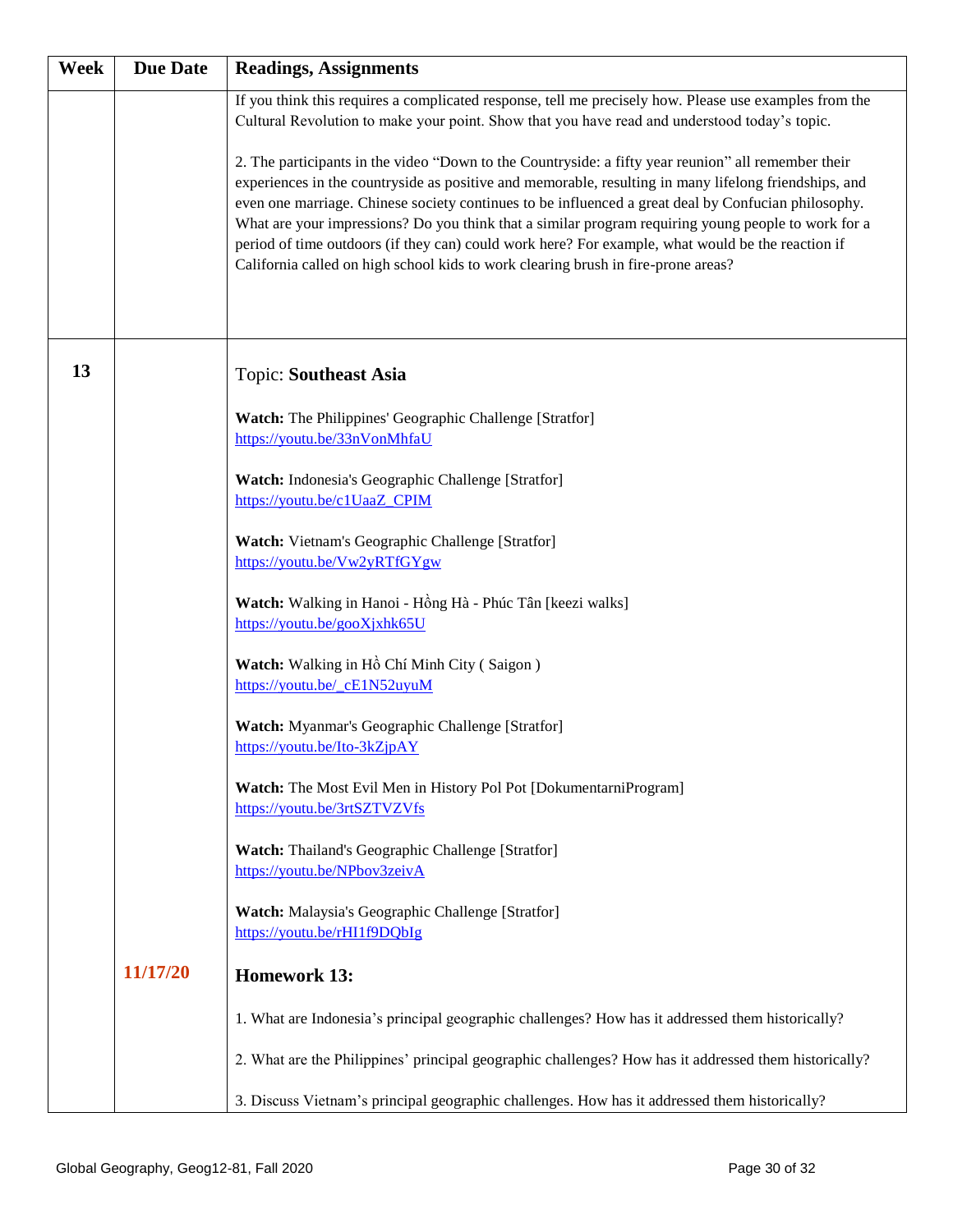| <b>Week</b> | <b>Due Date</b> | <b>Readings, Assignments</b>                                                                                                                                                                 |
|-------------|-----------------|----------------------------------------------------------------------------------------------------------------------------------------------------------------------------------------------|
|             |                 | 4. What are your impressions of the streets of Hanoi and Saigon? Any differences?<br>5. Describe in detail events in Cambodia between 1975 and 1979, including the roles of the US, Vietnam, |
|             |                 | and China. Had you known about this before?                                                                                                                                                  |
|             |                 | Textbook questions:                                                                                                                                                                          |
|             |                 | 758.2. What are the two main core areas of Vietnam? Which river is associated with each city?                                                                                                |
|             |                 | 758.4. What river flows through parts of Laos? What is the main economic activity in Laos?                                                                                                   |
|             |                 | 758.5. What geographic aspect isolates the country of Laos and restricts its globalization efforts?                                                                                          |
|             |                 | 779.3. What cultural and ethnic issues does Malaysia need to address?                                                                                                                        |
|             |                 | 779.4. What type of economic activity has Singapore engaged in to gain wealth?                                                                                                               |
|             |                 | 779.9. What are the three main regions of the Philippines? Which region has the largest population?                                                                                          |
|             |                 |                                                                                                                                                                                              |
| 14          |                 | Topic: Oceania: Australia, New Zealand, and the Pacific                                                                                                                                      |
|             |                 | Watch: Australia's Geographic Challenge [Stratfor]<br>https://youtu.be/quNdaS895gE                                                                                                           |
|             |                 | Watch: The Reef Pt 1: Is it too late to repair the Great Barrier Reef? [ABC News Australia]<br>https://youtu.be/Rmkyj9qghGY                                                                  |
|             |                 | Watch: The Reef Pt 2: Could farming changes help save the Great Barrier Reef? [ABC News Australia]<br>https://youtu.be/ICKV22wDrBA                                                           |
|             |                 | Watch: The Reef Pt 3: Where do we need to invest to save the Great Barrier Reef? [ABC News<br>Australia]                                                                                     |
|             |                 | https://youtu.be/NYtsIfmX9pk                                                                                                                                                                 |
|             | 11/24/20        | <b>Homework 14:</b>                                                                                                                                                                          |
|             |                 | 1. Describe Australia's geographic challenge.                                                                                                                                                |
|             |                 | 1. Based on these videos, discuss the situation with the Great Barrier Reef. Is it too late to repair it? What<br>can be done? What is being done?                                           |
|             |                 | Textbook questions:                                                                                                                                                                          |
|             |                 | 797.3. What are some of Australia's main physical features? How are they developed for tourism?                                                                                              |
|             |                 | 797.4. What are the main climate types in Australia? How does climate relate to population?                                                                                                  |